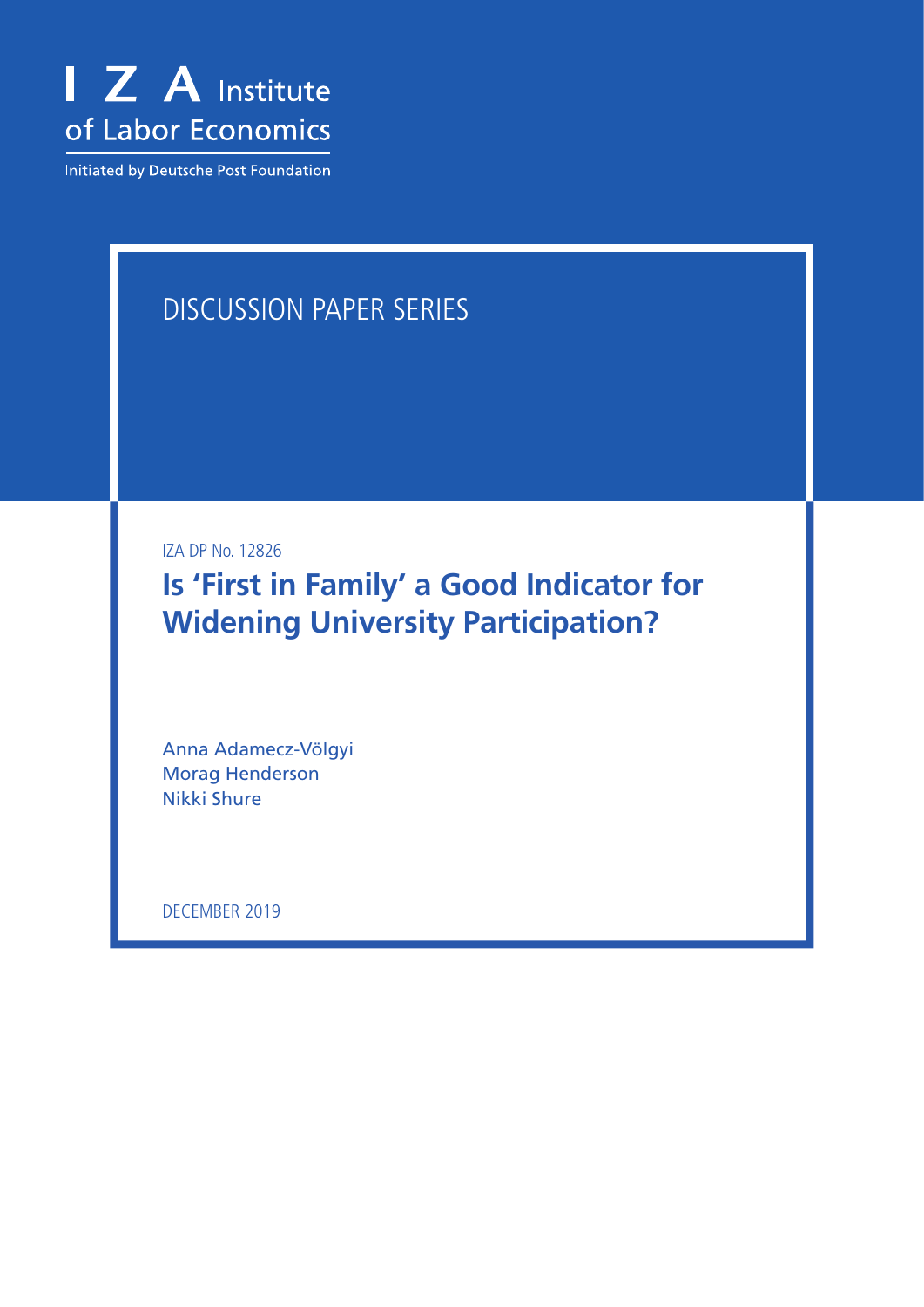

Initiated by Deutsche Post Foundation

## DISCUSSION PAPER SERIES

IZA DP No. 12826

## **Is 'First in Family' a Good Indicator for Widening University Participation?**

## **Anna Adamecz-Völgyi**

*University College London and KRTK*

#### **Morag Henderson**

*University College London*

**Nikki Shure** *University College London and IZA*

DECEMBER 2019

Any opinions expressed in this paper are those of the author(s) and not those of IZA. Research published in this series may include views on policy, but IZA takes no institutional policy positions. The IZA research network is committed to the IZA Guiding Principles of Research Integrity.

The IZA Institute of Labor Economics is an independent economic research institute that conducts research in labor economics and offers evidence-based policy advice on labor market issues. Supported by the Deutsche Post Foundation, IZA runs the world's largest network of economists, whose research aims to provide answers to the global labor market challenges of our time. Our key objective is to build bridges between academic research, policymakers and society.

IZA Discussion Papers often represent preliminary work and are circulated to encourage discussion. Citation of such a paper should account for its provisional character. A revised version may be available directly from the author.

ISSN: 2365-9793

**IZA – Institute of Labor Economics**

| Schaumburg-Lippe-Straße 5-9 | Phone: +49-228-3894-0       |             |
|-----------------------------|-----------------------------|-------------|
| 53113 Bonn, Germany         | Email: publications@iza.org | www.iza.org |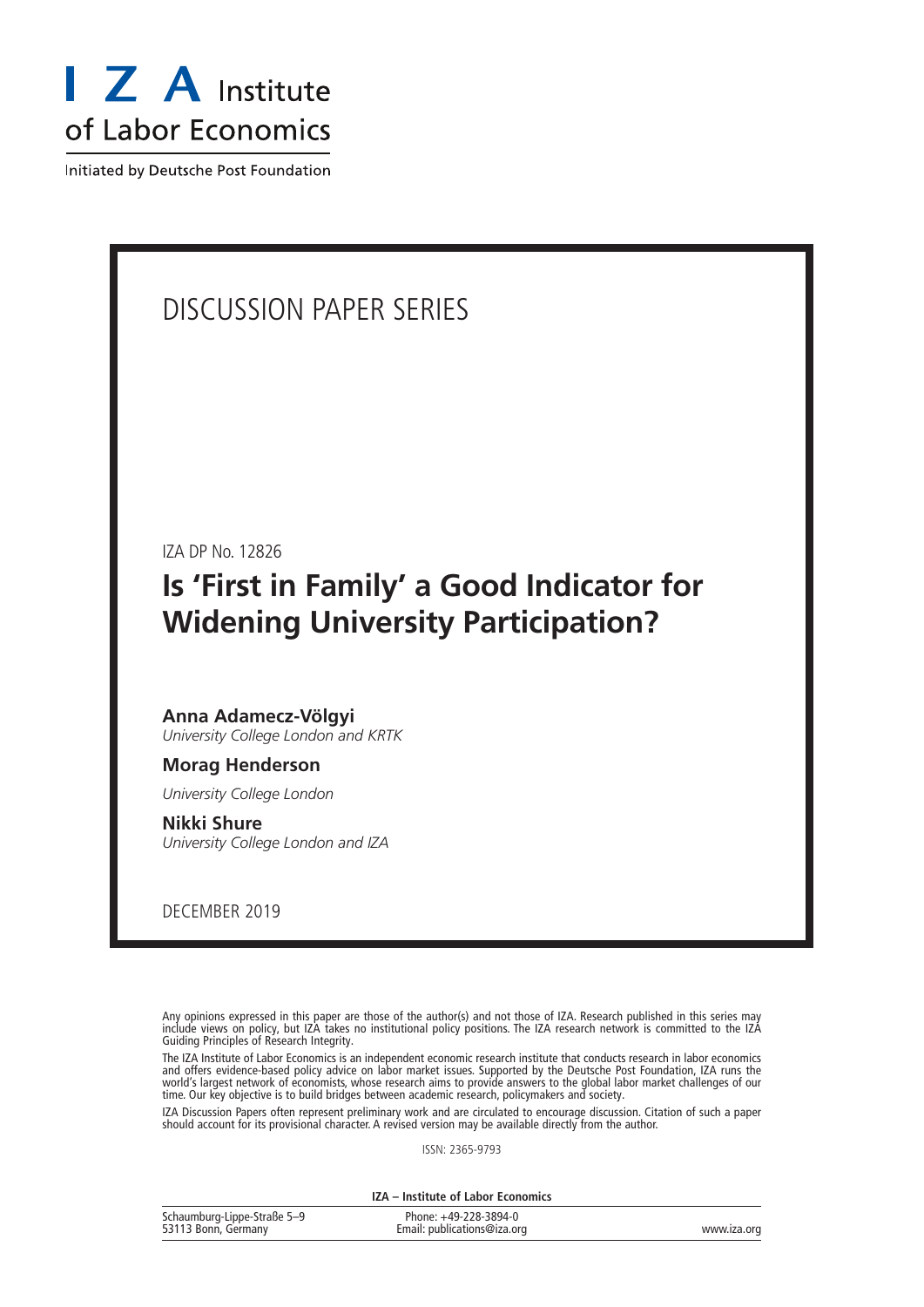## ABSTRACT

# **Is 'First in Family' a Good Indicator for Widening University Participation?\***

Universities use 'first in family' or 'first generation' as an indicator to increase the diversity of their student intake, but little is known about whether it is a good indicator of disadvantage. We use nationally representative, longitudinal survey data linked to administrative data from England to provide the first comprehensive analysis of this measure. We employ parametric probability (logit) and non-parametric classification (random forest) models to look at its relative predictive power of university participation and graduation. We find that being first in family is an important barrier to university participation and graduation, over and above other sources of disadvantage. This association seems to operate through the channel of early educational attainment. Our findings indicate that the first in family indicator could be key in efforts to widen participation at universities.

| <b>JEL Classification:</b> | <u>123, 124, J24</u>                                                                                                              |
|----------------------------|-----------------------------------------------------------------------------------------------------------------------------------|
| Keywords:                  | socioeconomic gaps, higher education, widening participation,<br>first in family, first generation, educational mobility, machine |
|                            | learning, predictive models                                                                                                       |

#### **Corresponding author:**

Nikki Shure UCL Institute of Education Department of Social Science 20 Bedford Way London, WC1H 0AL United Kingdom E-mail: nikki.shure@ucl.ac.uk

<sup>\*</sup> The Nuffield Foundation is an endowed charitable trust that aims to improve social wellbeing in the widest sense. It funds research and innovation in education and social policy and also works to build capacity in education, science and social science research. The Nuffield Foundation has funded this project (grant number EDO/43570), but the views expressed are those of the authors and not necessarily those of the Foundation. More information is available at www.nuffieldfoundation.org. We thank John Jerrim, Charles Livesey, George Ploubidis, Richard Silverwood, Anna Vignoles, the participants of the IE HAS Seminar, the Budapest Institute Seminar, ESPE annual conference, LSE CEP Education Work In-progress Seminar, and UCL Widening Participation Research Seminar for helpful comments.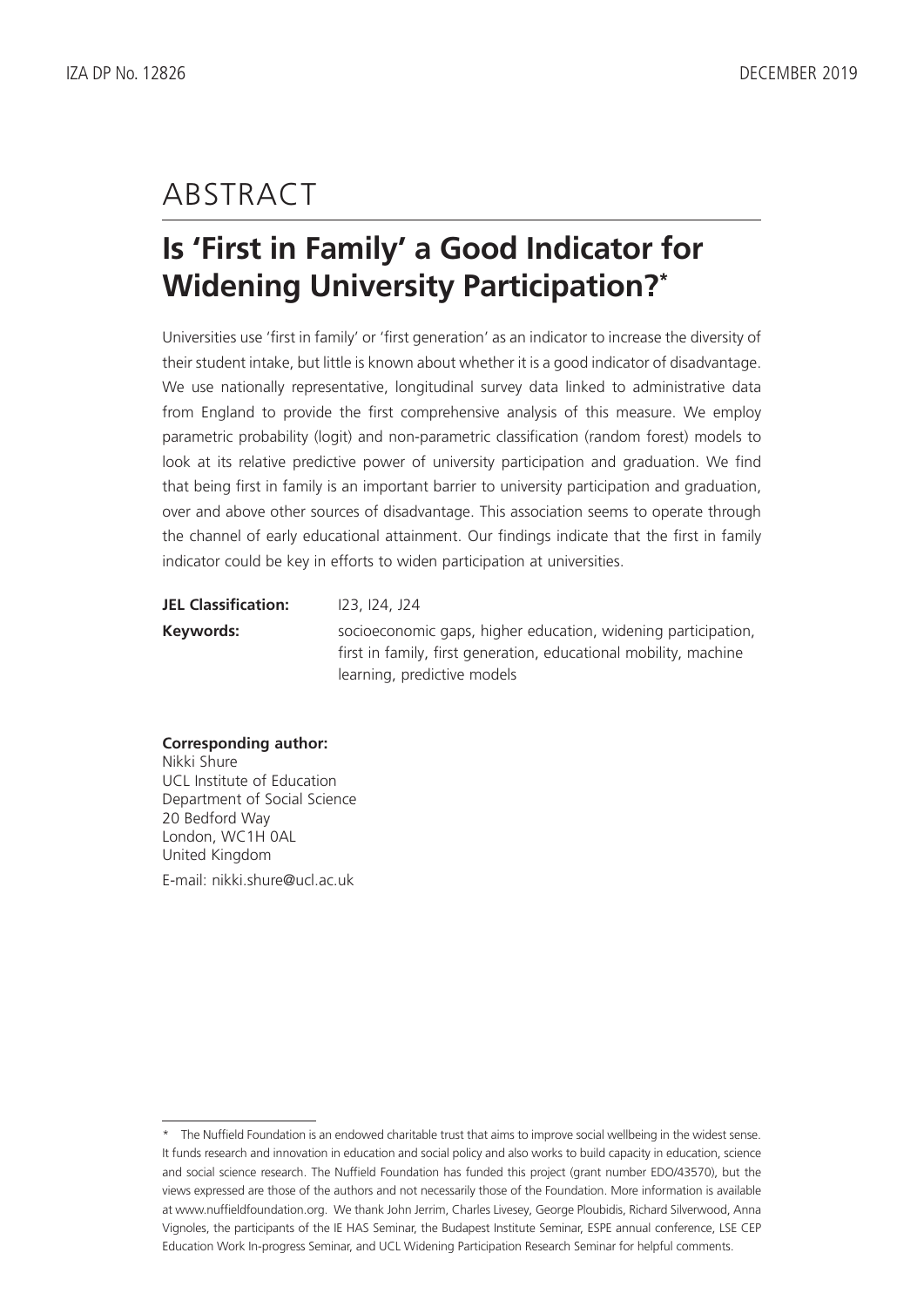## **1. Introduction**

A body of literature has established the importance of higher education (HE) in achieving social mobility (Blanden and Macmillan 2016; Chetty et al. 2014) and a range of positive life outcomes (Oreopoulos and Petronijevic 2013). At the same time, there is a large evidence base that university participation and graduation is graded by socioeconomic status, with individuals from advantaged backgrounds more likely to attend and complete university than their peers from disadvantaged backgrounds (Blanden and Machin 2004; Britton et al. 2016; Walker and Zhu 2018). In the interest of improving fairness and social justice, universities across the world have increased their efforts to diversify the profile of their student intake. This means focusing on disadvantaged individuals who were traditionally less likely to attend or complete university. The first step in this process is identifying individuals from disadvantaged backgrounds using a range of disadvantages and the indicators that can be used to measure them. As with any indicators, practitioners must weigh the administrative ease of collection with validity and accuracy.

In England, the effort to increase the diversity of student intake is known as the 'Widening Participation' (WP) agenda. The WP agenda focuses on increasing access and participation from disadvantaged and vulnerable groups, including those from low income families, those who are eligible for Free School Meals (FSM), those from a low social class background, those who could be 'first in family' or 'first generation' graduates, those who were young carers or who have been in care, those with disabilities or special education needs (SEN), and those from minority ethnic backgrounds. In order to attract students from these groups, universities need to use a variety of indicators to capture the aforementioned disadvantages and be able to weigh the strengths and weaknesses of the indicators they use. Currently, there is limited evidence available upon which universities can base their decision making.

According to the existing empirical literature, the most important factor of HE success is prior educational attainment (Gorard et al. 2017). As socially and economically disadvantaged students lag behind in their educational attainment well before the time of university entry (Chowdry et al. 2013), prior educational attainment already captures some of the negative effects of social and economic hardship on HE participation and graduation. It remains challenging to identify whether the same background characteristics that negatively affect pre-university achievement have any remaining significant impact on HE participation and graduation after controlling for the effect of prior educational attainment, because prior educational attainment is the consequence of the same background characteristics. The usual approach to this question is to estimate the correlational relationship between HE participation (or graduation) and the various measures of disadvantage in a regression framework in a sequential fashion: first including indicators of socioeconomic disadvantage as explanatory variables, such as parental social background or income, and then extending them with prior educational attainment to look at whether the initially estimated coefficients of background variables change. Using this method, Chowdry et al. (2013) find that although taking prior educational attainment into account reduces the size of the negative effects, i.e. most of the negative effect of low socioeconomic background operates through pre-university attainment, low socioeconomic status (SES) still significantly reduces the probability of HE participation even after controlling for prior educational attainment. Similarly, Vignoles and Powdthavee (2009) and Crawford (2014) find that low social background increases the probability of dropping-out among university students even after controlling for prior educational attainment.

In this paper, we provide the first robust analysis of a range of WP indicators and ask whether 'first in family' is a good indicator for widening participation. In this context, 'first in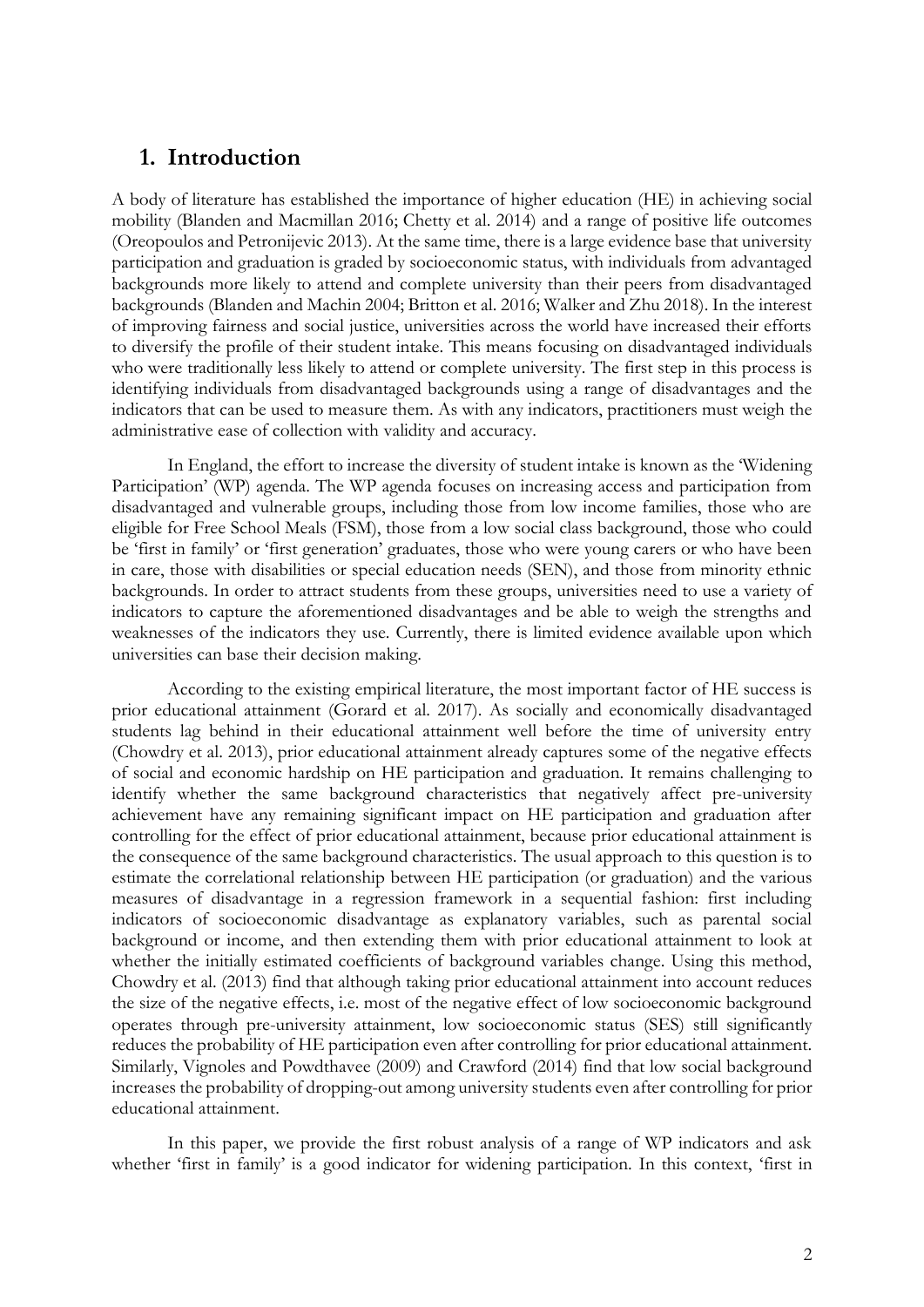family' (FiF) graduates refers to students who attend university and achieve a university degree but whose (step) mother and (step) father did not. We use the term 'potential FiF' to describe the indicator that identifies young people who could be the first in their family to achieve a university degree because neither of their parents has one. If accepted by a university, they will become FiF university attendees and if they graduate, they will become FiF graduates. We focus on FiF for four main reasons: (1) a large proportion of the English population come from families where no parent has a university degree; (2) while most other WP measures target the very bottom of the socioeconomic distribution (usually the lowest quintile in terms of parental income-related measures), potential FiF might be able to capture the relatively less advantaged students across the distribution; (3) a large range of universities and employers currently use it as a measure; and (4) it is the only WP measure that directly captures an individual's parental human capital.

While there is substantial research on other forms of socioeconomic disadvantage limiting access to higher education (Boliver 2013; Bowen, Chingos, and McPherson 2009; Chowdry et al. 2013), Henderson, Shure, and Adamecz-Volgyi (2019) provide the first descriptive results on FiF young people in England. Unlike some other sources, i.e. the Higher Education Statistics Agency (HESA) in the UK, they define (step) parents holding a university degree (BA/BSc or higher) as graduates, and do not consider below-degree level HE certificates and diplomas as graduation. Using this definition, they show that 84 percent of a recent cohort of young people born in England in 1989 could potentially be first in family since none of their parents hold a university degree. Those who go on to attend and graduate as the first in their family from university make up 18 percent of the overall cohort and comprise two-thirds of the cohort's university graduates (Henderson, Shure, and Adamecz-Volgyi 2019). This seemingly large proportion of FiF graduates is comparable to similar statistics from administrative data (see the Data section and Appendix A for more detail) and importantly applies to a large swath of the population, unlike many of the other WP measures, a point we return to in the discussion of the paper. Henderson, Shure, and Adamecz-Volgyi (2019) show that FiF graduates tend to come from ethnic minority and lower socioeconomic backgrounds as compared to their peers who match their parents with a degree but come from slightly more advantaged backgrounds and already outperform their peers who match their parents without a degree during compulsory education.

To the best of our knowledge, the majority of Russell Group universities (see the Appendix in Henderson, Shure, and Adamecz-Volgyi (2019)) currently use potential FiF as an explicit characteristic in order to widen participation in addition to a range of other universities and employers.<sup>1</sup> It is likely that an even higher proportion will use potential FiF when introducing contextual admissions<sup>2</sup> (CA) procedures (Boliver et al. 2017), increasing the need for robust evidence on this measure. Currently, potential FiF is treated by universities as a measure of disadvantage, which may manifest in terms of impeded aspirations and expectations, lack of understanding of higher education and the labour market, and lower parental human capital. It may, however, also be considered as a signal for upward educational mobility and ambition. Therefore, understanding this 'disadvantaged' group relative to other social disadvantages including low household income, disability, and status disadvantage is important.

<u>.</u>

<sup>&</sup>lt;sup>1</sup> At the time when this cohort was applying to university in 2007/08, a range of universities would have used FiF alongside other WP indicators. As the former head of the Higher Education Funding Council for England (HEFCE), John Selby, points out, universities treatment of "disadvantaged backgrounds [was] (variously measured)", which makes it challenging to provide an exact number (Selby 2018).

<sup>2</sup> Widening Participation policy refers to a broad set of measures to increase the share of students from differing socioeconomic backgrounds to attend HE, while Contextual Admissions refer to one particular tool of WP when universities and colleges make contextual [or lower] offers to students with particular sociodemographic characteristics in order to widen access.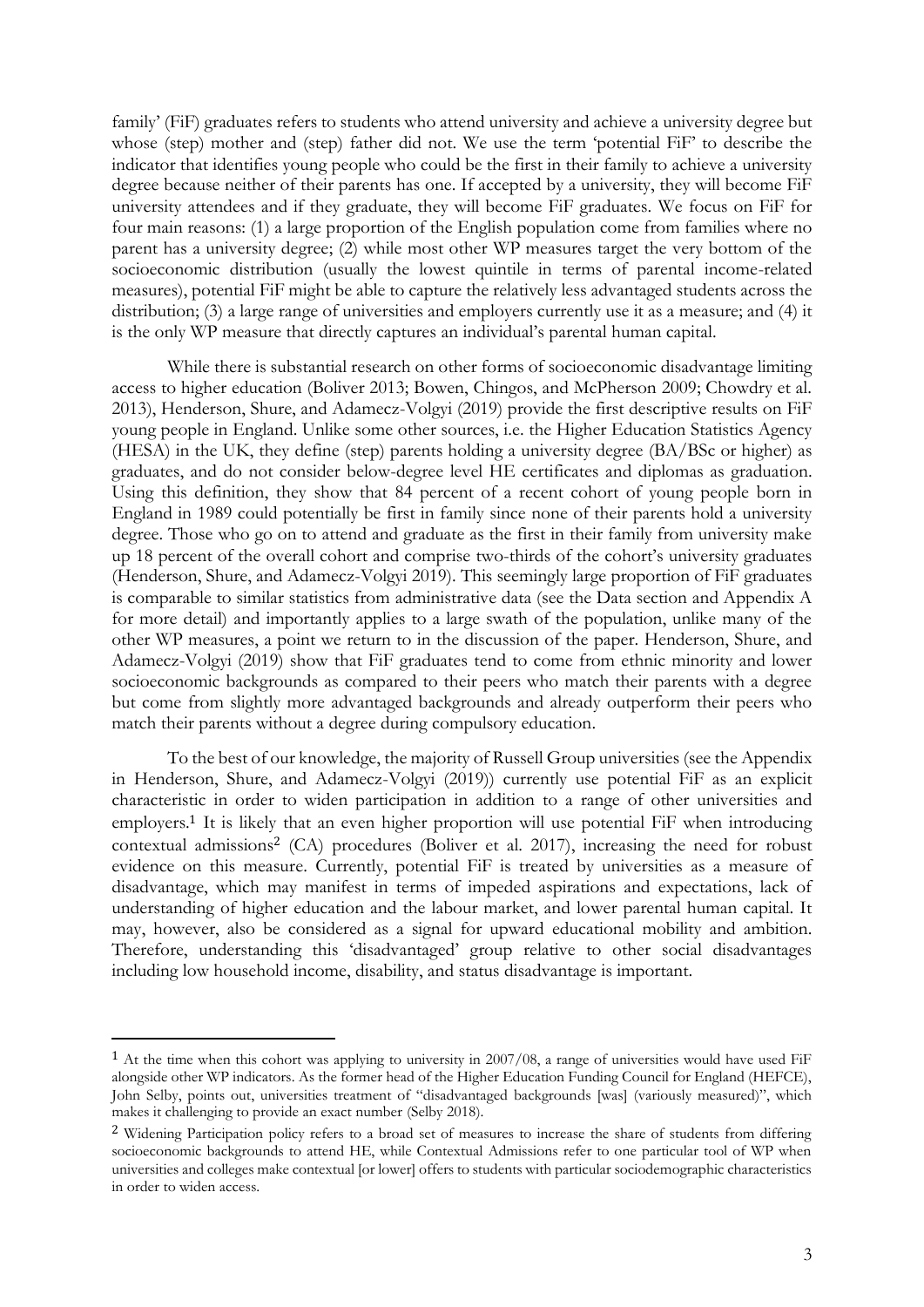Theoretically, potential FiF is a reasonable criterion to use as a WP measure because a broad literature documents the generally positive, although usually small, causal effects of parental education on children's schooling outcomes (see a review in Holmlund, Lindahl, and Plug (2011)). Although we know less about the causal effects of parental HE graduation in particular, the literature agrees that children of university graduates enjoy advantages in several domains. Currie and Moretti (2003) find that maternal higher education increases infant health, Suhonen and Karhunen (2017) reveal large and positive effects of parental graduation on children's university participation and years of schooling, while Maurin and McNally (2008) show that children of university graduates are less likely to repeat grades during their studies compared to children of parents who have never been to university. Thus, empirical evidence suggests that children of parents with university degrees are pre-determined to have higher education (and life) outcomes, and potential FiF students might lack this advantage.

Another strand of the literature investigates the best WP measures to use in the UK context. <sup>3</sup> None of these papers, however, have explicitly looked at potential FiF. Boliver, Gorard, and Siddiqui (2015) review WP measures used by universities as Contextual Admissions (CA) indicators. They state the most important theoretical criteria for WP measures are: reliability; measurability; validity; and accessibility. They argue the measures should have a clear (legal) definition; should not be missing systematically for any subgroups of students; should not create unintended inequalities; should be comparable across time and cohorts and should reflect individual circumstances rather than school- or neighbourhood-level information.

In follow-up research, Gorard, Siddiqui, and Boliver (2017) use a data-driven approach to examine the quality and the overlap of various WP measures. They look at the frequency and structure of missing values of WP indicators in the National Pupil Database and investigate their overlap and relationship with educational attainment using cross-tabulation. Due to quality problems and/or low correlation with educational attainment, they find IDACI scores, school type (private/public) and educational attainment to be less valuable and instead suggest using the following characteristics: gender (being male); month of birth; and FSM eligibility, as a measure of poverty. They also find having special educational needs (SEN) promising and living in care as safe to use.

Ilie, Sutherland, and Vignoles (2017) explore the qualities of FSM eligibility in terms of its overlap with other measures of disadvantage and their relative predictive power of educational attainment. They apply a multilevel linear modelling approach to predict Key Stage 4 (GSCE) examination results and compare other measures of low socioeconomic background with FSM eligibility in terms of explaining the within-school variation of educational attainment of students. They find that detailed measures of parental occupation (measured in eight categories), parental education (measured in seven categories) and some household characteristics (housing tenure, age of mother, household size) have slightly better explanatory power than FSM eligibility. Neighbourhood-level deprivation measures (IDACI score, average occupation) and household income perform slightly worse. When they include all these measures in a model together, the estimated coefficient of FSM eligibility is smaller but still significantly negative (18 instead of 51 points decrease in total capped GCSE scores), which they interpret as FSM eligibility capturing some additional sources of disadvantage over and above other measures. Earlier work on the evaluation of FSM eligibility as an indicator draws similar conclusions in terms of its use as a proxy for family income (Hobbs and Vignoles 2010), and in comparison to various measures of disadvantage (Gorard 2012).

<u>.</u>

<sup>&</sup>lt;sup>3</sup> A much broader and related question might be whether using any WP indicators (or CA policies) could make access to HE fairer in general; however, discussing this question is beyond the scope of this paper.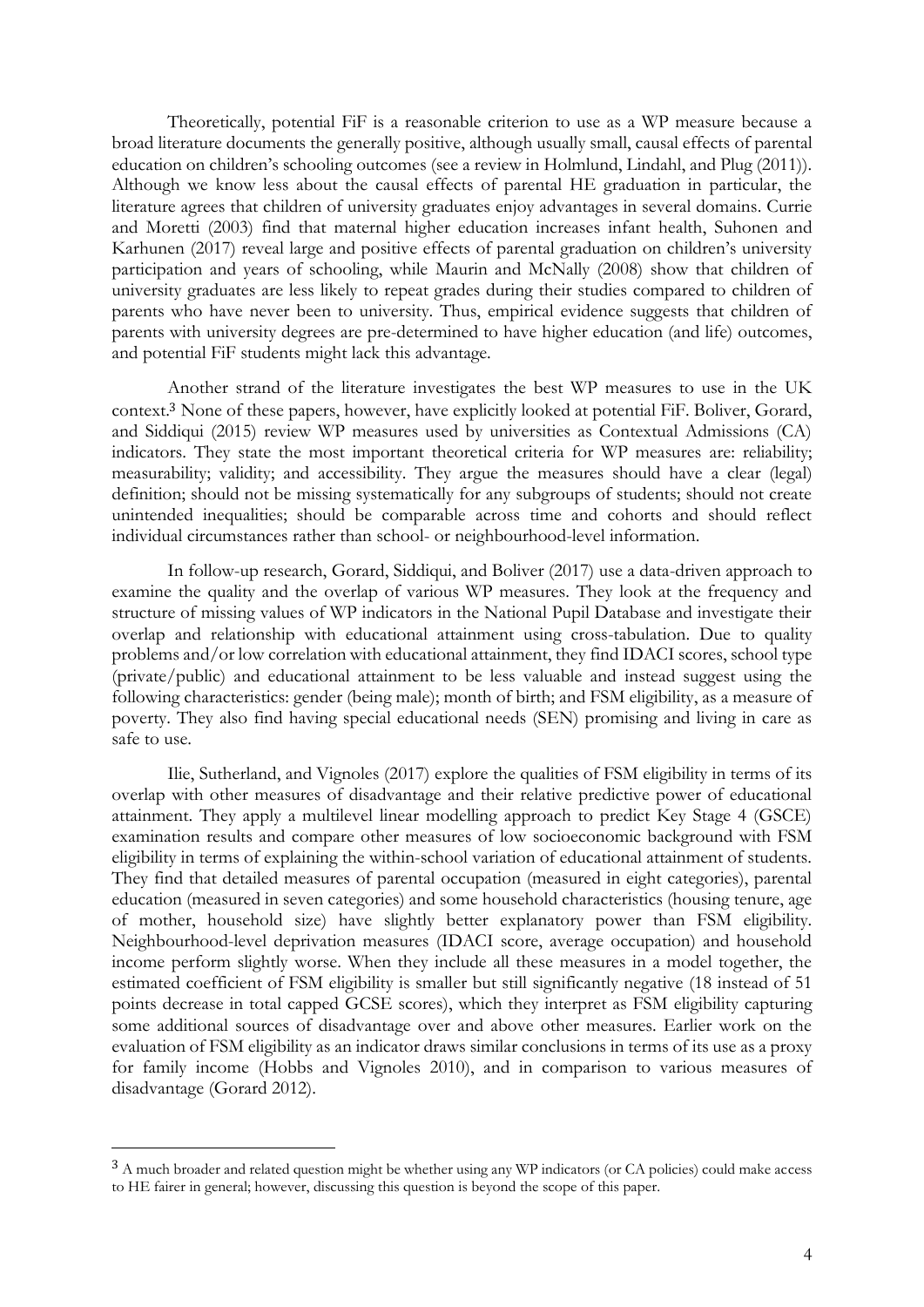This paper examines potential first in family (i.e. having parents without university degrees) status in a similar manner as an indicator of disadvantage. We use longitudinal survey data linked to the census of administrative education data to ask whether or not potential FiF picks up additional disadvantage beyond other traditional WP indicators. We show that potential FiF covers a large proportion of the sample, making it appear like a measure of 'non-advantage', but that the majority of potential FiF graduates also face at least one additional disadvantage. We examine the correlations between existing WP measures and see how much potential FiF overlaps with other existing WP measures.

Our contribution to the literature in terms of the applied methodology is threefold. First, while the existing literature investigates WP measures estimating regression models and using either the size and significance of the estimated coefficients or the magnitude of R-squared estimates to draw conclusions, we employ a direct measure of predictive power, the area under the ROC curve (AUC), to investigate the relative predictive power of FiF. We start by looking at the AUC of WP indicators in a logit framework, comparing them to each other one-by-one. Then, we add the potential FiF measure on top of a baseline set of WP indicators to see if it increases the predictive power of logit models. The second applied methodological contribution of this paper comes from the fact that unlike any previous attempts, we use a logit-based Least Absolute Shrinkage and Selection Operator (Lasso) procedure to pin down an empirically optimal combination of WP indicators as the baseline set of measures to be extended by FiF. Third, we are the first in this literature to apply a non-parametric prediction strategy, a random forest algorithm, to look at the relative importance of WP measures and potential FiF in predicting HE participation and graduation. We also use this framework to investigate whether early educational attainment is the most important channel of the effects of potential FiF on HE success.

Our results show that the potential FiF measure does capture some additional disadvantage beyond other traditional WP indicators. We find striking results indicating that having parents with university degrees is a fundamental driver of an individual's HE participation and graduation. When we compare potential FiF to other WP indicators, it emerges as the most important measure until we condition on prior attainment and all measures end up equally predictive. We provide evidence that the effects of family background manifest in earlier educational attainment and conclude that our results support Contextual Admissions as a main element of WP. This research is the first to explore the validity of the potential FiF indicator in England using large scale, nationally representative data and will hopefully inform the Widening Participation agenda of universities across the UK. The rest of this paper is structured as follows. In section 2, we provide an overview of the data. In section 3, we present the empirical strategy and in section 4, our results. Section 5 concludes with a discussion.

## **2. Data and descriptive statistics**

We use Next Steps (formerly the Longitudinal Study of Young People in England, LSYPE) which follows a cohort of young people born in 1989/1990. Next Steps began in 2004 when the sample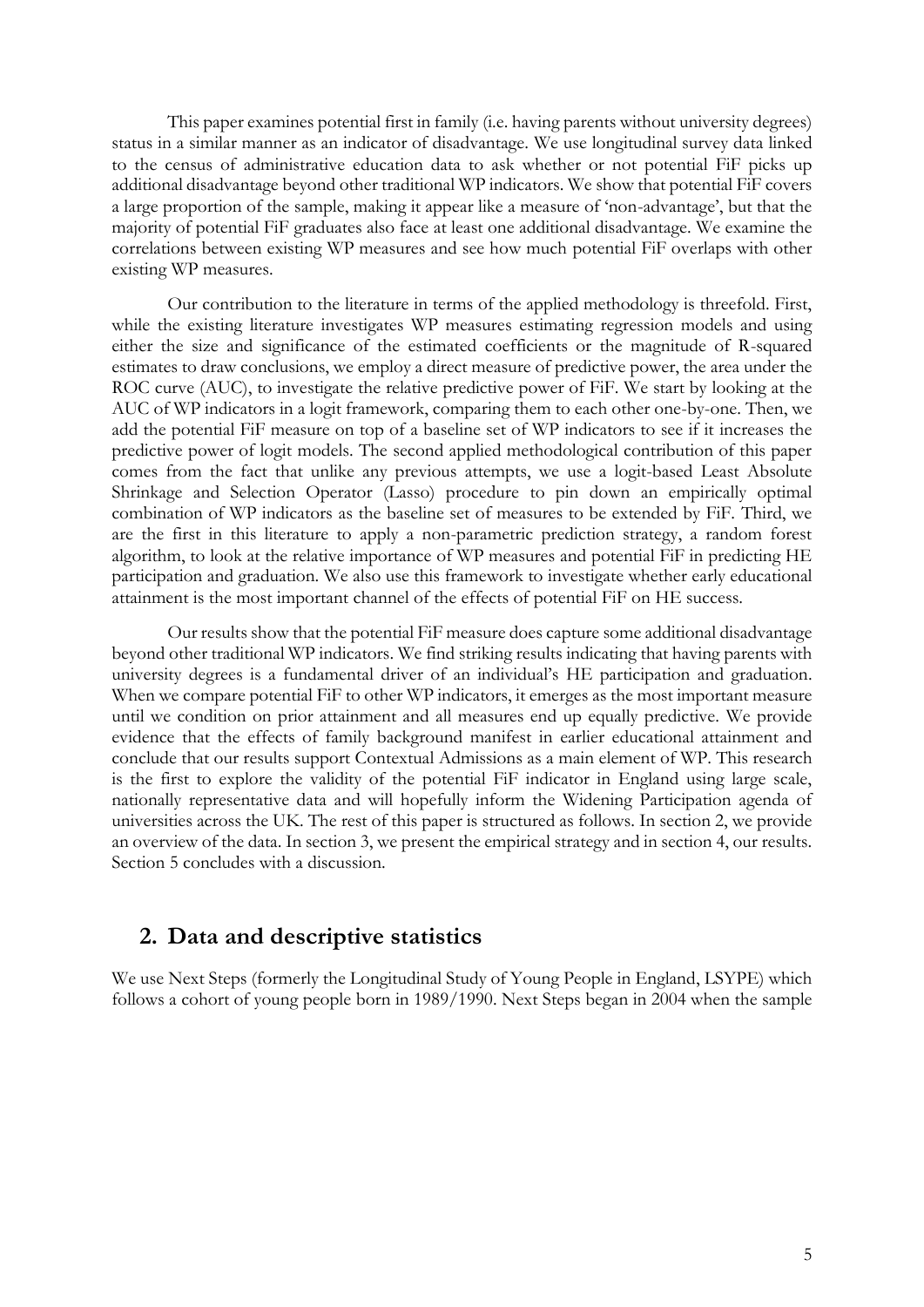members were aged between 13 and 14 and comprises eight waves of data until age 25. <sup>4</sup> This cohort of young people can be linked with the National Pupil Database, allowing us to access their national school exam results.

Respondents of Next Steps were selected to be representative of young people in England using a stratified random sample of state and independent schools, with disproportionate sampling for deprived schools, i.e. those in the top quintile of schools in terms of the share of pupils eligible to Free School Meals (Department for Education 2011). <sup>5</sup> In deprived schools, students of minority ethnic backgrounds were over-sampled to provide a sufficient number of observations for analysis (Centre for Longitudinal Studies 2018). Design weights were constructed to take care of the oversampling of deprived schools and ethnic minority students within deprived schools using inverse probability weighting such that "*the school selection probabilities and the pupil selection probabilities ensured that within a deprivation stratum, all pupils within an ethnic group had an equal chance of selection*" (Department for Education 2011). Starting from wave 1, attrition weights are estimated by stratum to take care of the initial school-level non-compliance as well as individual attrition from the study. The weighting procedure differs by school type (independent vs. state schools) and takes into account both school-level and individual-level information. The final models to predict the probability of individual non-response differ in each wave, and the estimated probabilities are carried across waves as the study progresses.

Schools are the primary sampling units of Next Steps, then pupils within schools. The twostage sampling design presents a possible clustering effect due to between-school differences and potential school-specific random shocks. Therefore, we control for school-specific variables and allow for the intra-school correlation of random shocks by clustering the standard errors by schools in our parametric models. In the first four waves, both young people and their parents were interviewed, and the information content of all variables on family background and parental education that we use in this paper was reported directly by the parents. From age 17, only young people were interviewed.

We make use of the Next Steps age 25 data, which follows up sample members as they develop into young adults with a particular focus on highest level of educational qualification achieved and characteristics of the university at which they studied. The age 25 wave of Next Steps covers 7,707 young people, 36.7% of the initially drawn sample and 49% of the actual sample of the first wave. All results that we present in this paper are estimated using the final weights to take care of initial oversampling of disadvantaged schools and ethnic minority students, school noncompliance, the ethnic boost added to the sample at age 16, and attrition in all waves. In order to avoid dropping cases with missing or unknown information on WP measures or background variables, we take the first available response mentioned for parental class, parental education and

<u>.</u>

<sup>&</sup>lt;sup>4</sup> The timing of this cohort means that the young people were affected by increased tuition fees in higher education. In 2006-07, top-up university fees were introduced in England and Northern Ireland, and despite universities being allowed to choose their fee amount, almost all UK institutions chose to charge the full  $\mu$ 3,000 per annum fee (Wyness 2010). In addition to this policy change, the Next Steps cohort also faced some administrative changes in loan and grant entitlement, which ultimately did not result in an overall change to access to finances, rather changes in the application process (see Wyness (2010) for additional information).

<sup>5</sup> Initially, 54 independent and 646 state-maintained schools were chosen, but almost half of the independent schools (especially those in inner-London) and a fifth of state schools decided not to participate. The first wave thus started with a 21,000-observation issued sample of 13/14-year old students in 28 independent and 646 maintained schools with an average response rate of 74%, resulting in a 15,770-observation initial sample. In wave 4, a 600-participant ethnic boost sample were added to the study, selected from the schools that were chosen at the beginning but did not cooperate in wave 1 (Centre for Longitudinal Studies 2018).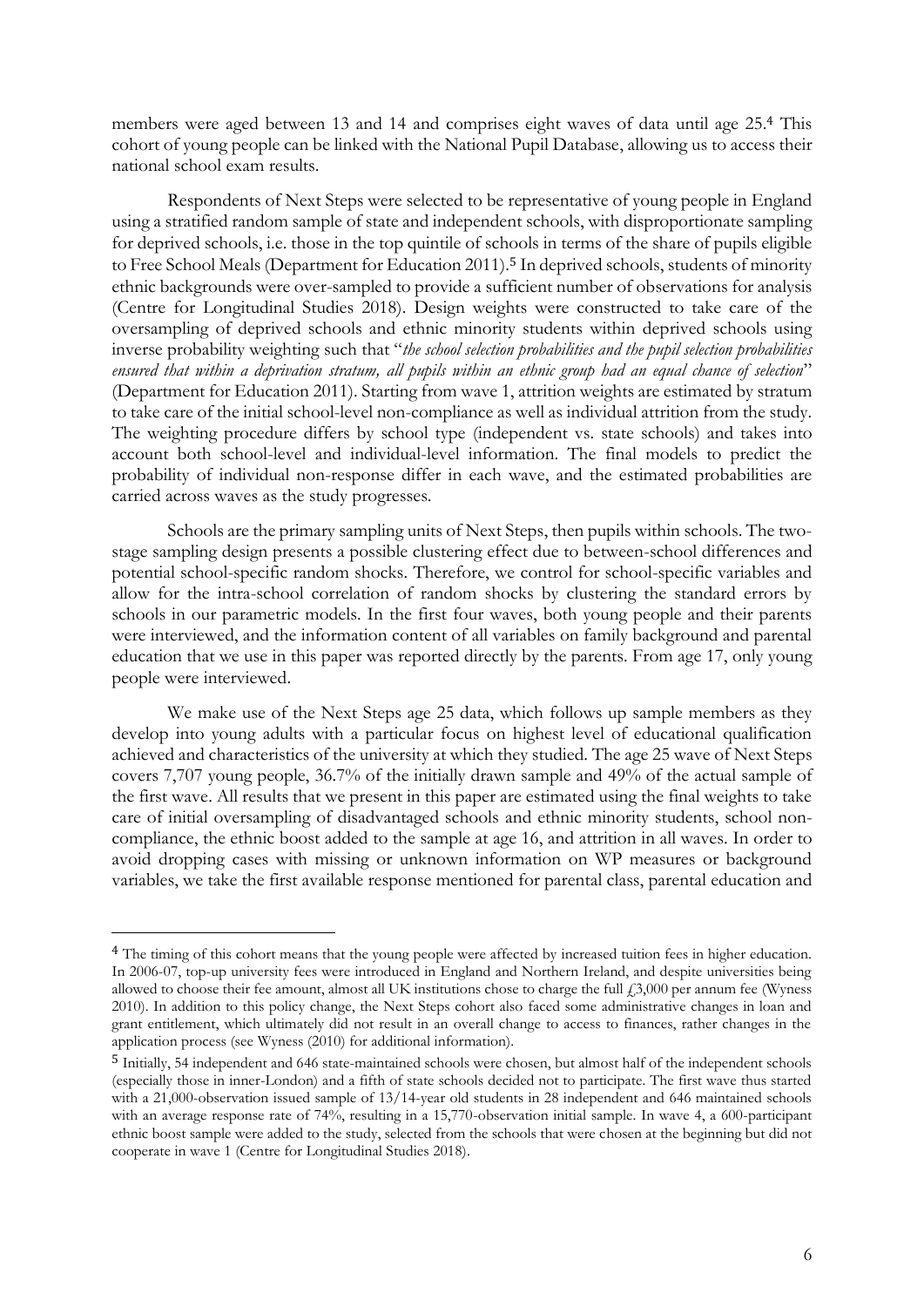household tenure over the first four waves. We include missing flags to deal with remaining item non-response. Note that we tested that our main results hold on the complete case sample as well.

There is a discussion in the literature as to whether or not Next Steps is the most desirable data source to exploit when looking at HE outcomes in particular. Anders (2012) examines the quality of the information on HE participation by the seventh wave of Next Steps. He finds that Next Steps estimates HE participation by age 19/20 as 43.3%, which is about 10 percentage points larger than the Higher Education Initial Participation Rate (HEIPR)<sup>6</sup> calculated by the Department for Education for English domiciled young people aged 17-19 who spend at least six months in HE (Department for Education 2017). More recent Next Steps data indicates this may be less of a problem. In the eighth wave, collected in 2015, the share of HE participants and the HEIPR rate for those aged 17/25 are very similar (40.0% (weighted) in Next Steps, 40.4% HEIPR, [Table 1\)](#page-25-0).

### **Sample**

<u>.</u>

In this paper, we think about FiF (and all WP measures) from the point of view of universities: when looking at a pool of applicants, should universities use FiF to widen participation? As we do not observe university applications in the data, we impose a sample restriction in order to pin down the potential pool of applicants for university, i.e. those with enough formal education. We restrict our analytical sample to those who theoretically would have had the possibility to apply and attend university, i.e. who decided to stay in school after completing compulsory exams at age 16. Formally, this means they started "Level 3 studies". The most common form of Level 3 studies is A levels, but individuals can also pursue vocational Level 3 studies that still enable them to attend university (Department for Education n.d.). An alternative sample restriction would be to include only those who completed their exams at the end of compulsory schooling with fairly good grades, usually captured in the literature as those who achieved at least 5 A-C grade GCSE examinations. Although this is not an official threshold for university application, students below this attainment level are unlikely to successfully apply to a university. The 5 A-C GCSE threshold is used for example by studies estimating returns to graduation (Belfield et al., 2018).

The main point of any sample restriction is to create somewhat comparable groups. Ideally, we would want to compare the HE outcomes of students who do not differ from each other in any other dimension other than potential FiF. Whatever sample restriction we use based on prior educational achievement, we leave out the lower part of the distribution of students in terms of their potential HE attainment. As children with lower-educated parents are likely to have lower educational attainment than children of higher-educated parents, those excluded are more likely to be FiF and less likely to go to university. Thus, this procedure, while helpful in creating more comparable groups, would also cause us to underestimate the negative statistical relationship between being FiF and HE outcomes. The 5 A-C GCSE-restriction selects *better* students based on their exam grades/abilities while the Level 3-restriction focuses more on motivation for schooling and shows students' revealed preferences for learning. As we explicitly control for prior

<sup>6</sup> The HEIPR is applicable to students who live in England, enter HE for the first time, attend UK HE institutions and English, Welsh and Scottish further education colleges, and, stay in HE for at least six months (Department for Education 2017). It is an estimate of the likelihood of a young person participating in HE, in our case, by age 25, i.e. the sum of the likelihoods of HE entry at ages 17-25. This is estimated using the administrative data of the Higher Education Statistics Agency on the number university participants and the size of each cohort from the UK Census (Office for National Statistics). As the yearly publications of the Department for Education cover the data of those at age 17-25 in each year, we constructed the HEIPR rate of our particular cohort (those born in 1989-90) by using the appropriate year of observation for all ages (i.e., the data of the 2014/15 academic year for age 25, the data of the 2013/14 academic year for age 24, …, etc.).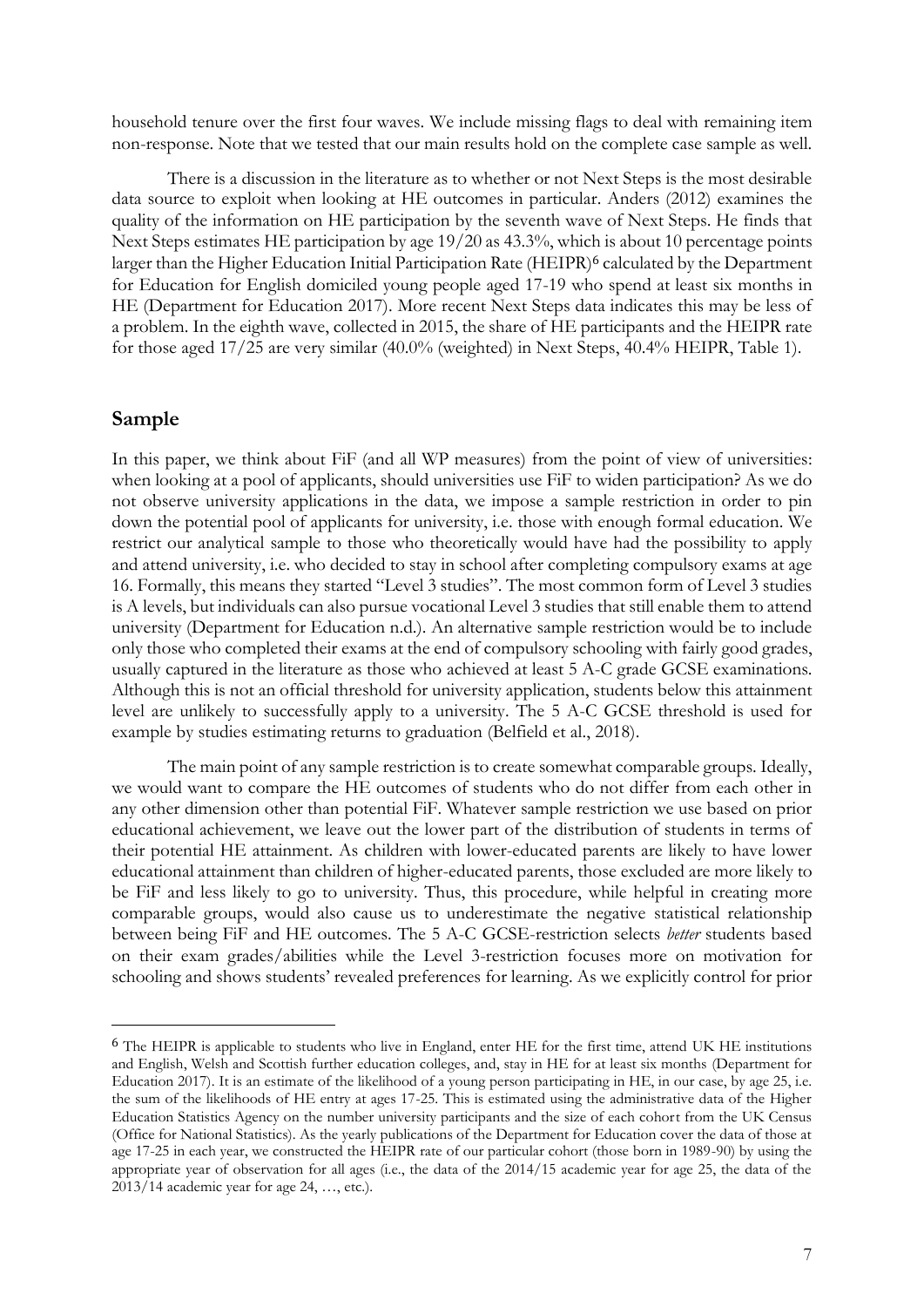educational attainment as a proxy for cognitive abilities in our models, we chose to restrict the sample to those who attended Level 3 studies. Note, however, that we have conducted additional analysis and our main results hold on the total sample or on the 5 A-C GCSE sample as well. Out of the 7,707 individuals at age 25, 5,047 young people attended Level 3 studies. We use this subset of Next Steps for the main empirical analysis in this paper.

#### **Outcome variables**

We use two binary outcome variables: HE participation and HE graduation. Both variables are supplied as derived variables at age 25 based on information gathered from all waves and they have no missing values. University participation is defined broadly as "ever been to university", independent from the length of university attendance. University graduation is defined as whether a young person achieved a first degree/foundation degree (BA/BSc) by age 25. It does not cover any other types of higher education qualifications that are usually awarded after shorter-than-threeyear higher education courses (diplomas, certificates, awards, etc.). As we have mentioned above, the share of HE participants is 40.0% in the Next Steps data, very similar to the HEIPR [\(Table 1\)](#page-25-0).

#### **<<[<Table 1>](#page-25-0)>>**

The weighted share of graduates in Next Steps is 26.9% while in the most comparable data source, the Annual Population Survey (APS), it is 39.6%. There are however significant differences between the two samples and the two definitions. The APS sample is representative of 80,000 households across the UK and therefore may not be representative of 25-year-olds, whilst Next Steps is representative of 25-year-olds who have been living in England since 2004. The APS graduation rate also takes all types of Level 4 degrees into account, while in Next Steps we only look at BA/BSc degrees or higher (and thus exclude Level 4 specifications below university degree level). Appendix A includes an additional comparison of Next Steps to HESA data, which also confirms the reliability of our outcome variables.

These comparisons with administrative data, highlighting key sampling differences, give us confidence that the measurement of our outcome variables, higher education participation and graduation, is accurate and reliable in this sample.

### **Widening Participation measures**

We examine a range of commonly used WP measures to which we compare the first in family measure. A young person is a potential first in family if neither his/her biological mother or father (or resident step parents) had achieved a university degree (BA/BSc or higher) by the time the young person was aged 17, i.e. before university application. Although their parents may return to higher education once the young person is older than 17, we choose this point in order to examine the importance of growing up with parents without university degrees. Our focus is on intergenerational educational mobility as we are unable to look at whether a sibling attended university due to data constraints. This also corresponds with the Widening Participation indicator, which only asks whether or not an individual's (step) parents achieved a degree.

In order to identify the prevalence and overlaps of the indicators of socioeconomic disadvantage that are used by the Widening Participation agenda, we focus on 10 forms of disadvantage indicators currently applied by universities. As previously mentioned, there is substantial heterogeneity in how universities measure disadvantage (Selby 2018), which means we take a pragmatic approach: the focus on these 10 measures is the result of data availability, i.e. what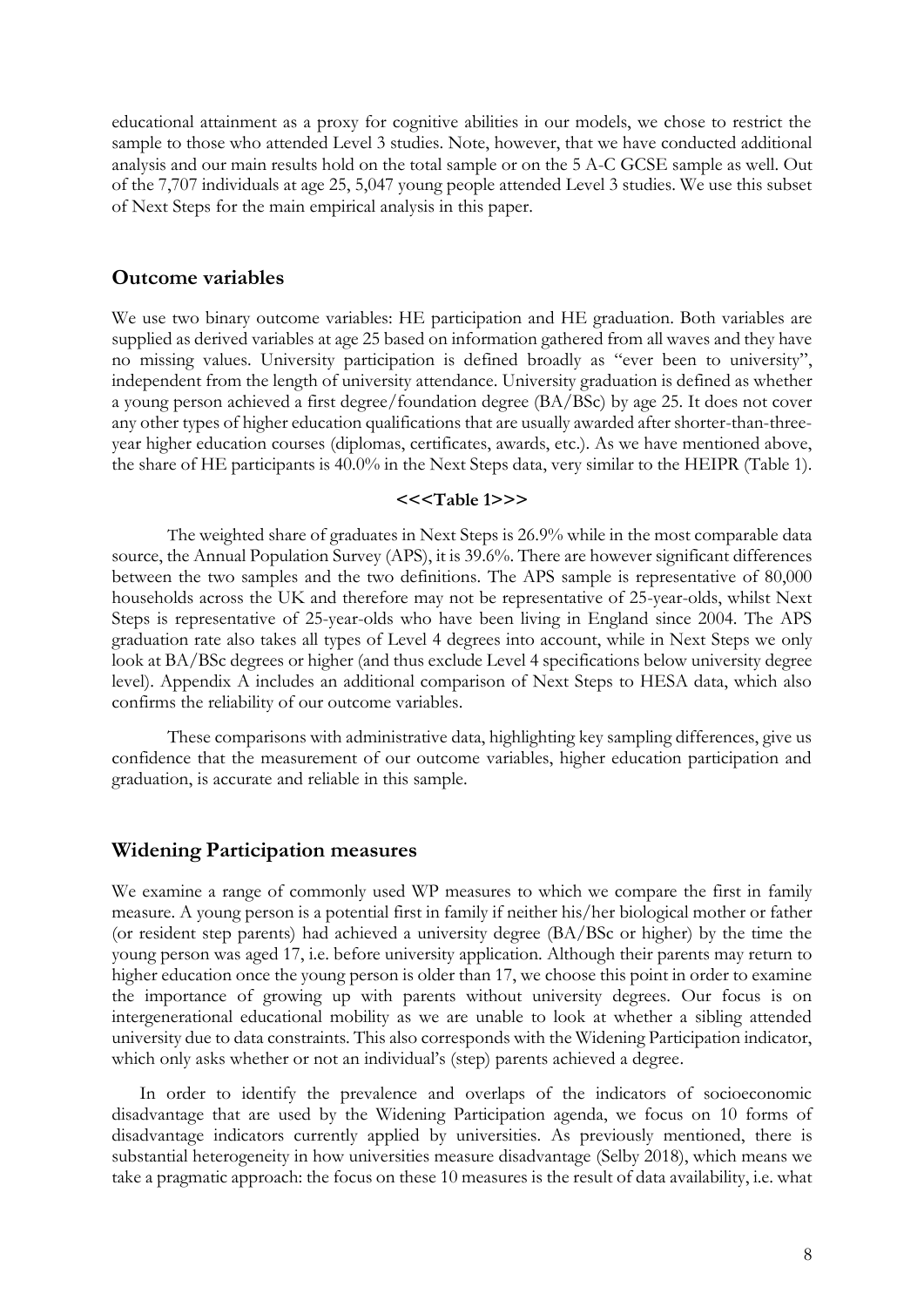measures are available in Next Steps, and WP policy. We make use of the first five waves of Next Steps<sup>7</sup> to capture these measures. In particular, based on Boliver, Gorard, and Siddiqui (2015) and Ilie, Sutherland, and Vignoles (2017), we look at the following binary indicators:

- 1. SEN: whether the young person ever reported any special educational needs from age 13/14 to 16/17;
- 2. FSM: whether the young person ever reported to be eligible for Free School Meals from age 13/14 to 17/18;
- 3. Low social class: whether the highest parental social class<sup>8</sup> of the family mentioned from age 13/14 to 17/18 was "Routine occupations or not currently working";
- 4. Income deprivation: whether the family belonged to the top 20% of deprived families based on the Income Deprivation Affecting Children Index (IDACI)<sup>9</sup> measured in ages 14/15 and 15/16;
- 5. Young carer: whether the young person ever reported to regularly providing unpaid care to anyone in the household from age 13/14 to 15/16;
- 6. Non-White: belongs to a non-White ethnic group;
- 7. Living with disability (classified according to the Disability Classification Equality Act (2010)) or long-term illness that affects schooling at least once in ages 13/14 to 16/17;
- 8. Single HH: lived in a single-parent household at least once anytime at or before age 17/18;
- 9. Care leaver: whether the young person has ever been in care by age 13/14 or lived at least once with no parent in the household in ages 13/14 to 17/18;
- 10. Multiple deprivation: top 20% of the 2004 Index of Multiple Deprivation (IMD) 10 captured in ages 14/15 to 15/16.

It is important to note that IDACI and IMD are measured at the neighbourhood level and linked to the individual using postcode while all other measures of disadvantage are measured at the household or individual level.

## **Control variables**

<u>.</u>

In terms of the individual characteristics of young people, we control for gender and educational attainment captured by Key Stage 2 (KS2) total score measured at age 11 and capped linear GCSE

<sup>7</sup> Next Steps waves cover the sample in the following ages: wave 1, age 13/14: wave 2, age 14/15; wage 3, age 15/16; wave 4, age 16/17; wave 5, age 17/18; wave 6, age 18/19; wave 7, age 19/20; and wave 8, age 25/26.

<sup>8</sup> Social class is measured using the National Statistics Socio Economic Classification (NS-SEC) which uses occupational types to capture dimensions of social class (Office for National Statistics n.d.; Rose and Pevalin 2001).

<sup>9</sup> The Income Deprivation Affecting Children Index (IDACI) score is an index which represents the proportion of children under the age of 16 living in a low-income household by Lower-Layer Super Output Area (LSOA) (Department for Communities and Local Government 2015). These scores were computed into quintiles and a binary measure was created which shows the most deprived 20 percent of neighbourhoods in England.

<sup>10</sup> The Index of Multiple Deprivation (IMD) is the official measure of relative deprivation for small areas in England constructed by the Department for Communities and Local Government. The IMD ranks Lower-Layer Super Output Areas (LSOA) based on seven domains of deprivation (income, employment, education, health, crime, barriers to housing, living environment) from least to most deprived (Department for Communities and Local Government 2015).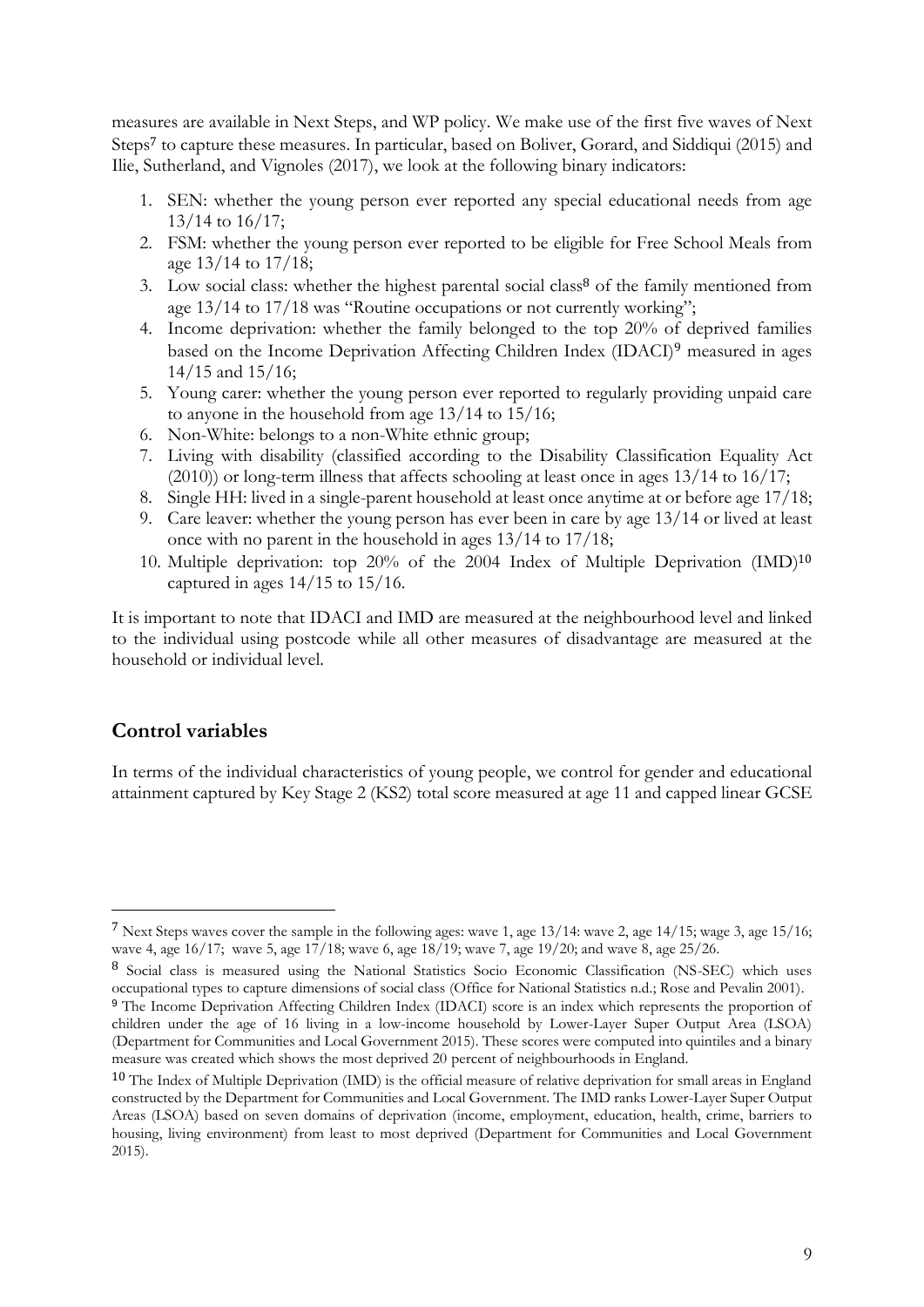(Key Stage 4) score measured at age 16. <sup>11</sup> In some models, we also use Key Stage 3 (KS3) total scores measured at age 14. We create categorical variables based on the quintiles of all of these measures, which allows us to construct a sixth category for missing values due to linkage issues between Next Steps and the National Pupil Database.

#### **Descriptive statistics**

<u>.</u>

We begin our analysis of potential FiF and the other WP indicators by assessing their prevalence in the sample. This is shown in [Table 2.](#page-26-0) Having parents with no degree, i.e. being potentially FiF, is the most common disadvantage: over 75 percent of those with Level 3 education are potential FiF. This means that being a potential FiF should perhaps be viewed as a measure of "nonadvantage" as opposed to disadvantage since it is the by far the most prevalent WP indicator and applies to the majority of this cohort. It is also not the case that being a potential FiF is a nonadvantage that occurs in isolation. [Table 2](#page-26-0) shows that 81.6% of the potential FiF face at least one additional disadvantage. This proportion is lower, however, than other WP indicators, where the share of those facing at least one more disadvantage is between 91.7-100% [\(Table 2,](#page-26-0) third column). In other words, almost one-fifth of the potential FiF face no any other types of disadvantage; they could be viewed as not "really" disadvantaged in practice, but of course may still face barriers in terms of lack of role models and information about HE. The potential FiF group may be disadvantaged in a way not captured by the other WP measures. Taken together, this indicates that the potential FiF group is heterogeneous in nature.

#### **<<[<Table 2>](#page-26-0)>>**

Next, we examine the overlap of these WP indicators by calculating the proportion of our sample facing multiple disadvantages. [Figure 1](#page-32-0) shows that only 7.9 percent of those with Level 3 education face no form of social disadvantages; 22.7% of the sample face one, 26.1% face two, and more than 40% face three or more types of disadvantage at the same time. This shows that while disadvantages cluster in some individuals, a large proportion of the population is disadvantaged according to at least one of these measures.

#### **<<[<Figure 1>](#page-32-0)>[>](#page-26-1)**

[Table](#page-26-1) 3 captures the proportion of potential FiF across all WP measures. In particular, it compares the share of potential FiF among those facing (column 1) and not facing the given type of disadvantage (column 2). The difference of shares (column 3) is then tested via two-sided ttests for statistical significance. The share of potential FiF is about the same among those who have had or not have had special education needs, who are non-White, disabled or care leavers. The share of potential FiF is however much larger among those eligible for FSM (+15.8 percentage points (pps)), coming from low social class backgrounds (+15.3 pps), suffering from multiple deprivation (+14.9 pps) or income deprivation (+14.5 pps), young carers (+7.2 pps) and single parent households (+9.8 pps). It seems that simply looking at the raw data, potential FiF status is

<sup>11</sup> GCSEs are two-year courses which are taken when an individual is aged 14-16 and are considered Key Stage 4 qualifications. This linear measure is created by assigning values to the grades, for example, Grade G is worth 16 points. Each grade improvement thereafter, for example, from G to F, C to B, or A to A\*, is equivalent to an additional six points. The capped linear score, takes the best eight GCSE subjects scores. This measure is standardised as it takes into account the fact that students may take a different number of GCSEs (and resits) and enables better comparability than the total GCSE score.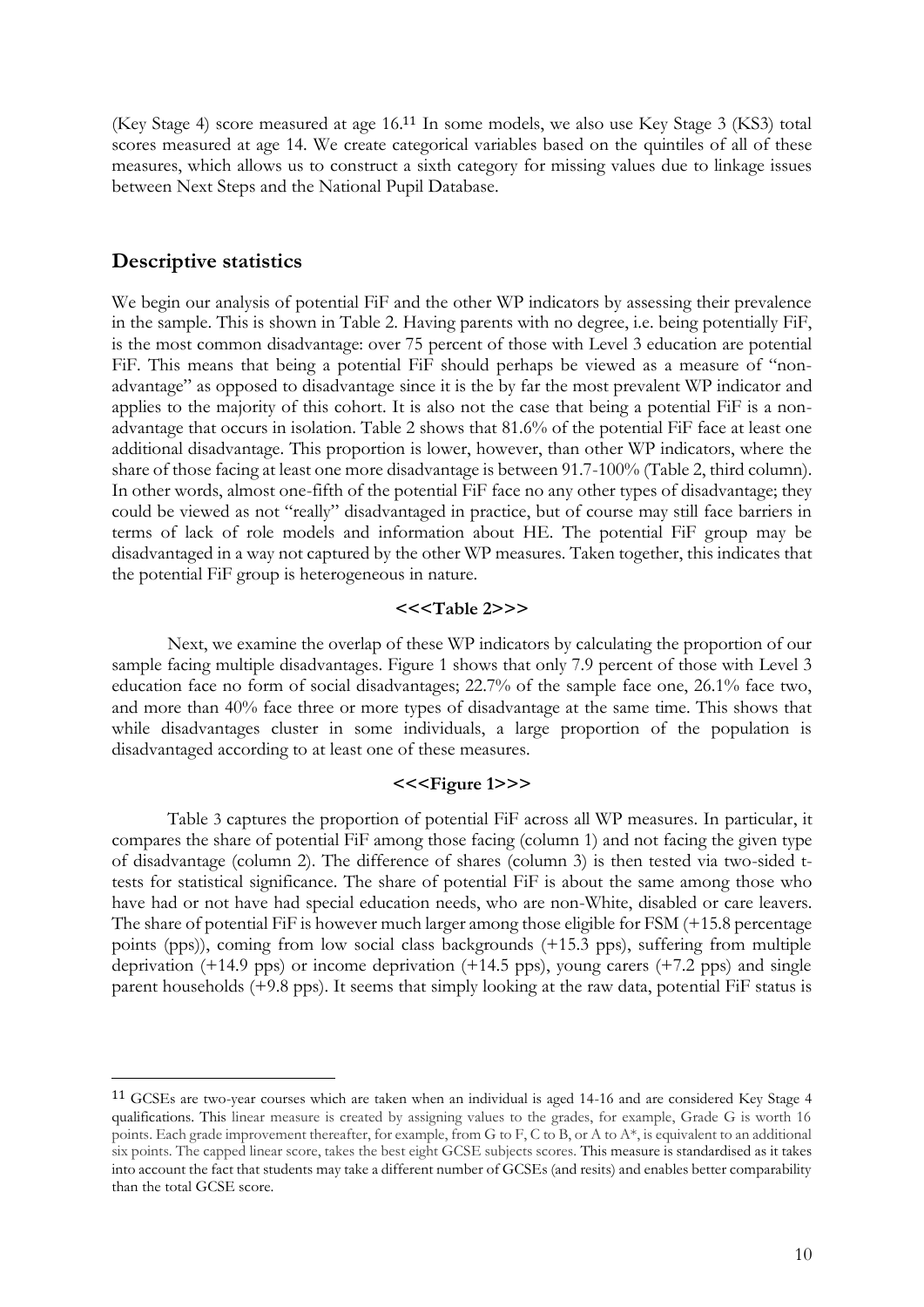associated with income and social status-like measures while it seems to be independent of measures of one's own individual characteristics, such as SEN, ethnicity and disability.

#### **<<[<](#page-26-1)**

#### **[Table](#page-26-1) <sup>3</sup>>>>**

A further analysis of the relationships between these disadvantage indicators is given in [Table 4](#page-27-0) as a tetrachoric correlation matrix, which is preferable for binary outcomes (Brown 1977). The entries in the body of the table represent the correlation of experiencing the named socioeconomic disadvantage given the child is growing up in a family with one of the other disadvantages.

#### **<<[<Table 4](#page-27-0) >>>**

We find that there is substantial variation in the correlations linking the various Widening Participation indicators in the Next Steps sample. The highest correlation coefficient is found between income deprivation (IDACI) and multiple deprivation (IMD) (0.95), which is intuitive in the sense that both are postcode level measures of social background, and one is part of the other. We find moderate correlations between being Non-White and income deprivation (0.56); low SES and income deprivation (0.41) and multiple deprivation (0.44). Being a potential FiF is weakly correlated with low SES (0.34), multiple (0.31) and income deprivation (0.28), and FSM eligibility (0.29), and uncorrelated with the rest of the measures (non-significant correlation coefficient or significant correlation coefficient below 0.2). This is perhaps unsurprising given that potential FiF make up a large proportion of the sample and many of the other WP measures do not.

### **3. Empirical strategy**

We assess potential FiF as a WP indicator by comparing how well it predicts HE participation and graduation compared to the aforementioned WP indicators. We examine potential FiF on its own and conditional on gender and prior educational attainment. In a just world, conditional on prior educational attainment, no WP measure should be significantly related neither to the probability of HE participation nor graduation. This does not necessarily imply that everybody would be better-off by going to university rather than choosing a different path, but it does mean that family background should not represent a systematic barrier to doing so. If WP measures do not create a systematic barrier, they should not be negative predictors of HE participation and graduation; however, we know (and show in this paper) that this is not the case and HE achievements are correlated with family background even on top of prior educational attainment. Our question is, therefore, how good of a predictor is being potential FiF in comparison to, and, on the top of the other commonly used WP measures. If it is a relatively 'good' predictor, it should be included in WP policies. If, however, this is not the case, i.e. the above listed WP measures capture all potential sources of disadvantage and the inclusion of potential FiF does not provide new or better information on the barriers to HE, its use would not provide any additional benefit.

There is a wide literature on how to assess the relative importance of predictors. If we wanted to predict continuous dependent variables using measures that are independent of each other, we could estimate linear regressions and straightforwardly compare the predictive power of the explanatory variables by comparing the R-squared estimates of models including and notincluding potential FiF, or, we could use variance decomposition techniques to see which variable explains the highest share of the variance of the dependent variable (Grömping 2009). However, (1) we predict binary variables and (2) the explanatory variables are not just correlated, but as potential FiF is the only direct measure of parental human capital among the WP indicators, it is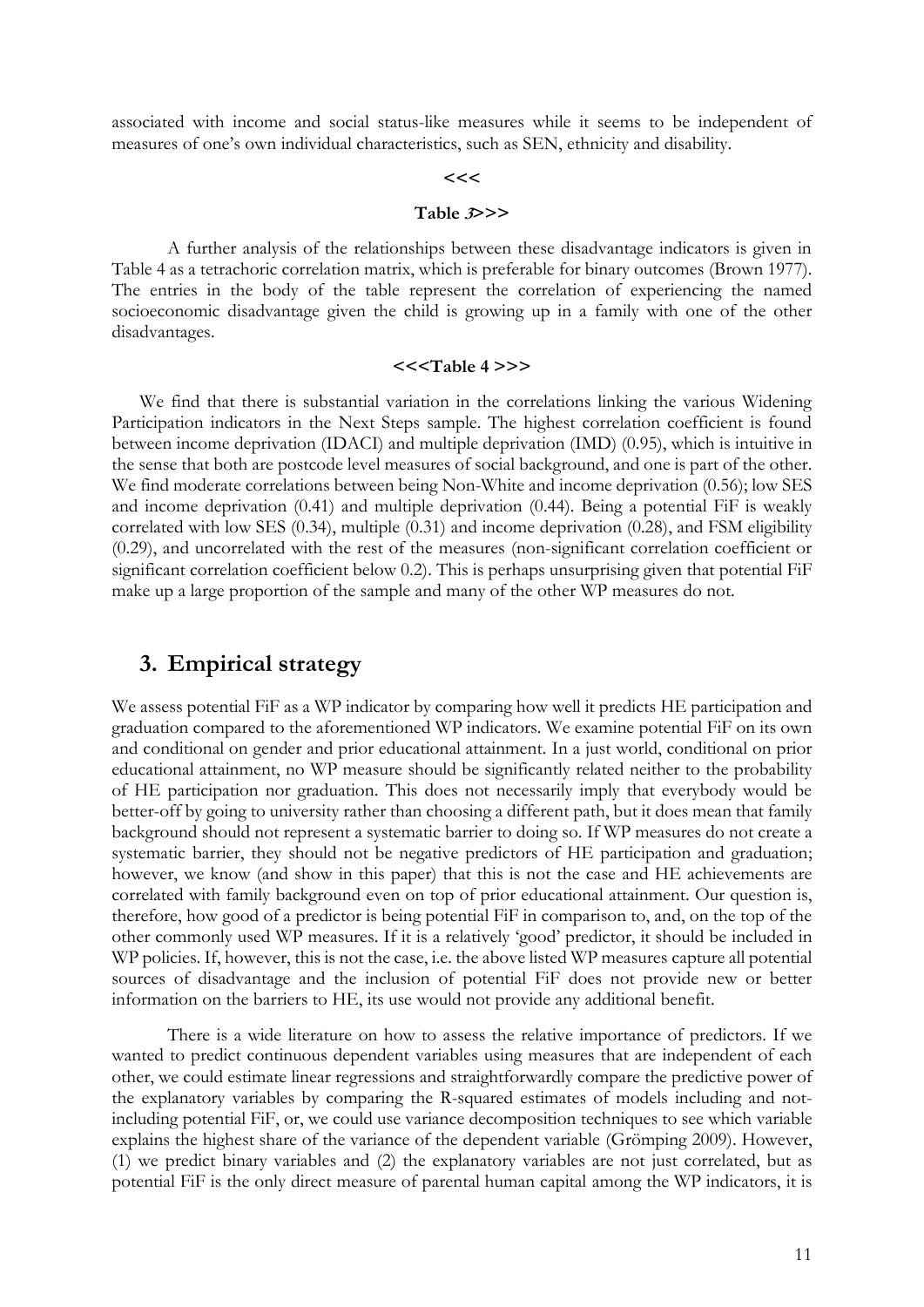likely that some WP indicators (income deprivation, FSM eligibility, etc.) could already be the consequence of parental graduation, introducing a *bad control* problem (Angrist and Pischke 2008) into the models. Having bad controls among the explanatory variables causes the estimated coefficients to be biased and thus uninterpretable in the traditional regression framework.

The first challenge is easy to solve using non-linear probability models. If we compare the predictive power of the indicators estimated in separate logit models, having one measure in the model at a time, we do not have to worry about the bad control problem. Thus, in the first part of the analysis, we estimate simple logit models to predict university participation and graduation and compare the predictive power of each WP indicator estimated in separate models using the Area Under the Curve (AUC) measure (see its description in the next subsection). As we are also interested in the predictive power of potential FiF over and above other WP measures, in the second part, we add potential FiF to an empirically optimal set of WP indicators in multiple logit models, similarly to Ilie, Sutherland, and Vignoles (2017), and examine whether it improves their predictive power using again the AUC measure. This approach gives an answer to the question of whether adding potential FiF on top of a set of other measures gives new information on the barriers of HE participation and graduation, but it does not allow us to rank the measures in terms of their importance in making a prediction due to having bad controls among the explanatory variables. Thus, in the third part of the analysis, we employ a non-parametric approach, a random forest classification algorithm, to rank the measures in terms of their importance. As we will discuss, the random forest ranks the predictors in terms of their importance even if they are not independent of each other (Grömping 2009). Lastly, as our results from all three of these methods suggest that earlier educational attainment could be the main channel of the effect of family background on HE success, in the fourth part of the analysis we look at the ranking of WP measures in terms of predicting early educational attainment at ages 11, 13 and 16 using again the random forest approach. Each method used in the analysis is explained in more detail in the following sections.

## **3.1 Comparing the predictive power of WP measures in logit models, one-byone**

We start by comparing the predictive power of WP measures one-by-one, estimating simple logit models where the outcome variable, either HE participation or graduation, is regressed on each WP indicator separately. Several pseudo- $R^2$ -type measures could be used with logit models to investigate the fit of models, but all have their drawbacks (Estrella 1998). Thus, we compare the predictive power of each model using the AUC, which is the estimated Area under the Receiver Operating Characteristic (ROC) curve (Kuhn and Johnson 2013; p. 262-265). The AUC is a measure to compare how well models predict a binary outcome variable. The quality of prediction is captured by the share of the real binary outcome predicted correctly by the model; the higher the share, the better the model. The AUC summarises this information based on the share of correctly and incorrectly predicted cases when the outcome variable equals to 1 (share of true positives and share of false positives), along all potential threshold between 0 and 1 that could be used to convert the continuous values of the predicted (latent) variable to a binary prediction. The AUC can be estimated to assess predictive power with any models that predict a binary variable, so it is directly comparable across different specifications of logit and random forest classification models, which is especially useful for our purposes. It is also fairly easy to interpret: its value is between 0 and 1 and flipping a coin would produce an AUC of 0.5. As a rule of thumb, the predictive power of a model is considered good if AUC>0.8 and great if AUC>0.9.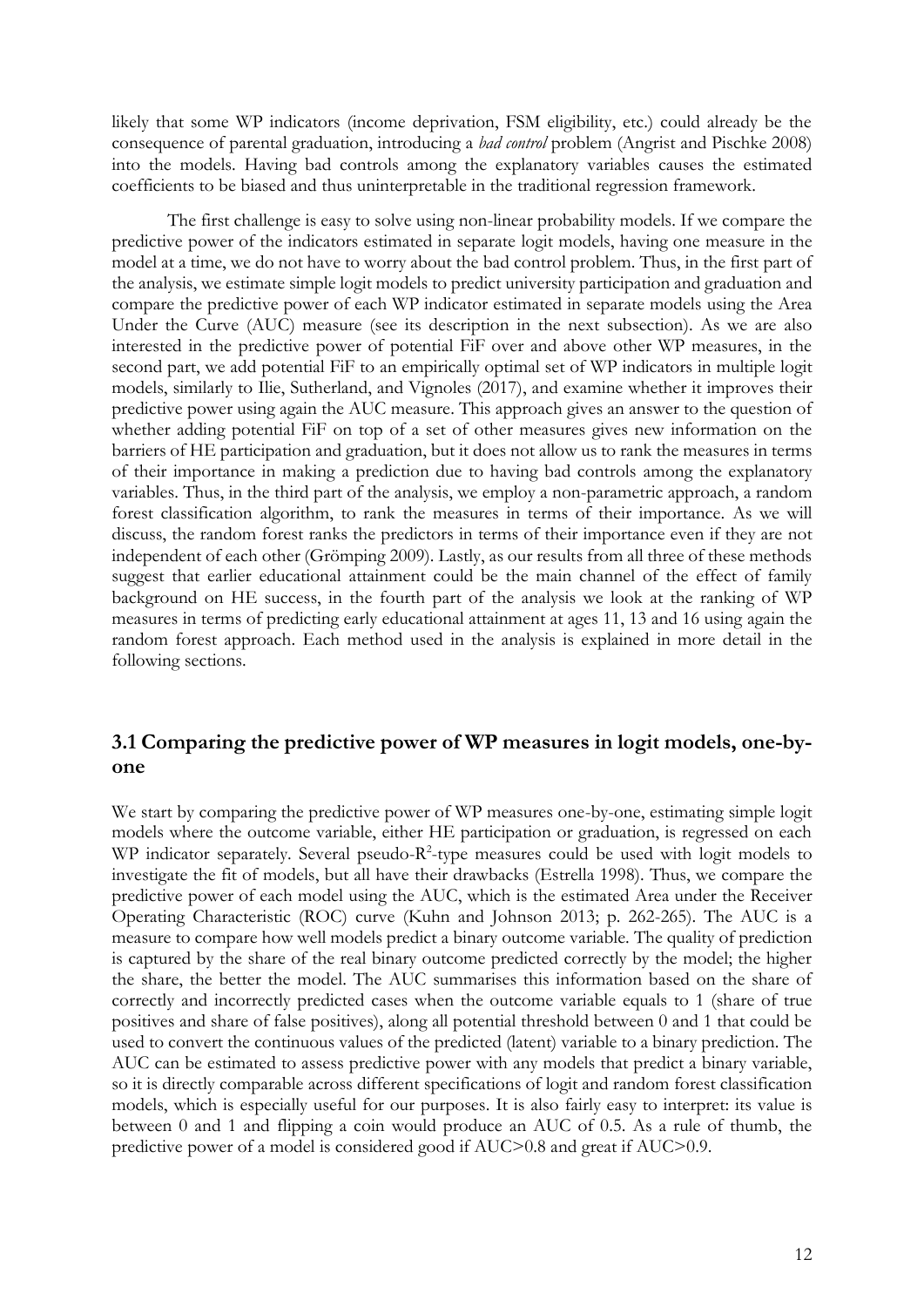As mentioned before, schools are the main sampling unit of Next Steps and students were chosen within schools. To control for potential heterogeneity across schools, in addition to a set of simple logit models we also estimate a set of logit models where we control for school characteristics; in particular, the sampling school averages of Key Stage 2 total scores and capped linear GCSE scores of an individual's peers. Peers' Key Stage 2 scores are measured at age 11 in primary schools, before students progressed to secondary school, and we interpret them in our framework as a proxy for sampling 'school intake', while GCSE scores, conditional on Key Stage 2 results, are interpreted as a proxy for the compulsory school progression of peers, i.e. 'school value added'. This is preferable to a random effects or fixed effects model due to the small number of observations per school (see Appendix B for further information). We believe that these measures capture school-level shocks that are related to student intake and school quality. However, there is still concern that even these school-level variables might be bad controls as school choice could be the result of parental education. If this is the case, we will estimate lower marginal predictive power of being potential FiF in the logit models with school-level averages than in the simple logit models because school characteristics would already absorb some of the effects of parental background. Thus, we interpret our results from the simple logit models as the *upper bound* while the results for the logit models with school-level controls as the *lower bound* of the marginal predictive power of potential FiF. As before, we use the quintiles of the continuous school averages of one's peers and include a sixth category for the missing values.

Additionally, we estimate a set of models both with and without controlling for individuallevel early educational attainment and gender. Formally, we estimate logit models as:

$$
f(outcomei) = \alpha_0 + \beta * indicatori + \gamma * Xi + \delta * Zis ;
$$
\n(1)

where

| $outcome_i$   | is a binary variable capturing whether individual $i$ ever went to university or<br>graduated by age $25(1)$ , or not $(0)$ ; |
|---------------|-------------------------------------------------------------------------------------------------------------------------------|
| $\alpha_0$    | is the intercept;                                                                                                             |
| $indicator_i$ | is one of the WP indicator variables for individual $i$ ;                                                                     |
| $X_i$         | is a vector of individual characteristics for individual $i$ (KS2 and KS4 scores,<br>gender);                                 |
| $Z_{is}$      | is a vector of the school-level average of KS2 and KS4 scores of the peers of<br>individual $i$ in school $s$ ;               |
| f()           | is the logistic function.                                                                                                     |

In all models we estimate robust standard errors clustered at the level of the school and report odds ratios and 95% confidence intervals.

## **3.2 Looking at whether adding potential FiF on top of a parsimonious set of WP measures in logit models increases predictive power**

In the second part of the analysis, we look at whether adding potential FiF on the top of an empirically optimal set of the most widely used WP measures increases the predictive power of models explaining the probability of HE participation and graduation. We choose an empirically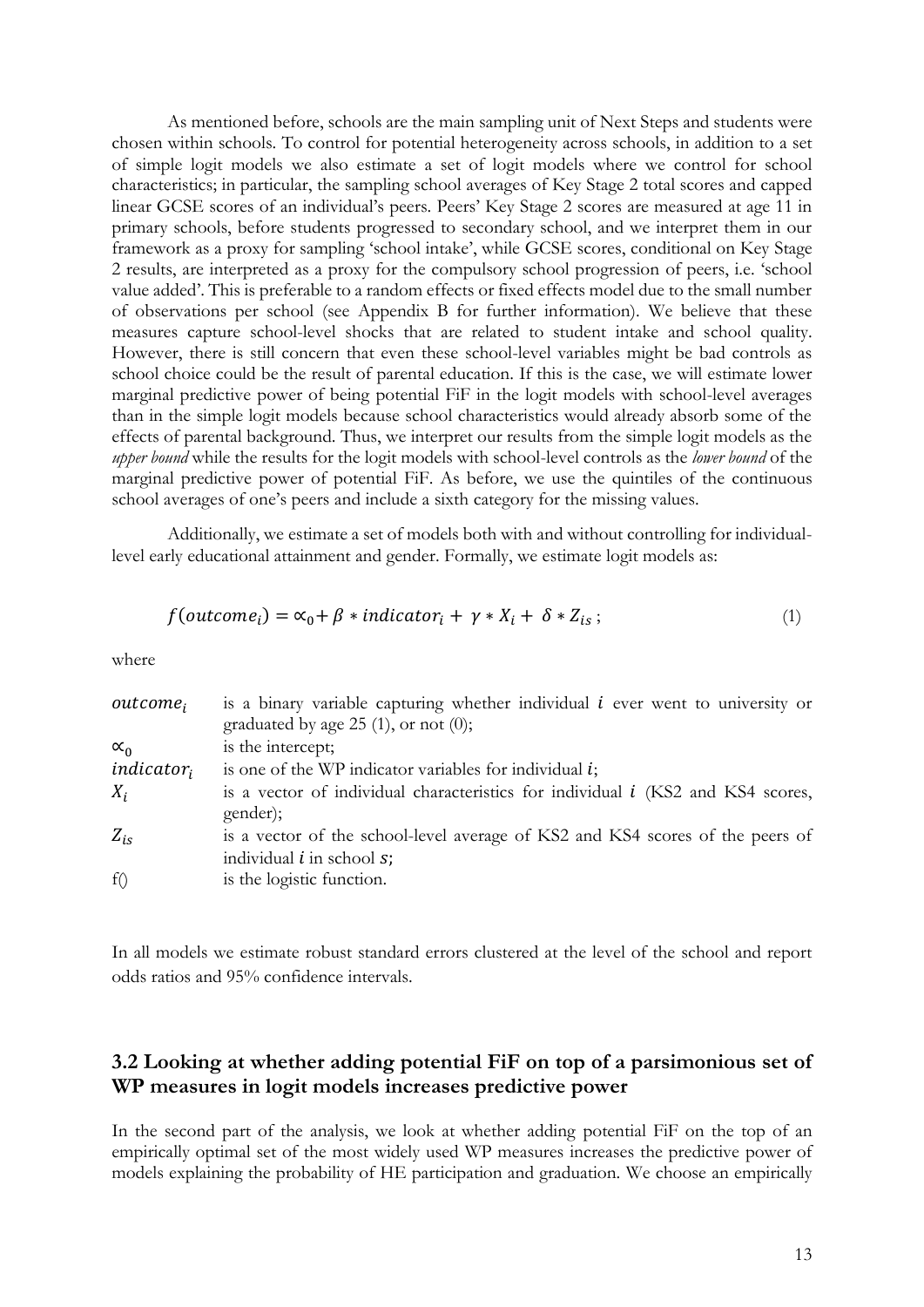optimal parsimonious set of WP measures to set a baseline model using a Least Absolute Shrinkage and Selection Operator (Lasso) procedure (Friedman, Hastie, and Tibshirani 2009). As we have shown, WP measures are correlated with each other and have a substantial overlap. The Lasso procedure aims at finding the most parsimonious model by constraining some of the estimated coefficients of explanatory variables to zero. In particular, the Lasso penalises the magnitude of coefficients when optimising the maximum likelihood function of the logit model. We choose to work with a parsimonious set of explanatory variables to avoid model over-fitting due to having cross-correlated explanatory variables on the right-hand side. We apply the Lasso procedure to a logit model that includes all WP measures used before as explanatory variables on the right handside, except the potential FiF measure. Having the empirically optimal set of WP indicators, we add the potential FiF measure on top these in multiple logit models and look at whether it increases the predictive power of the model using the AUC measure introduced before.

## **3.3 Ranking the predictors of HE participation and graduation in terms of their importance**

In the third part, we use a non-parametric algorithm, a random forest, to predict HE participation and graduation and look at the relative importance of WP measures in this prediction. The random forest classification algorithm works by constructing series of decision trees and predicting the outcome from each series as the modes of predictions (Breiman 2001). A decision tree is an algorithm that repeatedly splits the data to subsamples (*branches*) along certain values of the explanatory variables in order to create as homogenous clusters (*leaves*) in terms of the outcome variable as possible. The predicted outcomes of a decision tree depend heavily on the order of variables used to split the sample; thus, the random forest algorithm randomly chooses different explanatory variables to start with on bootstrapped samples of the data and appoints the most frequent predicted class from all repetitions.

The main advantage of using the random forest algorithm is that it provides a straightforward ranking of variables in terms of how important they are in predicting the outcome even if they are not independent. The ranking is produced based on the out-of-sample predictive performance of the measures obtained through k-fold cross-validation (i.e. averaged out over bootstrapped samples) and thus it is resistant to over-fitting. A variable is considered more important if splitting the sample based on the variable leads to more homogenous subgroups in terms of the outcome variable than splitting the sample based on another. The more homogenous, or in other words, the less heterogeneous the resulting subgroups are, the better the variable classifies the observations according to the categories of the outcome variable. Thus, we measure the relative importance of explanatory variables by the Mean Decrease in Gini measure, which captures how well the variable decreases the heterogeneity of subgroups by splitting the sample on a given variable averaged across all decision trees (Friedman, Hastie, and Tibshirani 2009). We construct 95% confidence intervals around the estimated Mean Decrease in Gini parameters via bootstrapping.

#### **3.4 Ranking the predictors of early educational attainment in terms of their importance**

Lastly, as our results suggest that early educational attainment might be the most important channel of the relationship between potential FiF (and all other WP measures) and HE participation and graduation, we directly investigate this hypothesis using random forest regression (as opposed to classification) models predicting age 16 (GCSE), age 14 (Key Stage 3) and age 11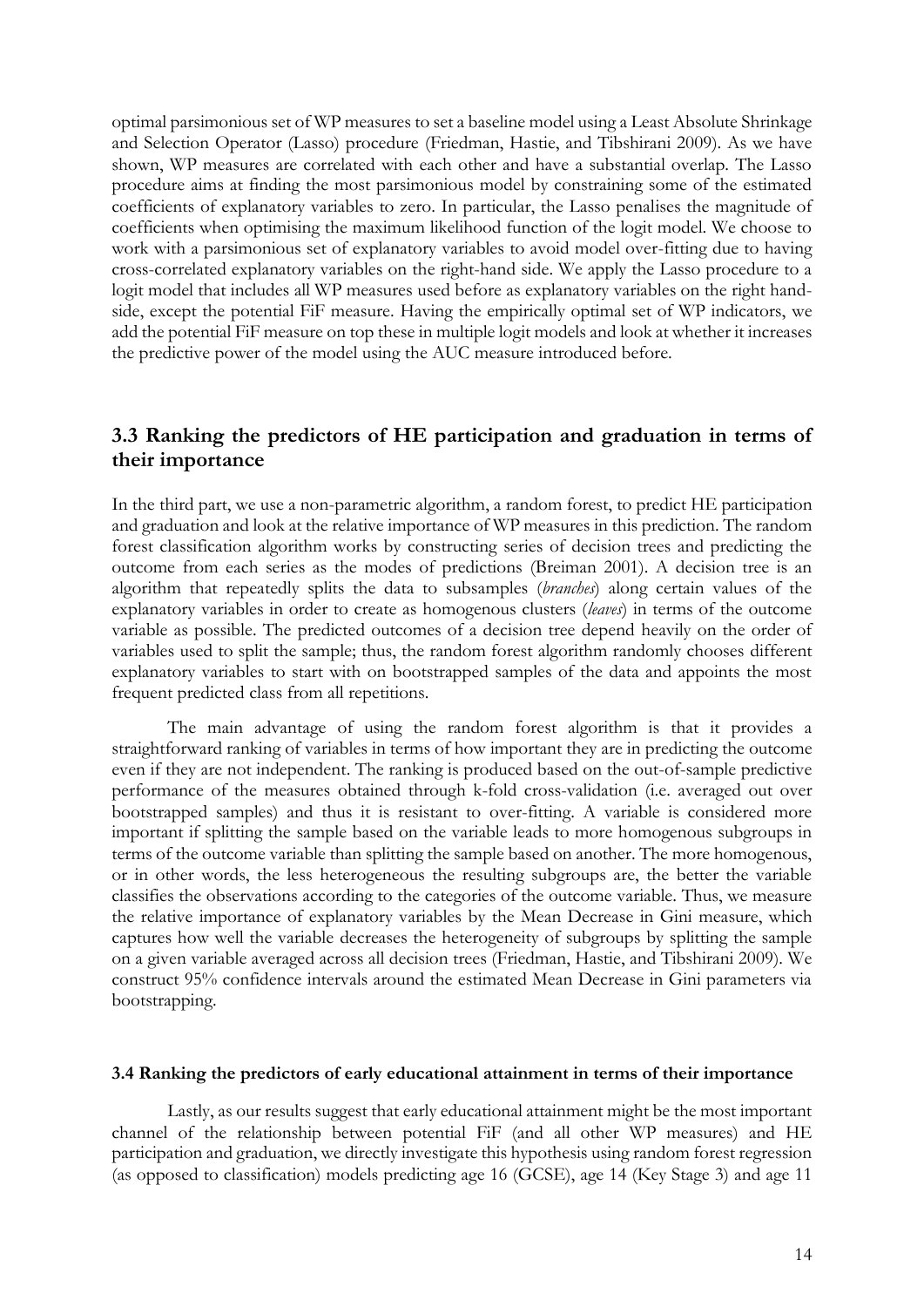(Key Stage 2) school exam scores and look at the relative importance of potential FiF in these predictions. As we now predict continuous outcome variables in these random forest models, and not binary outcomes as before, we use the % Increase in Mean Squared Errors (MSE) measure, which captures the increase in MSE should predictors be replaced by their own randomly permuted values (Friedman, Hastie, and Tibshirani 2009). We construct 95% confidence intervals around the estimated parameters via bootstrapping.

## **4. Results**

## **4.1 Comparing the predictive power of WP measures in logit models, one-byone**

We begin by estimating a series of simple logit models and compute the AUC for each outcome. For each WP indicator and outcome, we run both a simple logit model and a logit model with school-level controls for student intake and school quality. As mentioned before, the simple logit models capture the *upper bound* while the logit models with school controls capture the *lower bound* of the marginal predictive power of WP measures.

#### **<<<Tables [5](#page-28-0) and [6>](#page-29-0)>>**

Tables [5](#page-28-0) and [6](#page-29-0) show the estimated coefficients as odds ratios, along with their 95% confidence intervals and p-values from all four logit models. All odds ratios in Tables [5](#page-28-0) and [6](#page-29-0) are estimated in separate models. The odds ratios of potential FiF are the smallest in all four types of models for both outcomes. In terms of predicting the probability of HE participation, although the estimated odds ratio goes up from 0.275 to 0.507 as more controls are added to the model, it stays highly significant and produces the lowest p-value even in the fourth model [\(Table 5,](#page-28-0) Model 4). In terms of predicting the probability of HE graduation, the odds ratio of potential FiF is somewhat higher, between 0.436 and 0.670, but it is still the lowest in magnitude and has the lowest p-values among the WP measures [\(Table 6\)](#page-29-0). This indicates that potential FiF is an important predictor of HE outcomes as compared to other WP measures.

#### **<<<Figures [2](#page-32-1) and [3>](#page-33-0)>>**

Figures [2](#page-32-1) and [3](#page-33-0) show the predictive power of WP measures and potential FiF status, captured by the area under the ROC curve, estimated by the same probability models as detailed above and shown in Tables [5](#page-28-0) and [6.](#page-29-0) As a point of comparison, a random binary variable was also created and included among the 'real' measures. In the first logit model, potential FiF has the highest relative predictive power in predicting both HE participation and graduation (AUC=0.59, [Figure 2,](#page-32-1) left panel, and, AUC=0.56, [Figure 2,](#page-32-1) right panel). Once sampling school-level averages of peers' KS2 and GCSE scores and school type are included in the models, the difference in the predictive power of measures decreases, but still potential FiF has the highest predictive power (AUC=0.65, Figure [2,](#page-32-1) left panel, and, AUC=0.60, Figure [2,](#page-32-1) right panel). Again, this indicates that potential FiF is a strong predictor as compared to other WP measures.

Figure [3](#page-33-0) extends the same models by adding individual-level control variables. This includes pre-university educational attainment measures (KS2 quintiles, GCSE quintiles) and gender. Adding these control variables (especially pre-university educational attainment) increases the predictive power of the logit models to between AUC=0.74 and AUC=0.76 in the case of HE participation (Figure [3,](#page-33-0) left panel) and AUC=0.66 in the case of HE graduation (Figure [3,](#page-33-0) right panel). After controlling for early educational attainment, the predictive power of the models does not change even with the inclusion of WP measures. This is in spite of the fact that some of the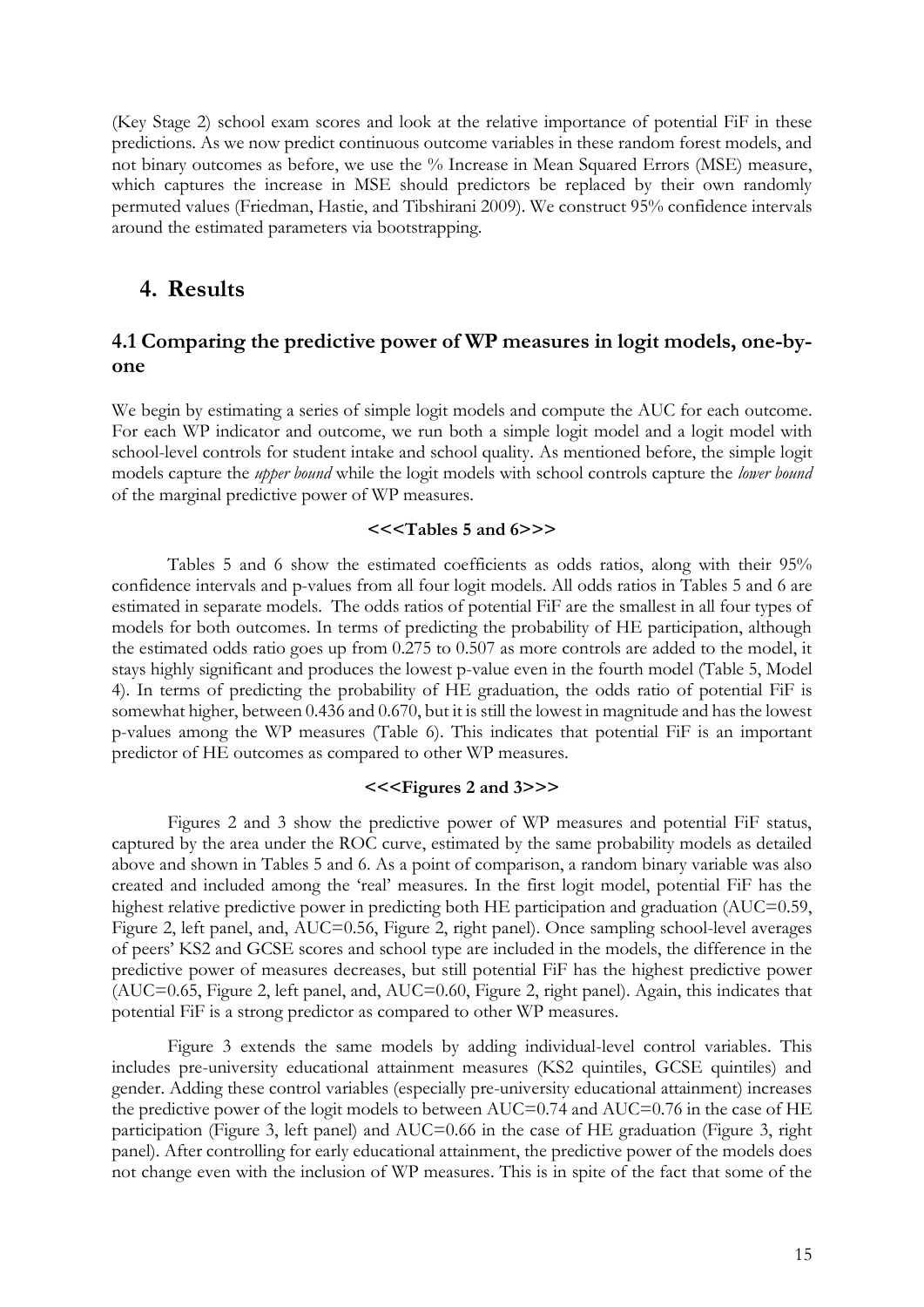measures have significant coefficients in the models (see Table [6\)](#page-29-0). Thus, the significance of the coefficients in the model on its own does not say anything about their predictive power. These results also show that once prior educational attainment is taken into account, none of the WP measures is significantly better on their own than a random binary variable at predicting university participation and graduation.

## **4.2 Looking at whether adding potential FiF on top of a parsimonious set of WP measures in logit models increases predictive power**

In the second part of the analysis, we look at whether adding potential FiF to an empirically optimal combination of WP measures increases the predictive power of the models explaining the probability of HE participation and graduation. We choose the baseline model to be extended by potential FiF using a Lasso procedure (see Table A2 in the Appendix for further information). In terms of predicting HE participation, SEN, FSM, low SES, income deprivation, disability, single HH, and being a care leaver are selected to be important, while in terms of predicting the probability of HE graduation, SEN, FSM, low SES, single HH and being a carer leaver remain in the parsimonious model.<sup>12</sup>

#### **<<<Tables [7](#page-30-0) and [8>](#page-31-0)>>**

The results in Tables [7](#page-30-0) and [8](#page-31-0) show that the potential FiF measure has a relatively large, highly significant negative association with HE outcomes in all extended models. Having parents who are not university graduates decreases the relative odds of HE participation to 0.547 (Table [7,](#page-30-0) last column) and the relative odds of HE graduation to 0.703 (Table [8,](#page-31-0) last column) over and above controlling for a large set of WP measures, individual early educational attainment and a proxy for secondary school quality. These results suggest that potential FiF might capture additional sources of disadvantage beyond other measures, although due to the bad control problem that we discussed above, the interpretation of the coefficients estimated from the multiple models is limited.

### **<<<Figures [4](#page-33-1) and [5>](#page-34-0)>>**

We assess the marginal predictive power of adding potential FiF to the parsimonious model using the AUC measure in Figures [4](#page-33-1) and [5.](#page-34-0) Extending the baseline models with potential FiF increases their predictive power both in terms of predicting the probability of HE participation and graduation. Adding potential FiF to the model predicting HE participation increases the AUC from 0.65-0.68 to 0.68-0.70 and from 0.60-0.62 to 0.62-0.63 when predicting HE graduation if we do not control for early educational attainment. These improvements are significantly greater than zero in the models that do not control for school-level variables (Figure [4,](#page-33-1) first vs. second bar on the left and right panel), but they are not significant in the models that include school-level variables (Figure [4,](#page-33-1) third vs. fourth bar on the left and right panel). Controlling for early educational attainment decreases the marginal predictive power of adding potential FiF to the model to close to zero, in spite of the fact that the actual estimated coefficients on potential FiF stays significant and negative (Tables [7](#page-30-0) and [8\)](#page-31-0). We show that these results are robust to the type of modelling strategy chosen in Appendix D.

<u>.</u>

<sup>12</sup> Note that if FiF is also included in the baseline model, the Lasso procedure would not push its coefficient to zero.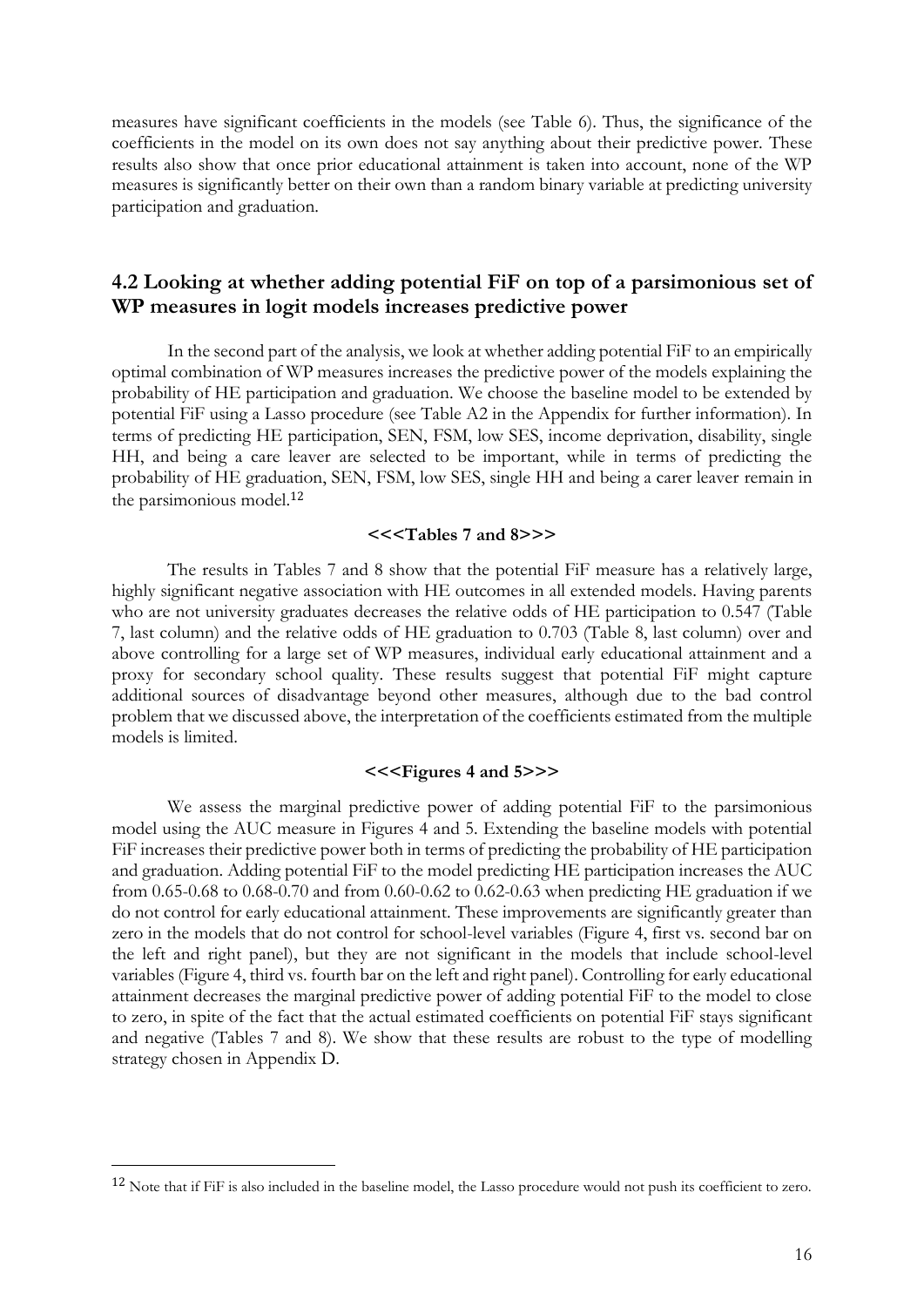## **4.3 Ranking the predictors of HE participation and graduation in terms of their importance**

Next, we turn to a non-parametric empirical strategy, a random forest classification algorithm, to rank the predictors of HE participation and graduation in terms of their importance in making these predictions. As measure of variable importance, we use the Mean Decrease in Gini, which captures how well the variables classify the observations on average across all decision trees of the random forest (Friedman, Hastie, and Tibshirani 2009).

#### **<<<Figures [6](#page-34-1) and [7>](#page-35-0)>>**

Figures [6](#page-34-1) and [7](#page-35-0) compare the relative importance of measures (including potential FiF) without (left panel) and with controlling for early educational attainment (right panel.) Figure [6](#page-34-1) shows that without controlling for early educational attainment, the potential FiF measure ranks first in terms of its importance captured by the Mean Decrease in Gini to predict HE participation (left panel). When early educational attainment is added to the model, the importance of GCSE and KS2 scores turn out to be highest, and the importance of all other WP measures in the model is of about the same magnitude (Figure [6,](#page-34-1) right panel). Similarly, potential FiF ranks first in terms of its importance in predicting HE graduation (Figure [7,](#page-35-0) left panel), but when early educational attainment is added to the model the relative importance of all WP measures becomes very similar and much lower than the importance of early educational attainment.

## **4.4 Ranking the predictors of early educational attainment in terms of their importance**

We have seen that while potential FiF has the highest predictive power in both a logit and a random forest framework, once early educational attainment is included, its additional predictive power (as well as the predictive power of all other WP measures) diminishes. As has been mentioned before, early educational attainment already captures some effects of parental background and our analysis suggests that indeed being a potential FiF affects early educational attainment. To investigate this, we look at the relationship of WP measures and early educational attainment using random forest regressions to predict school exam scores captured at age 16 (standardised capped linear GCSE score), age 14 (total Key Stage 3 score) and age 11 (total Key Stage 2 score). As we now have continuous dependent variables in these models, we apply random forest regression (as opposed to classification) models and use a different measure of predictive power, the percentage increase in the Mean Squared Errors (MSE). This measure is estimated outof-sample through a cross-validation procedure.

We estimate five random forest regression models:

- 1. we predict age 16 (GCSE)scores using WP measures;
- 2. we predict age 16 (GCSE) scores using WP measures and controlling for age 14 (KS3) scores;
- 3. we predict age 14 (KS3) scores using WP measures;
- 4. we predict age 14 (KS3) scores using WP measures and controlling for age 11 (KS2) scores;
- 5. we predict age 11 (KS2) scores using WP measures.

## **<<<Figures [8,](#page-35-1) [9,](#page-36-0) and [10>](#page-36-1)>>**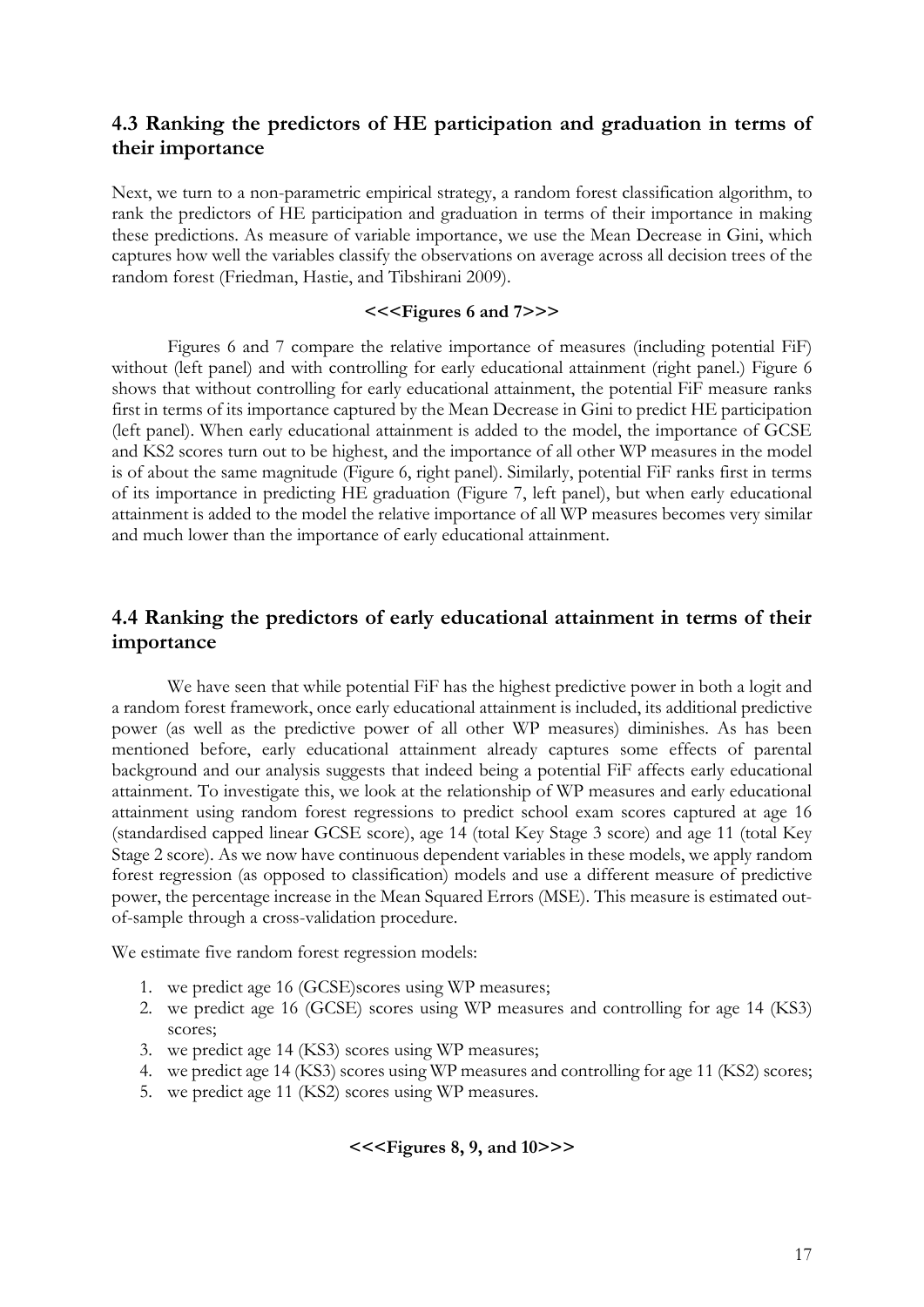Figures [8,](#page-35-1) [9,](#page-36-0) and [10](#page-36-1) show the importance of WP measures in predicting national exam scores without and with controlling for the previous early educational attainment measures. In terms of predicting age 16 (GCSE) scores, potential FiF turns out to be the most important with percent increase in MSE= 99.22 (Figure [8,](#page-35-1) left panel), but once earlier attainment is introduced, this earlier attainment measure becomes the most important (percent increase in MSE= 126.87) and the relative importance of all WP measures decreases drastically (Figure [8,](#page-35-1) right panel). Similarly, potential FiF and SEN turn out to be relatively more important than the rest of the measures in predicting age 14 (KS 3) scores (Figure [9,](#page-36-0) left panel), but again once earlier attainment is introduced, it becomes the most important predictor of the model (Figure [9,](#page-36-0) right panel). Lastly, in predicting age 11 (KS2) scores, SEN and potential FiF are the most important and relatively far more important than all other measures (Figure [10\)](#page-36-1). In Appendix D we show as an additional robustness check that this result is not dependent on the modelling strategy used. Unfortunately, our data do not allow us to control for earlier test scores or any measures of cognitive abilities. This final result provides some suggestive evidence that potential FiF is an important predictor of pre-university attainment.

## **5. Discussion and conclusion**

The analysis presented in this paper is the first step in unpacking the extent to which using 'first in family' as an indicator captures the same or different individuals as the other sociodemographic characteristics used by universities in their Widening Participation agendas. The fact that universities have been using potential FiF as a Widening Participation indicator without any exploration of its validity as an indicator has prompted this paper.

Universities already make use of information on prospective students' socioeconomic background, the types of school they attended and their national exam results in order to inform their admission process. Our results show that being a potential FiF overlaps more with familybackground and income-type measures of disadvantage (income deprivation, living in a single household, low SES) while it is independent from some individual-level characteristics as SEN or disability. In a logit modelling framework, we find that the potential FiF measure is certainly not worse (if anything, better) than other measures of disadvantage like FSM eligibility, low social class or living in a single household, in predicting HE participation or graduation. In fact, adding potential FiF to an empirically optimal combination of WP measures increases the predictive power of a model. Using random forest models to predict HE participation and graduation reveals that the potential FiF measure is the most important predictor of HE success.

Once we control for early educational attainment in our models, however, the additional predictive power of potential FiF (as well as any other measure) becomes negligible. It performs no better or worse than any other WP indicators. Thus, we hypothesise that being potential FiF affects HE outcomes mainly through early educational attainment. Indeed, when we look at the predictive power of WP measures on pre-university educational attainment, being potential FiF and having special educational needs (SEN) are the most important predictors. We believe that our finding on early educational attainment being the main channel of the effect of social disadvantage on HE success might supply evidence to support the need for Contextual Admissions using individual level measures of disadvantage.

It is not surprising that being potential FiF seems to be an important barrier to HE participation and graduation and a key determinant of early educational attainment. If we assume that education increases human capital, being a potential FiF, i.e. the fact that one's parents have not graduated from university, can be viewed as a measure of parental human capital, while the other measures of disadvantaged family background, i.e. low social class, income deprivation, or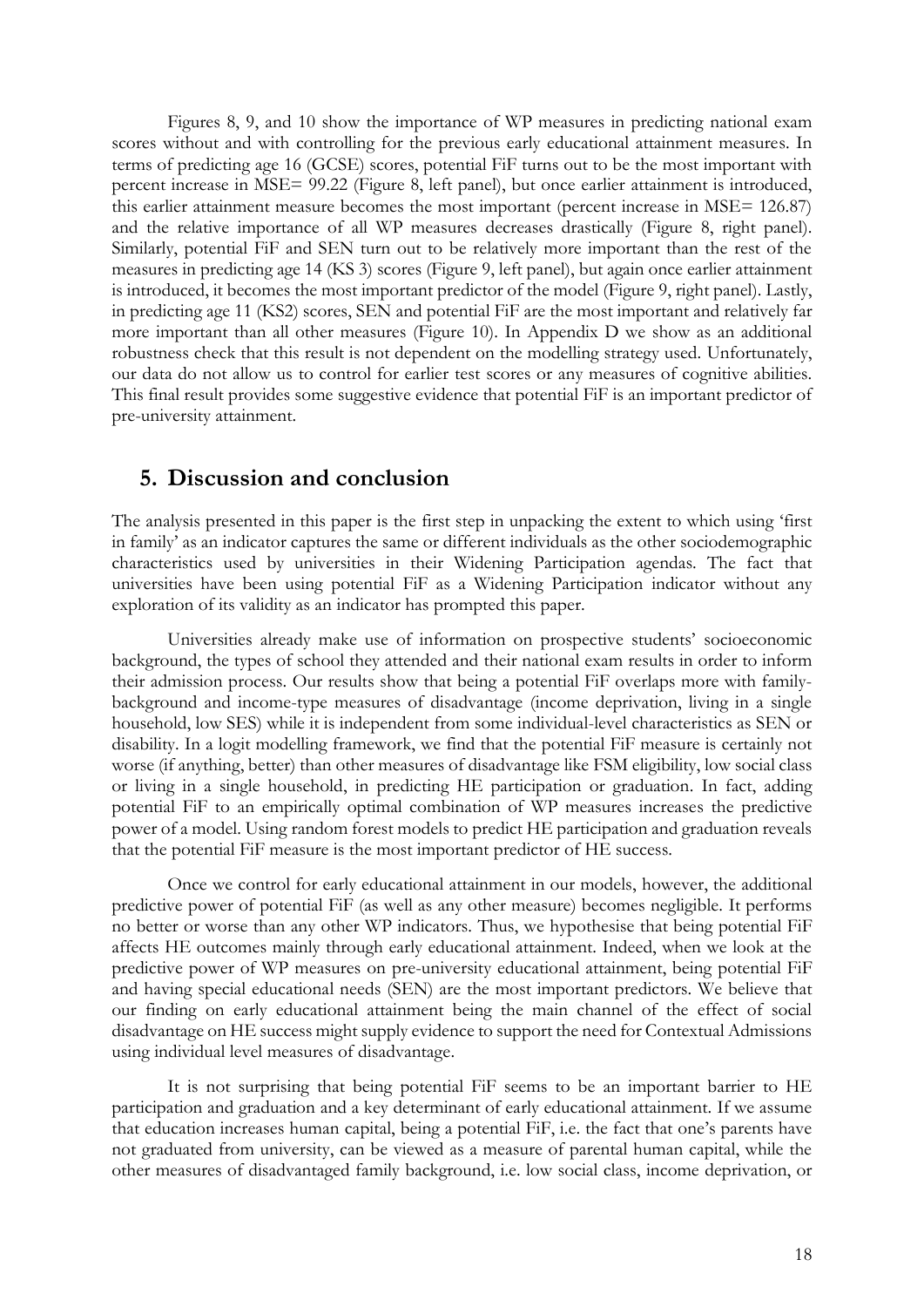FSM, which proxy for family income, could very well already be the consequence of parental education. It is also interesting that potential FiF and SEN, both individual level characteristics, end up being more important than area level measures of disadvantage (e.g. IDACI and IMD), especially in light of the current debate surrounding area-level measures such as POLAR.

We acknowledge that there should be some consideration of the nature of the WP measures from a practical point of view, for example, taking into account how 'gameable' the measures are. This reopens the debate about whether they are verifiable, accurate, and reliable. Although HE participation is highly dependent on the individual achievements of students, their social background and the current policies of universities also matter. When we predict the probability of HE participation, for example, we predict the joint probability that one applies to a university and gets accepted. The fact that after controlling for early educational attainment disadvantage measures do not affect the predictive power of the models predicting HE participation might mean both that 1) early educational attainment determines HE participation on its own as it already captures the effects of social background, and 2) as universities do apply Widening Participation policies, in practice, the potentially positive effects of these policies counteract the negative effects of social background once we control for early educational attainment. The linking of administrative (UCAS) data on university application and participation separately could help in disentangling these two channels.

Our analysis contributes to the applied empirical literature on education policy by looking at the relevance of the potential FiF measure using a range of quantitative methods and paying special attention to the data we use. We draw two main conclusions. First, the potential FiF indicator seems to be just as valid a WP measure as other measures, and it is informative above and beyond the usually used indicators as well. Potential FiF is an important barrier to university participation and graduation, even after controlling for other sources of disadvantage. This seems to work through the channel of early educational attainment. Second, our research also provides evidence that the potential FiF indicator could be key in efforts to widen participation at universities through the use of contextualised admissions; however, the predictive power of all WP measures altogether is surprisingly low. A large share of the individual heterogeneity of HE success is still unexplained, even after controlling for early educational attainment, and thus should be the subject of further research.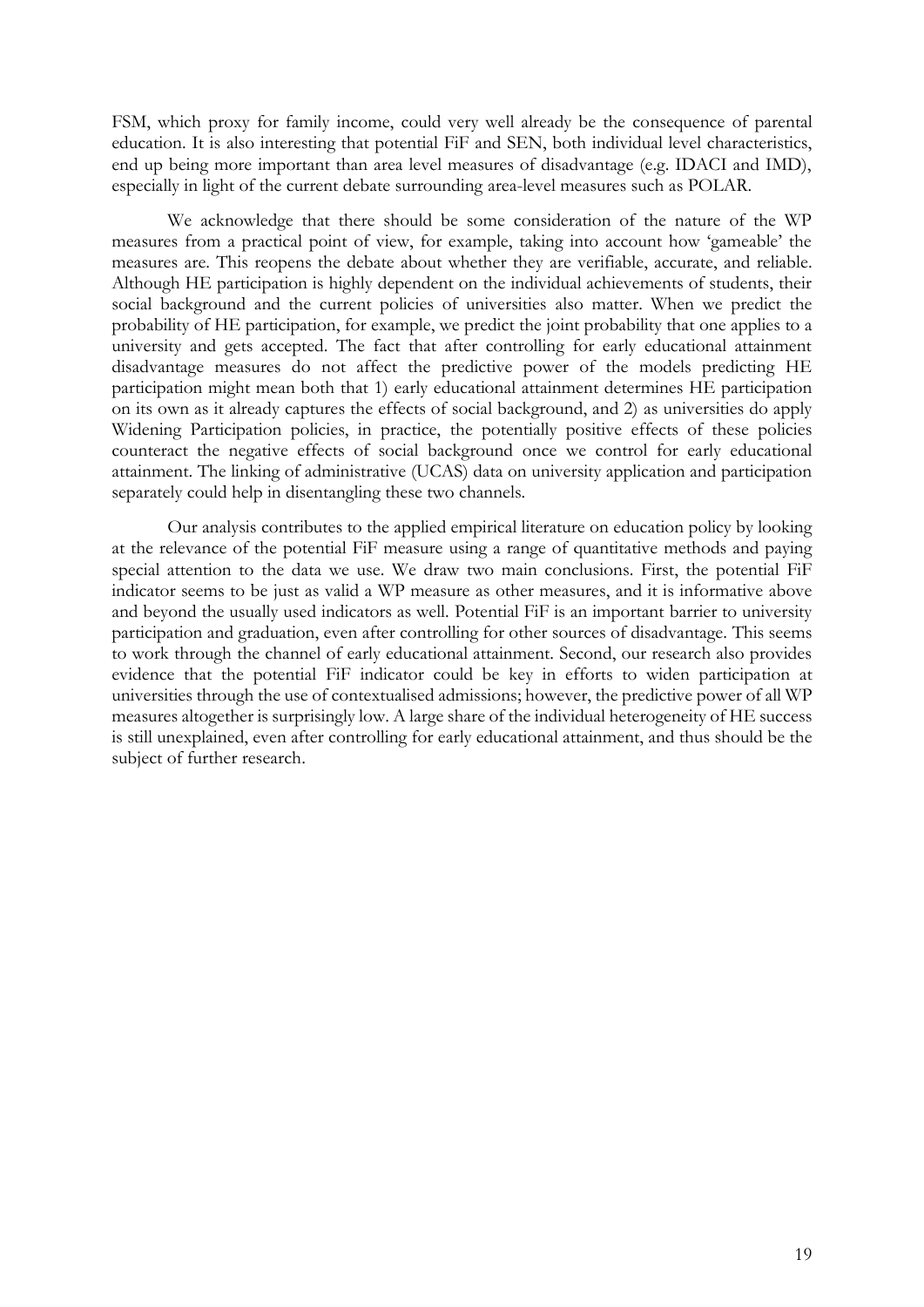## **References**

- Anders, Jake. 2012. "The Link between Household Income, University Applications and University Attendance\*." *Fiscal Studies* 33 (2): 185–210. https://doi.org/10.1111/j.1475- 5890.2012.00158.x.
- Angrist, Joshua D., and Jörn-Steffen Pischke. 2008. *Mostly Harmless Econometrics: An Empiricist's Companion*. Princeton University Press.
- Belfield, Chris, Jack Britton, Franz Buscha, Lorraine Dearden, Matt Dickson, Laura van der Erve, Luke Sibieta, Anna Vignoles, Ian Walker, and Yu Zhu. 2018. 'The Impact of Undergraduate Degrees on Early-Career Earnings'. 27 November 2018. https://www.ifs.org.uk/publications/13731.
- Blanden, Jo, and Stephen Machin. 2004. "Educational Inequality and the Expansion of UK Higher Education." *Scottish Journal of Political Economy* 51 (2): 230–49.
- Blanden, Jo, and Lindsey Macmillan. 2016. "Educational Inequality, Educational Expansion and Intergenerational Mobility." *Journal of Social Policy* 45 (4): 589–614. https://doi.org/10.1017/S004727941600026X.
- Boliver, Vikki. 2013. "How Fair Is Access to More Prestigious UK Universities?" *The British Journal of Sociology* 64 (2): 344–64. https://doi.org/10.1111/1468-4446.12021.
- Boliver, Vikki, C. Crawford, M. Powell, and W. Craige. 2017. "Admissions in Context: The Use of Contextual Information by Leading Universities." The Sutton Trust. https://www.suttontrust.com/wp-content/uploads/2017/10/Admissions-in-Context-Final\_V2.pdf.
- Boliver, Vikki, Stephen Gorard, Nadia Siddiqui, Vikki Boliver, Stephen Gorard, and Nadia Siddiqui. 2015. "Will the Use of Contextual Indicators Make UK Higher Education Admissions Fairer?" *Education Sciences* 5 (4): 306–22. https://doi.org/10.3390/educsci5040306.
- Bowen, William G., Matthew M. Chingos, and Michael S. McPherson. 2009. *Crossing the Finish Line: Completing College at America's Public Universities*. Princeton University Press.
- Breiman, Leo. 2001. "Random Forests." *Machine Learning* 45 (1): 5–32. https://doi.org/10.1023/A:1010933404324.
- Britton, Jack, Lorraine Dearden, Neil Shephard, and Anna Vignoles. 2016. "How English Domiciled Graduate Earnings Vary with Gender, Institution Attended, Subject and Socio-Economic Background." April 13, 2016. https://www.ifs.org.uk/publications/8233.
- Brown, Morton B. 1977. "Algorithm AS 116: The Tetrachoric Correlation and Its Asymptotic Standard Error." *Journal of the Royal Statistical Society. Series C (Applied Statistics)* 26 (3): 343– 51. https://doi.org/10.2307/2346985.
- Centre for Longitudinal Studies. 2018. "Next Steps Age 25 Survey: User Guide." Centre for Longitudinal Studies. https://cls.ucl.ac.uk/wpcontent/uploads/2017/11/5545age\_25\_survey\_user\_guide-1.pdf.
- Chetty, Raj, Nathaniel Hendren, Patrick Kline, Emmanuel Saez, and Nicholas Turner. 2014. "Is the United States Still a Land of Opportunity? Recent Trends in Intergenerational Mobility." *American Economic Review* 104 (5): 141–47. https://doi.org/10.1257/aer.104.5.141.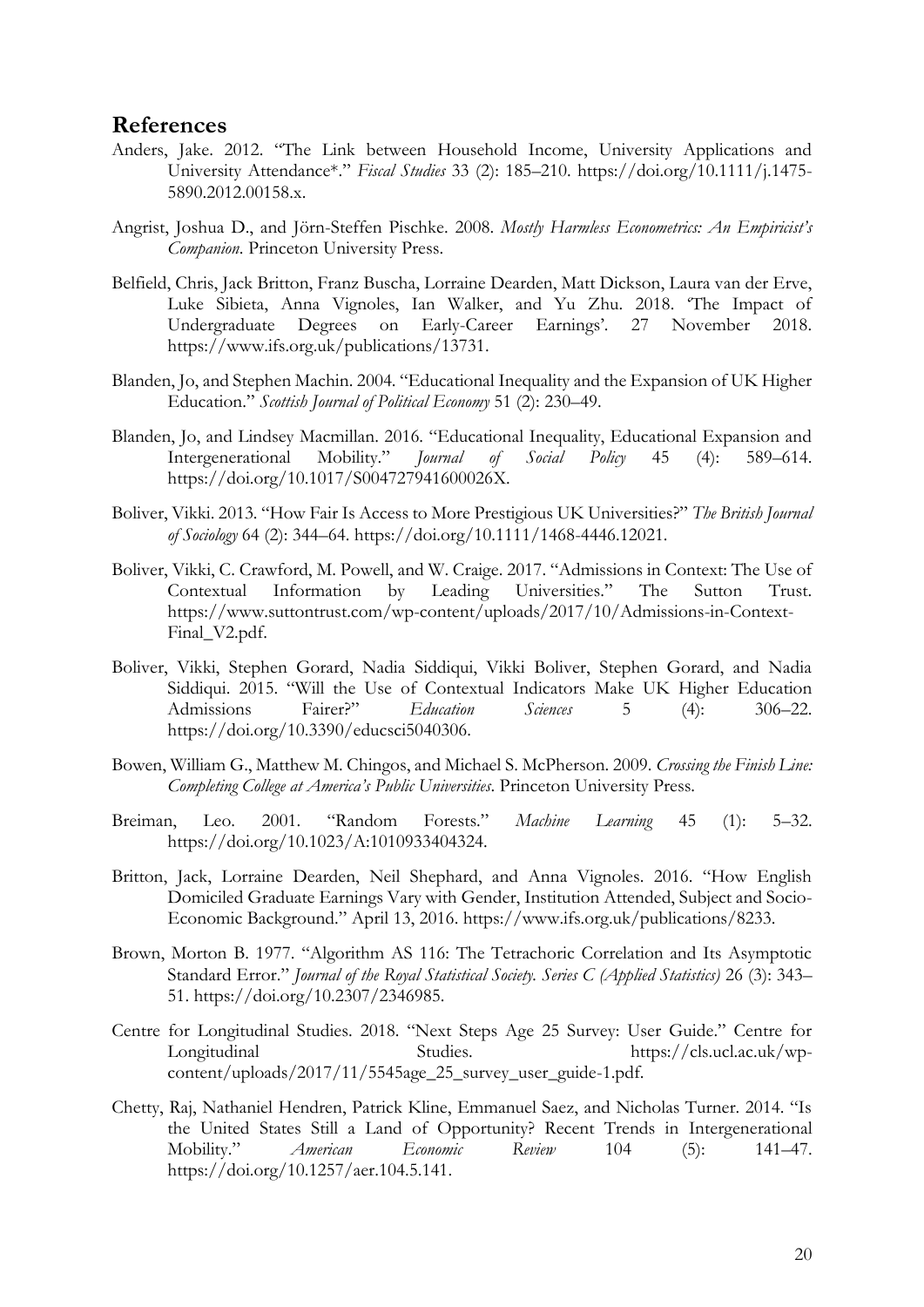- Chowdry, Haroon, Claire Crawford, Lorraine Dearden, Alissa Goodman, and Anna Vignoles. 2013. "Widening Participation in Higher Education: Analysis Using Linked Administrative Data: *Widening Participation in Higher Education*." *Journal of the Royal Statistical Society: Series A (Statistics in Society)* 176 (2): 431–57. https://doi.org/10.1111/j.1467-985X.2012.01043.x.
- Clarke, Paul, Claire Crawford, Fiona Steele, and Anna Vignoles. 2015. "Revisiting Fixed- and Random-Effects Models: Some Considerations for Policy-Relevant Education Research." *Education Economics* 23 (3): 259–77. https://doi.org/10.1080/09645292.2013.855705.
- Crawford, Claire. 2014. "Socio-Economic Differences in University Outcomes in the UK: Dropout, Degree Completion and Degree Class." IFS. https://doi.org/10.1920/wp.ifs.2014.1431.
- Currie, Janet, and Enrico Moretti. 2003. "Mother's Education and the Intergenerational Transmission of Human Capital: Evidence from College Openings." *The Quarterly Journal of Economics* 118 (4): 1495–1532.
- Department for Communities and Local Government. 2015. "The English Indices of Deprivation 2015." Department for Communities and Local Government. https://assets.publishing.service.gov.uk/government/uploads/system/uploads/attachm ent\_data/file/465791/English\_Indices\_of\_Deprivation\_2015\_-\_Statistical\_Release.pdf.
- Department for Education. 2011. "LSYPE User Guide to the Datasets: Wave 1 to Wave 7." http://doc.ukdataservice.ac.uk/doc/5545/mrdoc/pdf/5545lsype\_user\_guide\_wave\_1\_t o\_wave\_7.pdf.
- ———. 2017. "Statistics: Participation Rates in Higher Education." Participation Rates in Higher Education for England. September 28, 2017. https://www.gov.uk/government/collections/statistics-on-higher-education-initialparticipation-rates.
	- ———. n.d. "What Qualification Levels Mean." GOV.UK. Accessed June 28, 2019. https://www.gov.uk/what-different-qualification-levels-mean/list-of-qualification-levels.
- Estrella, Arturo. 1998. "A New Measure of Fit for Equations With Dichotomous Dependent<br>Variables." *Journal of Business & Economic Statistics* 16 (2): 198–205. Variables." *Journal of Business & Economic Statistics* 16 (2): 198–205. https://doi.org/10.1080/07350015.1998.10524753.
- Friedman, Jerome, Trevor Hastie, and Robert Tibshirani. 2009. *The Elements of Statistical Learning: Data Mining, Inference, and Prediction*. Second edition. Springer.
- Gorard, Stephen. 2012. "Who Is Eligible for Free School Meals? Characterising Free School Meals as a Measure of Disadvantage in England." *British Educational Research Journal* 38 (6): 1003– 17. https://doi.org/10.1080/01411926.2011.608118.
- Gorard, Stephen, Vikki Boliver, Nadia Siddiqui, and Pallavi Banerjee. 2017. "Which Are the Most Suitable Contextual Indicators for Use in Widening Participation to HE?" *Research Papers in Education* 0 (0): 1–31. https://doi.org/10.1080/02671522.2017.1402083.
- Gorard, Stephen, Nadia Siddiqui, and Vikki Boliver. 2017. "An Analysis of School-Based Contextual Indicators for Possible Use in Widening Participation." *Higher Education Studies* 7 (2): 79. https://doi.org/10.5539/hes.v7n2p79.
- Grömping, Ulrike. 2009. "Variable Importance Assessment in Regression: Linear Regression versus Random Forest." *The American Statistician* 63 (4): 308–19. https://doi.org/10.1198/tast.2009.08199.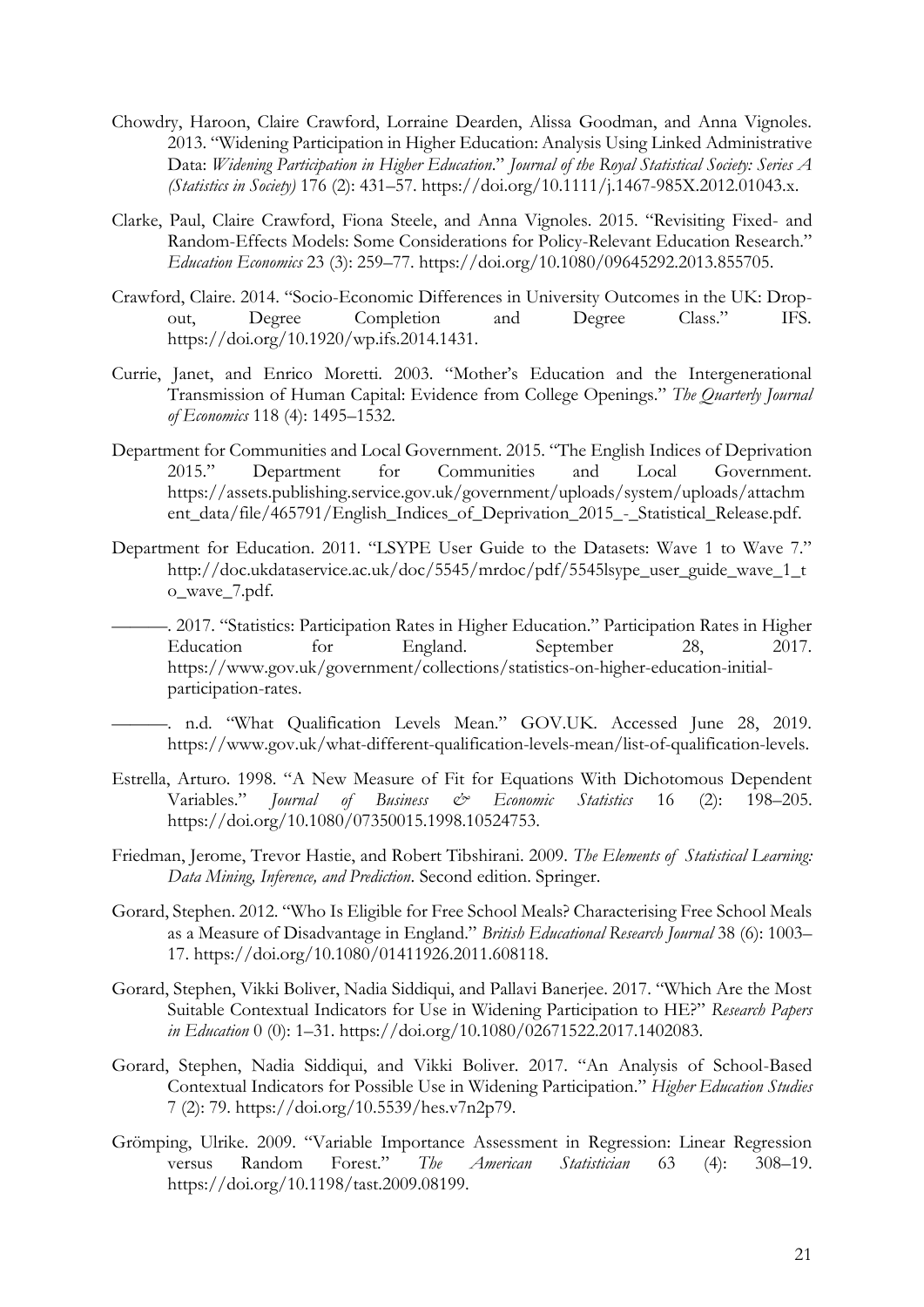- Henderson, Morag, Nikki Shure, and Anna Adamecz-Volgyi. 2019. "'First in the Family' University Graduates in England." *IZA Discussion Papers* No. 12588.
- Hobbs, Graham, and Anna Vignoles. 2010. "Is Children's Free School Meal 'Eligibility' a Good Proxy for Family Income?" *British Educational Research Journal* 36 (4): 673–90. https://doi.org/10.1080/01411920903083111.
- Holmlund, Helena, Mikael Lindahl, and Erik Plug. 2011. "The Causal Effect of Parents' Schooling on Children's Schooling: A Comparison of Estimation Methods." *Journal of Economic Literature* 49 (3): 615–51. https://doi.org/10.1257/jel.49.3.615.
- Ilie, Sonia, Alex Sutherland, and Anna Vignoles. 2017. "Revisiting Free School Meal Eligibility as a Proxy for Pupil Socio-Economic Deprivation." *British Educational Research Journal* 43 (2): 253–74. https://doi.org/10.1002/berj.3260.
- Kuhn, Max, and Kjell Johnson. 2013. *Applied Predictive Modeling*. Springer Science & Business Media.
- Maurin, Eric, and Sandra McNally. 2008. "Vive La Revolution! LongTerm Educational Returns of 1968 to the Angry Students." *Journal of Labor Economics* 26 (1): 1–33. https://doi.org/10.1086/522071.
- Office for National Statistics. n.d. "The National Statistics Socio-Economic Classification (NS-SEC) - Office for National Statistics." The National Statistics Socio-Economic Classification (NS-SEC). Accessed July 11, 2019. https://www.ons.gov.uk/methodology/classificationsandstandards/otherclassifications/ thenationalstatisticssocioeconomicclassificationnssecrebasedonsoc2010.
- Office For National Statistics, Social Survey Division. 2019. "Annual Population Survey, July 2015 - June 2016." UK Data Service. https://doi.org/10.5255/UKDA-SN-8054-5.
- Oreopoulos, Philip, and Uros Petronijevic. 2013. "Making College Worth It: A Review of Research on the Returns to Higher Education." Working Paper 19053. National Bureau of Economic Research. https://doi.org/10.3386/w19053.
- Rose, David, and David Pevalin. 2001. "The National Statistics Socio-Economic Classification: Unifyingofficial and Sociological Approaches to the Conceptualisation Andmeasurement of Social Class." *ISER Working Paper Series*, no. 2001–04.
- Selby, John. 2018. "HEFCE History: The Early Days of Widening Participation." *WONKHE* (blog). May 3, 2018. https://wonkhe.com/blogs/hefce-history-the-birth-of-wideningparticipation/.
- Suhonen, Tuomo, and Hannu Karhunen. 2017. "The Intergenerational Effects of Parental Higher Education: Evidence from Changes in University Accessibility." *VATT Working Paper*, no. 100 (December). http://www.doria.fi/handle/10024/148937.
- Vignoles, Anna F, and Nattavudh Powdthavee. 2009. "The Socioeconomic Gap in University<br>Dropouts." The B.E. Journal of Economic Analysis & Policy 9 (1). The B.E. Journal of Economic Analysis  $\dot{\mathcal{C}}^s$  Policy 9 (1). https://doi.org/10.2202/1935-1682.2051.
- Walker, Ian, and Yu Zhu. 2018. "University Selectivity and the Relative Returns to Higher Education: Evidence from the UK." *Labour Economics* 53 (August): 230–49. https://doi.org/10.1016/j.labeco.2018.05.005.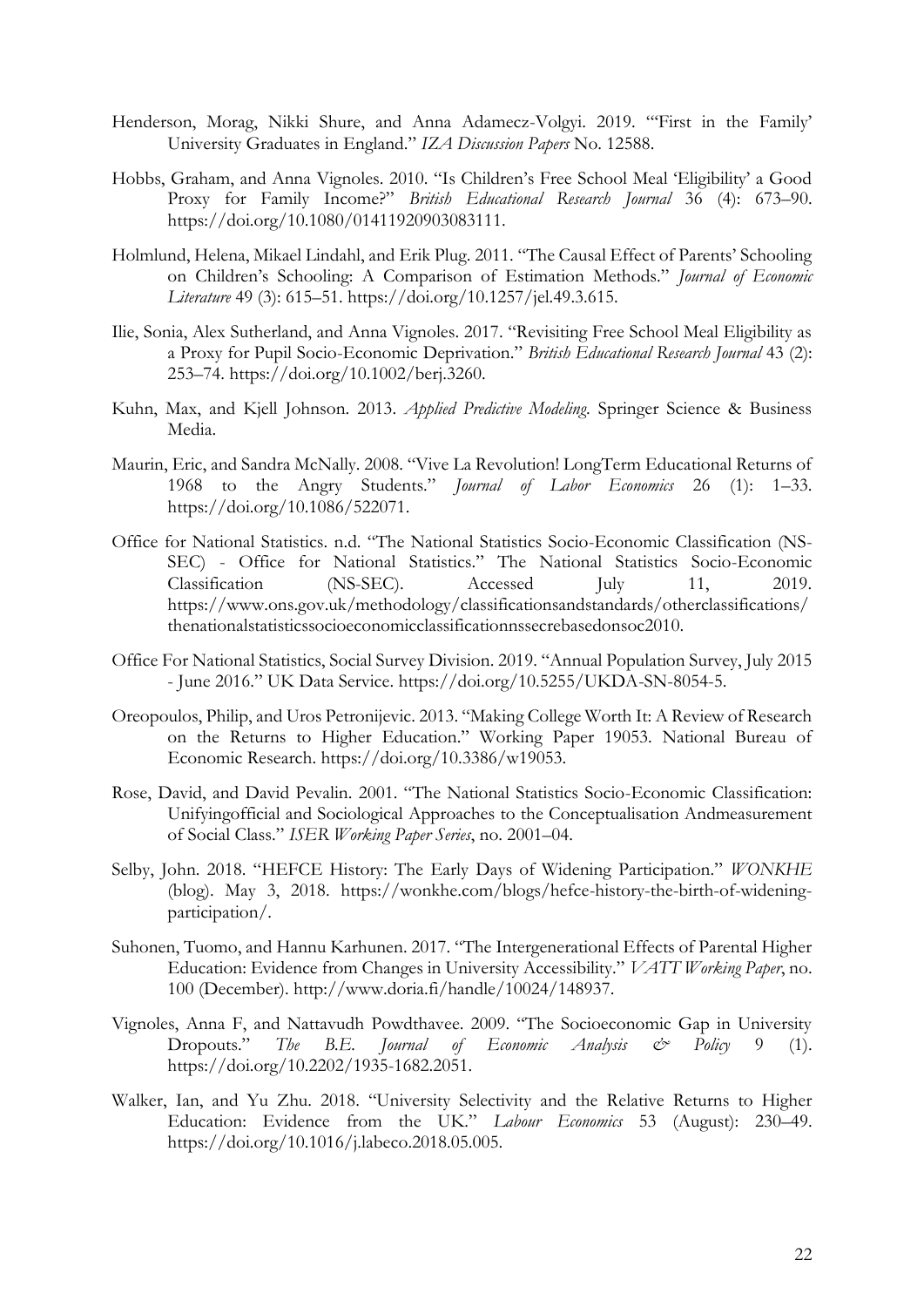Wyness, Gill. 2010. "Policy Changes in UK Higher Education Funding, 1963-2009." 10–15. DoQSS Working Papers. Department of Quantitative Social Science - UCL Institute of Education, University College London. https://ideas.repec.org/p/qss/dqsswp/1015.html.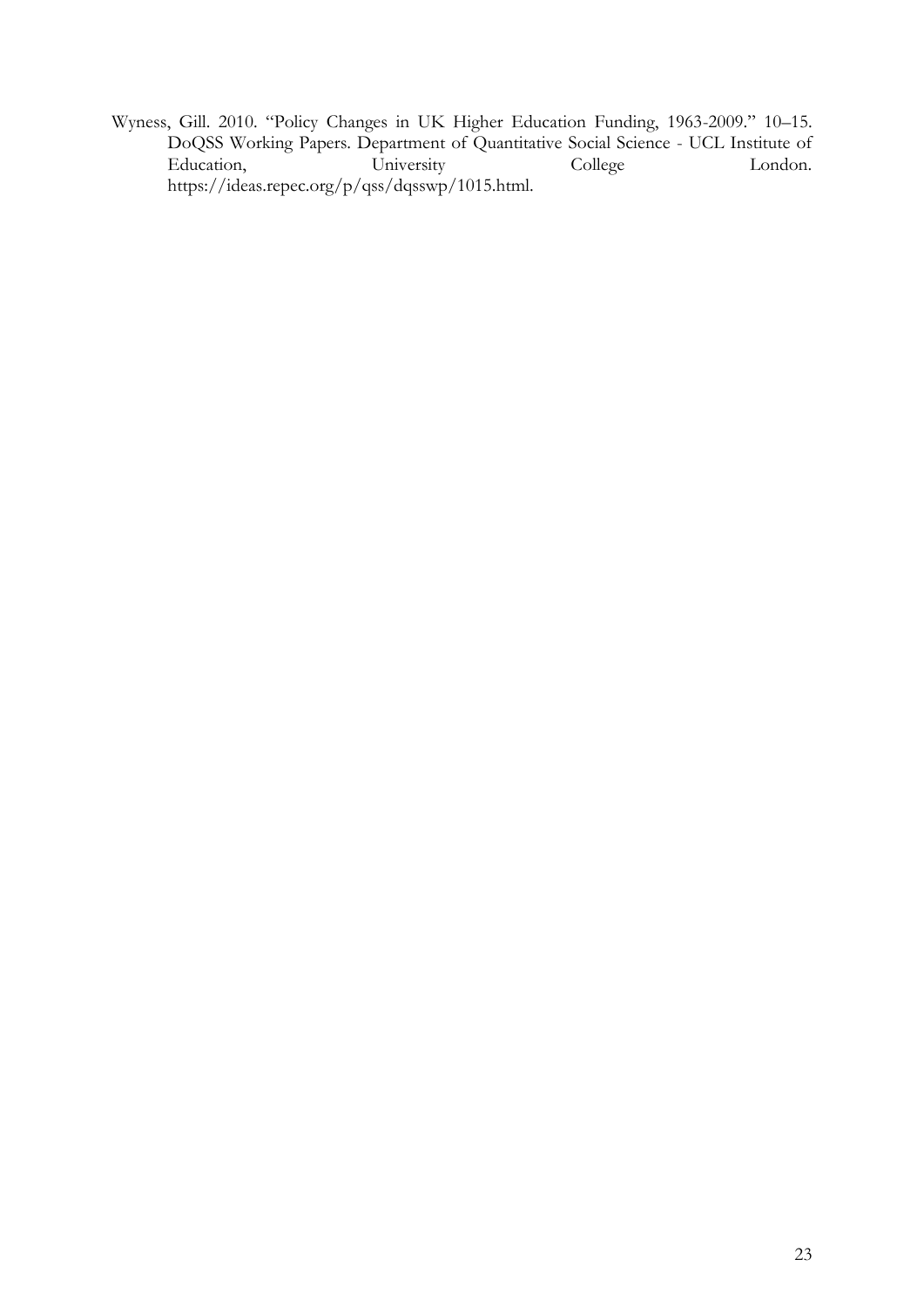<span id="page-25-0"></span>**Table 1. Comparison of HE participation and graduation rates of those aged 25/26 in 2015 in Next Steps vs. other sources**

|                                                      | HE participation | HE graduation rate |
|------------------------------------------------------|------------------|--------------------|
| Next Steps <sup>#</sup> , unweighted                 | $51.7\%$         | 34.9%              |
| Next Steps <sup>#</sup> , weighted by wave-8 weights | $40.0\%$         | 26.9%              |
| Higher Education Initial Participation Rate          | $40.5\%$         |                    |
| (HEIPR), age $17-25^*$                               |                  |                    |
| HE graduation rate, 2015 APS**                       |                  | 39.6%              |

HE participation: the share of those ever been to university as a % of the total population (aged 25/26 in England).

Higher Education Initial Participation Rate (HEIPR): the estimated likelihood of a young person participating in HE by age 25/26, i.e. the sum of the likelihoods of HE entry at ages 17-25/26, in England.

HE graduation rate in APS: the share of those having a Level-4 degree among those aged 25/26 in England.

HE graduation rate in Next Steps: the share of those having a university degree (BA/BSc or higher degrees).

Sources: #University College London, UCL Institute of Education, Centre for Longitudinal Studies. (2018). Next Steps: Sweeps 1- 8, 2004-2016 \*Department for Education (2017) \*\*Annual Population Survey, 2015. England only, those aged 25/26, weighted. (Office For National Statistics 2019).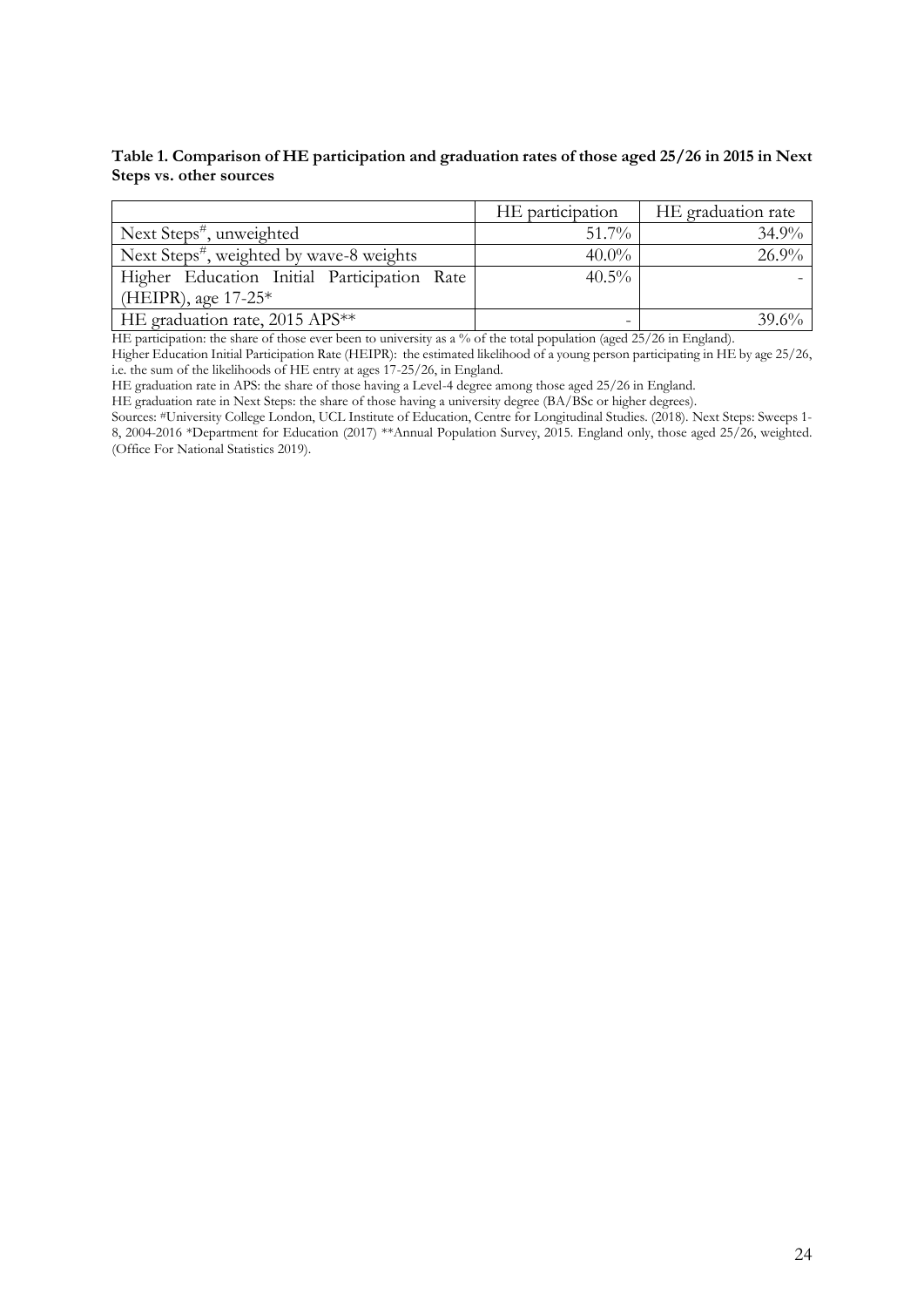| Disadvantage (age of measurement)      | No. of observations<br>with non-missing<br>data on the<br>disadvantage | Proportion of young<br>people with non-<br>missing data facing the<br>disadvantage | Proportion of these who<br>face at least one more<br>disadvantage |
|----------------------------------------|------------------------------------------------------------------------|------------------------------------------------------------------------------------|-------------------------------------------------------------------|
| Potential FiF (by age 17)              | 5,020                                                                  | 75.8%                                                                              | 81.6%                                                             |
| Single household (by age 17/18)        | 5,047                                                                  | $41.5\%$                                                                           | $92.4\%$                                                          |
| FSM (age $13/14-17/18$ )               | 4,270                                                                  | $10.0\%$                                                                           | 99.8%                                                             |
| Low social class (age $13/14-17/18$ )  | 4,971                                                                  | $40.2\%$                                                                           | $94.9\%$                                                          |
| Young carer (age 13/14-15/16)          | 4,931                                                                  | $9.6\%$                                                                            | $96.7\%$                                                          |
| Non-White                              | 5,047                                                                  | $19.0\%$                                                                           | $96.2\%$                                                          |
| SEN (age $13/14-16/17$ )               | 5,023                                                                  | $16.4\%$                                                                           | $91.7\%$                                                          |
| Disabled (age $13/14-16/17$ )          | 5,025                                                                  | $5.7\%$                                                                            | $96.2\%$                                                          |
| Care leaver (age 13/14-17/18)          | 4,535                                                                  | $5.2\%$                                                                            | 98.8%                                                             |
| Multiple deprivation (age 14/15-15/16) | 4,666                                                                  | $14.6\%$                                                                           | $99.9\%$                                                          |
| Income deprivation (age 14/15-15/16)   | 4,666                                                                  | $13.8\%$                                                                           | $100.0\%$                                                         |

<span id="page-26-0"></span>**Table 2. The prevalence of socioeconomic disadvantage used by the Widening Participation agenda among those having any Level 3 education**

Notes: Weighted using Wave 8 final weights. N= 5,047. Source: University College London, UCL Institute of Education, Centre for Longitudinal Studies. (2018). Next Steps: Sweeps 1-8, 2004-2016: Secure Access. DOI: 10.5255/UKDA-SN-7104-4

<span id="page-26-1"></span>**Table 3. The overlap between potential FiF status and other WP measures: the share of potential FiF among those facing and not facing disadvantage measures**

|                      | FiF<br>Share<br>potential<br>of | Share of potential FiF among  |        |         |
|----------------------|---------------------------------|-------------------------------|--------|---------|
|                      | those<br>the<br>facing<br>among | facing<br>those<br>the<br>not | Diff.  | t-test  |
| Disadvantage         | disadvantage                    | disadvantage                  | pp     | p-value |
| Single household     | 83.3%                           | $73.5\%$                      | 9.8    | 0.000   |
| <b>FSM</b>           | $92.1\%$                        | $76.3\%$                      | 15.8   | 0.000   |
| Low social class     | $86.7\%$                        | $71.4\%$                      | 15.3   | 0.000   |
| Young carer          | 84.1%                           | 76.9%                         | 7.2    | 0.001   |
| Non-White            | $77.7\%$                        | 77.6%                         | 0.1    | 0.966   |
| <b>SEN</b>           | 77.8%                           | $77.6\%$                      | 0.1    | 0.944   |
| Disabled             | $75.2\%$                        | 77.8%                         | $-2.5$ | 0.464   |
| Care leaver          | $87.0\%$                        | $77.1\%$                      | 9.8    | 0.000   |
| Multiple deprivation | $90.5\%$                        | $75.6\%$                      | 14.9   | 0.000   |
| Income deprivation   | $90.3\%$                        | 75.8%                         | 14.5   | 0.000   |

Notes: Complete cases only. N=3,880. Weighted using Wave 8 final weights. Source: University College London, UCL Institute of Education, Centre for Longitudinal Studies. (2018). Next Steps: Sweeps 1-8, 2004-2016: Secure Access. DOI: 10.5255/UKDA-SN-7104-4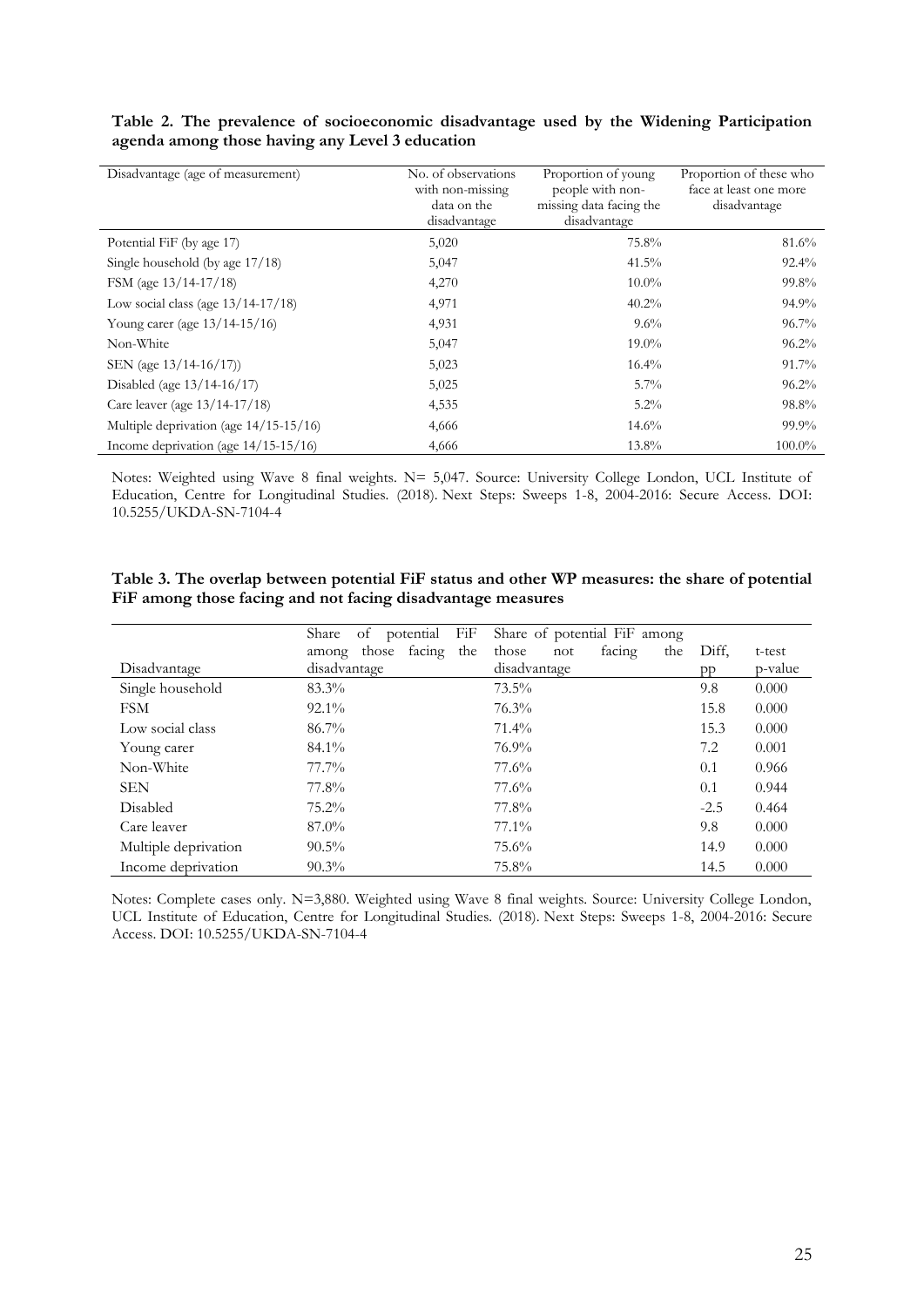| Variables            |           | 2         | 3         | 4         | 5         | 6          | ⇁        | 8    | 9         | 10        | 11 |
|----------------------|-----------|-----------|-----------|-----------|-----------|------------|----------|------|-----------|-----------|----|
| $(1)$ FIF            |           | $0.15***$ |           |           |           |            |          |      |           |           |    |
| (2) Single HH        | $0.15***$ |           | $0.39***$ |           |           |            |          |      |           |           |    |
| $(3)$ FSM            | $0.29***$ | $0.39***$ |           |           |           |            |          |      |           |           |    |
| (4) Low social class | $0.34***$ | $-0.01$   | $0.7***$  |           |           |            |          |      |           |           |    |
| (5) Young carer      | $0.14*$   | 0.12      | $0.28***$ | $0.16***$ |           |            |          |      |           |           |    |
| $(6)$ Non-white      | 0.07      | 0.04      | $0.47***$ | $0.32***$ | $0.18***$ |            |          |      |           |           |    |
| $(7)$ SEN            | $-0.02$   | 0.05      | 0.03      | $-0.01$   | 0.02      | $-0.19***$ |          |      |           |           |    |
| (8) Disabled         | $-0.04$   | 0.1       | 0.14      | 0.01      | 0.09      | $-0.05$    | $0.5***$ |      |           |           |    |
| (9) Care leaver      | 0.13      | $0.36***$ | $0.27***$ | 0.14      | 0.08      | $0.21***$  | 0.02     | 0.15 |           |           |    |
| Multiple<br>(10)     |           |           |           |           |           |            |          |      |           |           |    |
| deprivation          | $0.31***$ | $0.23***$ | $0.56***$ | $0.44***$ | 0.08      | $0.55***$  | $-0.08$  | 0.02 | $0.22***$ |           |    |
| (11)<br>Income       |           |           |           |           |           |            |          |      |           |           |    |
| deprivation          | $0.28***$ | $0.3***$  | $0.6***$  | $0.41***$ | 0.09      | $0.56***$  | $-0.07$  | 0.02 | $0.21**$  | $0.95***$ |    |

<span id="page-27-0"></span>Notes: Complete cases only. Unweighted. N=3,880. Statistical significance is tested while correcting for the number of hypotheses tested together using the Bonferroni correction. \*p<0.05, \*\*p<0.01, \*\*\*p<0.001. Source: University College London, UCL Institute of Education, Centre for Longitudinal Studies. (2018). Next Steps: Sweeps 1-8, 2004-2016: Secure Access. DOI: 10.5255/UKDA-SN-7104-4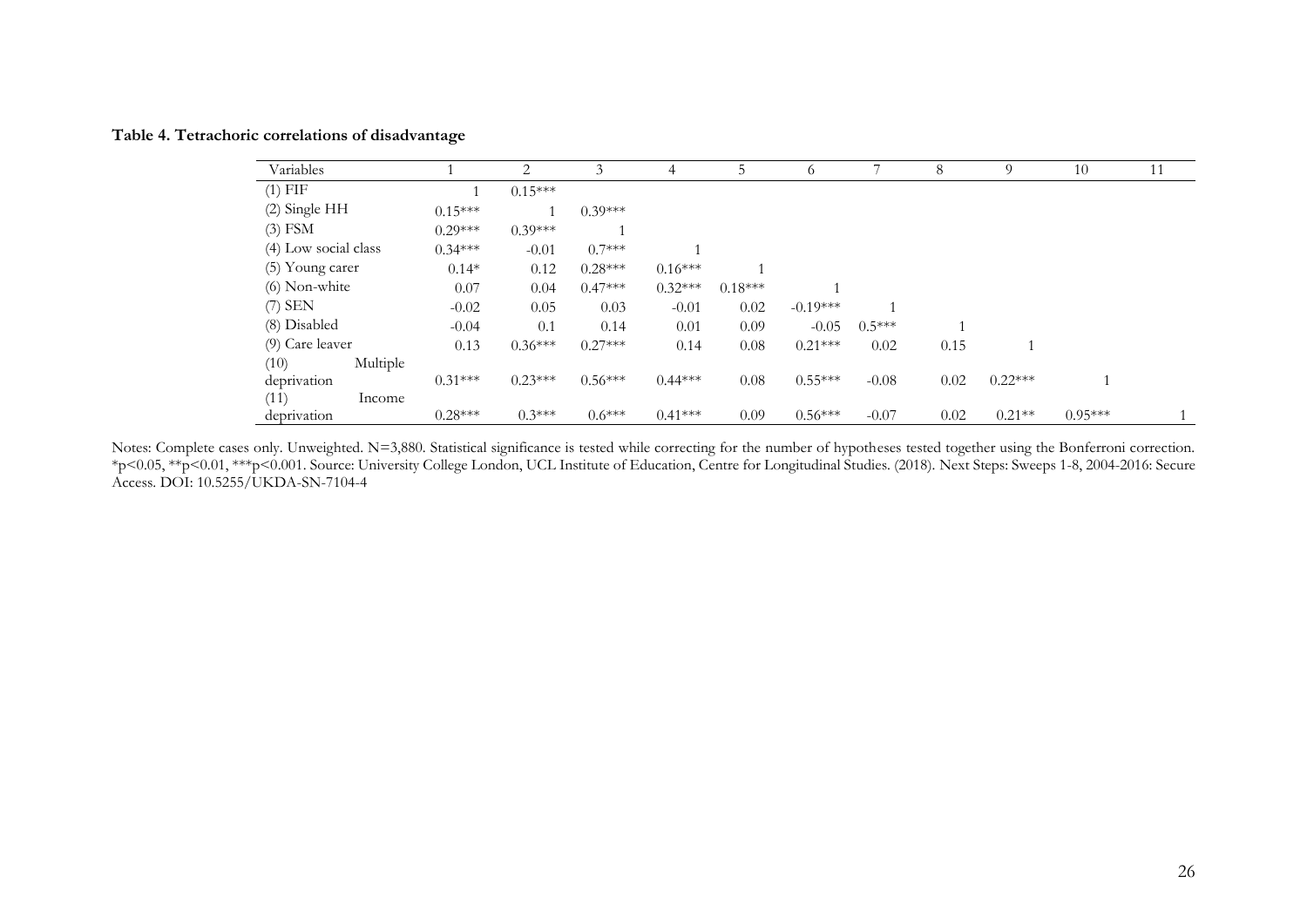|                      | Logit models   |       | Logit models with<br>school-average<br>controls |       | Logit models with<br>individual-level controls |          | Logit models with<br>school-average and<br>individual-level<br>controls |       |
|----------------------|----------------|-------|-------------------------------------------------|-------|------------------------------------------------|----------|-------------------------------------------------------------------------|-------|
|                      | Model 1        |       | Model 2                                         |       | Model 3                                        |          | Model 4                                                                 |       |
|                      | Odds ratio     | $p-$  | Odds ratio                                      | $p-$  | Odds ratio                                     | $p-$     | Odds ratio                                                              | $P^-$ |
|                      |                | value |                                                 | value |                                                | value    |                                                                         | value |
| Potential FiF        | $0.275***$     | 0.006 | $0.353***$                                      | 0.000 | $0.463***$                                     | 0.000    | $0.507***$                                                              | 0.000 |
|                      | [0.110; 0.690] |       | [0.210; 0.594]                                  |       | [0.315; 0.680]                                 |          | [0.361; 0.712]                                                          |       |
| Single HH            | $0.583***$     | 0.091 | $0.619***$                                      | 0.000 | $0.719***$                                     | 0.002    | $0.733***$                                                              | 0.001 |
|                      | [0.311; 1.091] |       | [0.487; 0.787]                                  |       | [0.583; 0.886]                                 |          | [0.610; 0.882]                                                          |       |
| <b>FSM</b>           | $0.595*$       | 0.057 | $0.719**$                                       | 0.022 | 1.062                                          | 0.698    | 1.127                                                                   | 0.442 |
|                      | [0.348; 1.016] |       | [0.542; 0.954]                                  |       | [0.795; 1.419]                                 |          | [0.835; 1.523]                                                          |       |
| Low social class     | $0.651**$      | 0.031 | $0.733***$                                      | 0.001 | $0.852*$                                       | 0.08     | 0.878                                                                   | 0.144 |
|                      | [0.440; 0.962] |       | [0.610; 0.882]                                  |       | [0.712; 1.020]                                 |          | [0.738; 1.045]                                                          |       |
| Young carer          | 0.779          | 0.172 | 0.869                                           | 0.256 | 1.000                                          | 0.987    | 1.020                                                                   | 0.895 |
|                      | [0.544; 1.114] |       | [0.684; 1.105]                                  |       | [1.000; 1.000]                                 |          | [0.775; 1.342]                                                          |       |
| Non-White            | 1.733          | 0.102 | 2.138***                                        | 0.000 | $2.363***$                                     | $\Omega$ | $2.801***$                                                              | 0.000 |
|                      | [0.896; 3.352] |       | [1.463; 3.126]                                  |       | [1.538; 3.632]                                 |          | [1.674; 4.687]                                                          |       |
| <b>SEN</b>           | $0.458**$      | 0.016 | $0.463***$                                      | 0.000 | 0.844                                          | 0.136    | $0.811**$                                                               | 0.065 |
|                      | [0.243; 0.865] |       | [0.315; 0.680]                                  |       | [0.675; 1.055]                                 |          | [0.648; 1.013]                                                          |       |
| Disabled             | $0.482**$      | 0.046 | $0.554***$                                      | 0.002 | 0.787                                          | 0.208    | 0.819                                                                   | 0.294 |
|                      | [0.235; 0.988] |       | [0.382; 0.805]                                  |       | [0.542; 1.141]                                 |          | [0.565; 1.186]                                                          |       |
| Care leaver          | $0.527**$      | 0.07  | $0.607**$                                       | 0.016 | 0.684                                          | 0.101    | 0.733                                                                   | 0.169 |
|                      | [0.264; 1.055] |       | [0.404; 0.911]                                  |       | [0.434; 1.077]                                 |          | [0.472; 1.140]                                                          |       |
| Multiple deprivation | $0.600**$      | 0.047 | 0.819                                           | 0.106 | 0.896                                          | 0.411    | 1.020                                                                   | 0.862 |
|                      | [0.363; 0.994] |       | [0.642; 1.044]                                  |       | [0.692; 1.160]                                 |          | [0.827; 1.258]                                                          |       |
| Income deprivation   | $0.600**$      | 0.049 | $0.811*$                                        | 0.088 | 0.896                                          | 0.377    | 1.010                                                                   | 0.927 |
|                      | [0.361; 0.999] |       | [0.637; 1.032]                                  |       | [0.704; 1.140]                                 |          | [0.830; 1.229]                                                          |       |
|                      |                |       | Further control variables                       |       |                                                |          |                                                                         |       |
| Individual<br>early  |                |       |                                                 |       |                                                |          |                                                                         |       |
| educational          | No             |       | No                                              |       | Yes                                            |          | Yes                                                                     |       |
| attainment           |                |       |                                                 |       |                                                |          |                                                                         |       |
| Gender               | $\rm No$       |       | No                                              |       | Yes                                            |          | Yes                                                                     |       |
| School controls      | $\rm No$       |       | Yes                                             |       | No                                             |          | Yes                                                                     |       |

#### <span id="page-28-0"></span>**Table 5. The relationship between HE participation and WP measures (simple logit models)**

No. of observations: 5,047. All coefficients are estimated in separate logit models to predict the probability of HE participation, controlling for missing flags. P-values are estimated based on robust standard errors clustered by sampling schools. 95% confidence intervals are in brackets. Coefficients are odds ratios. \*\*\* p<0.01, \*\* p<0.05, \* p<0.1. Individual early educational attainment: capped linear Key stage 4 (GCSE) score quintiles and total Key stage 2 score quintiles. School controls: the average KS2 and KS4 test scores of individuals' peers in the sampling secondary schools, secondary school type. Weighted using final Wave 8 weights. Source: University College London, UCL Institute of Education, Centre for Longitudinal Studies. (2018). Next Steps: Sweeps 1-8, 2004-2016: Secure Access. DOI: 10.5255/UKDA-SN-7104-4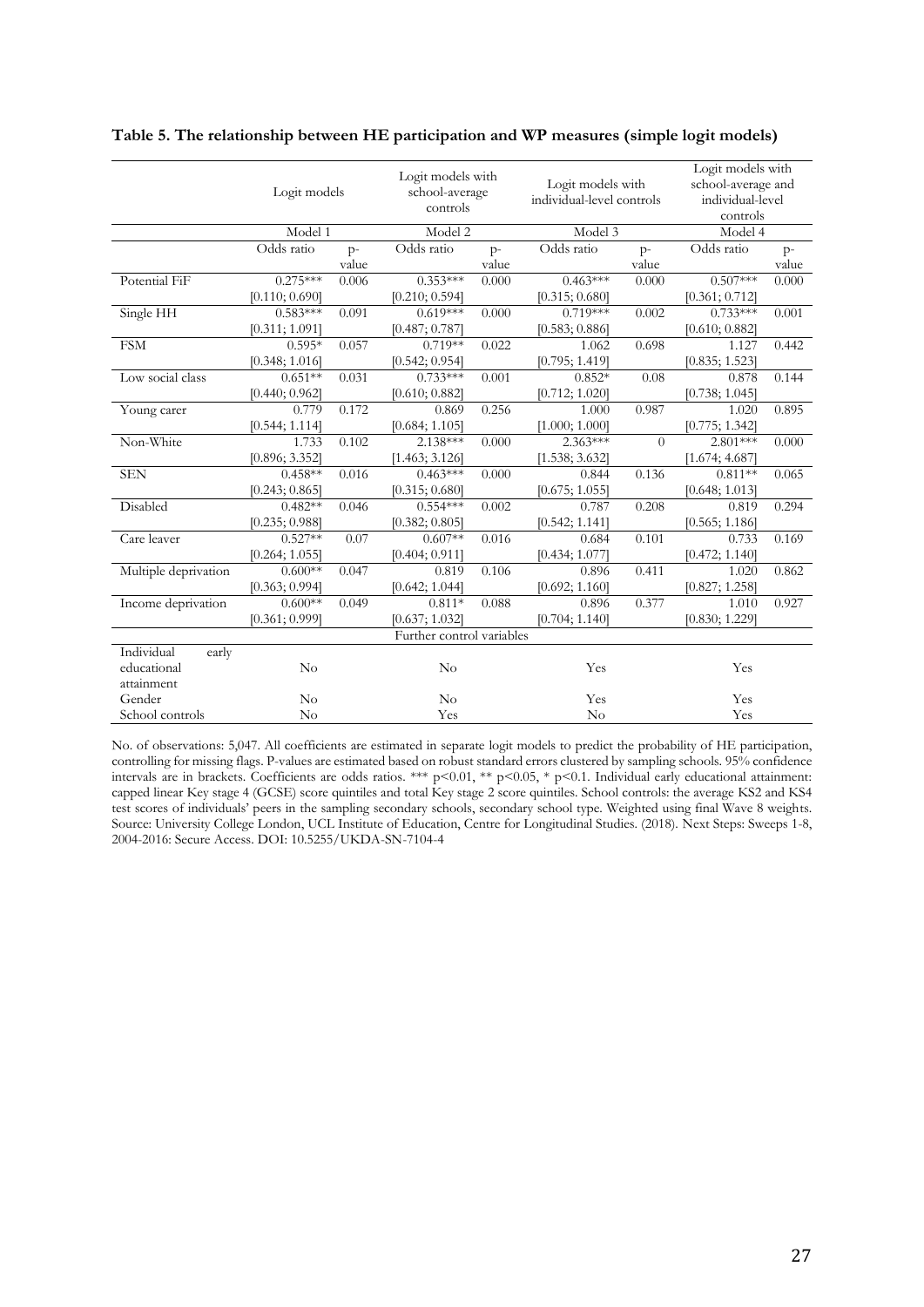|                     | Logit models   |               | Logit models with<br>school-average<br>controls |               | Logit models with<br>individual-level<br>controls |                | Logit models with<br>school-average and<br>individual-level<br>controls |               |
|---------------------|----------------|---------------|-------------------------------------------------|---------------|---------------------------------------------------|----------------|-------------------------------------------------------------------------|---------------|
|                     | Model 1        |               | Model 2                                         |               | Model 3                                           |                | Model 4                                                                 |               |
|                     | Odds ratio     | $p-$<br>value | Odds ratio                                      | $P-$<br>value | Odds ratio                                        | $P^-$<br>value | Odds ratio                                                              | $p-$<br>value |
| Potential FiF       | $0.436***$     | 0.007         | $0.517***$                                      | $\theta$      | $0.644***$                                        | 0.001          | $0.670***$                                                              | $\Omega$      |
|                     | [0.239; 0.797] |               | [0.372; 0.719]                                  |               | [0.517; 0.802]                                    |                | [0.549; 0.819]                                                          |               |
| Single HH           | 0.726          | 0.132         | $0.763***$                                      | 0.001         | $0.852*$                                          | 0.051          | $0.861**$                                                               | 0.041         |
|                     | [0.479; 1.101] |               | [0.650; 0.896]                                  |               | [0.725; 1.001]                                    |                | [0.745; 0.994]                                                          |               |
| <b>FSM</b>          | $0.644*$       | 0.071         | $0.741**$                                       | 0.024         | 0.990                                             | 0.944          | 1.010                                                                   | 0.931         |
|                     | [0.399; 1.039] |               | [0.571; 0.962]                                  |               | [0.767; 1.277]                                    |                | [0.821; 1.243]                                                          |               |
| Low social class    | $0.684**$      | 0.031         | $0.741***$                                      | $\theta$      | $0.861*$                                          | 0.052          | $0.869*$                                                                | 0.057         |
|                     | [0.484; 0.966] |               | [0.638; 0.861]                                  |               | [0.740; 1.002]                                    |                | [0.752; 1.004]                                                          |               |
| Young carer         | 0.756          | 0.124         | 0.811                                           | 0.065         | 0.932                                             | 0.566          | 0.932                                                                   | 0.537         |
|                     | [0.529; 1.080] |               | [0.648; 1.013]                                  |               | [0.739; 1.176]                                    |                | [0.751; 1.158]                                                          |               |
| Non-White           | 1.419          | 0.14          | 1.553***                                        | $\theta$      | 1.682***                                          | $\Omega$       | $1.804***$                                                              | $\Omega$      |
|                     | [0.892; 2.258] |               | [1.246; 1.935]                                  |               | [1.297; 2.181]                                    |                | [1.343; 2.423]                                                          |               |
| <b>SEN</b>          | $0.583**$      | 0.03          | $0.595***$                                      | $\theta$      | 0.896                                             | 0.341          | 0.887                                                                   | 0.278         |
|                     | [0.358; 0.950] |               | [0.458; 0.771]                                  |               | [0.716; 1.121]                                    |                | [0.715; 1.100]                                                          |               |
| Disabled            | 0.691          | 0.143         | 0.771                                           | 0.11          | 1.020                                             | 0.912          | 1.020                                                                   | 0.887         |
|                     | [0.421; 1.133] |               | [0.560; 1.061]                                  |               | [0.736; 1.414]                                    |                | [0.790; 1.317]                                                          |               |
| Care leaver         | $0.589*$       | 0.093         | $0.664**$                                       | 0.034         | 0.756                                             | 0.154          | 0.779                                                                   | 0.208         |
|                     | [0.317; 1.093] |               | [0.454; 0.970]                                  |               | [0.515; 1.110]                                    |                | [0.528; 1.148]                                                          |               |
| Multiple            | 0.771          | 0.131         | 0.951                                           | 0.671         | 1.073                                             | 0.555          | 1.127                                                                   | 0.303         |
| deprivation         | [0.550; 1.080] |               | [0.762; 1.187]                                  |               | [0.856; 1.344]                                    |                | [0.899; 1.414]                                                          |               |
| Income              | 0.733          | 0.105         | 0.896                                           | 0.338         | 1.000                                             | 0.999          | 1.051                                                                   | 0.669         |
| deprivation         | [0.504; 1.067] |               | [0.717; 1.119]                                  |               | [0.867; 1.154]                                    |                | [0.844; 1.310]                                                          |               |
|                     |                |               | Further control variables                       |               |                                                   |                |                                                                         |               |
| Individual<br>early |                |               |                                                 |               |                                                   |                |                                                                         |               |
| educational         | $\rm No$       |               | $\rm No$                                        |               | Yes                                               |                | Yes                                                                     |               |
| attainment          |                |               |                                                 |               |                                                   |                |                                                                         |               |
| Gender              | No             |               | No                                              |               | Yes                                               |                | Yes                                                                     |               |
| School controls     | No             |               | Yes                                             |               | No                                                |                | Yes                                                                     |               |

#### <span id="page-29-0"></span>**Table 6. The relationship between HE graduation and WP measures (simple logit models)**

No. of observations: 5,047. All coefficients are estimated in separate logit models to predict the probability of HE graduation, controlling for missing flags. P-values are estimated based on robust standard errors clustered by sampling schools. 95% confidence intervals are in brackets. Coefficients are odds ratios. \*\*\* p<0.01, \*\* p<0.05, \* p<0.1. Individual early educational attainment: capped linear KS4 (GCSE) score quintiles and total Key stage 2 score quintiles. School controls: the average KS2 and KS4 test scores of individuals' peers in the sampling secondary schools, secondary school type. Weighted using final Wave 8 weights. Source: University College London, UCL Institute of Education, Centre for Longitudinal Studies. (2018). Next Steps: Sweeps 1-8, 2004- 2016: Secure Access. DOI: 10.5255/UKDA-SN-7104-4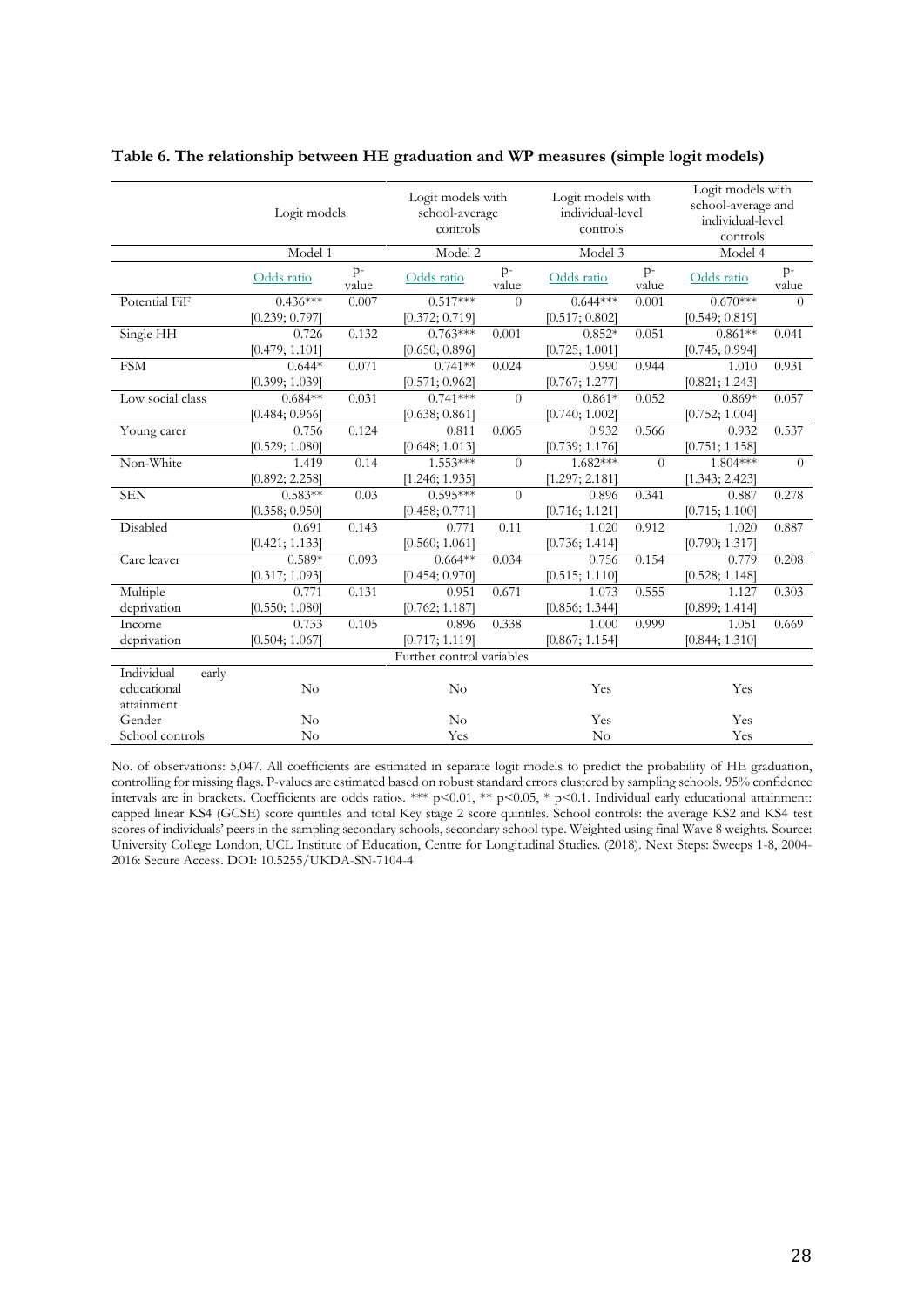|                      |            | Logit models |            | Logit models with<br>school-average<br>controls |            | Logit models with<br>individual-level<br>controls | Logit models with<br>school-average and<br>individual-level<br>controls |            |
|----------------------|------------|--------------|------------|-------------------------------------------------|------------|---------------------------------------------------|-------------------------------------------------------------------------|------------|
|                      | Baseline   | Extended     | Baseline   | Extended                                        | Baseline   | Extended                                          | Baseline                                                                | Extended   |
| <b>SEN</b>           | $0.509***$ | $0.489***$   | $0.516***$ | $0.498***$                                      | 0.948      | 0.901                                             | 0.931                                                                   | 0.896      |
|                      | [0.416;    | [0.397;      | [0.421;    | [0.403;                                         | [0.753;    | [0.712;                                           | [0.739;                                                                 | [0.708;    |
|                      | $0.623$ ]  | $0.602$ ]    | $0.632$ ]  | 0.614]                                          | 1.195]     | 1.140]                                            | 1.174]                                                                  | 1.133]     |
| <b>FSM</b>           | 0.881      | 0.901        | 0.878      | 0.895                                           | 1.164      | 1.157                                             | 1.106                                                                   | 1.107      |
|                      | [0.651;    | [0.666;      | [0.644;    | [0.659;                                         | [0.831;    | [0.831;                                           | [0.791;                                                                 | [0.795;    |
|                      | 1.191]     | 1.219]       | 1.197]     | 1.215]                                          | 1.631]     | 1.612]                                            | 1.547                                                                   | 1.542]     |
| Low social class     | $0.668***$ | $0.763***$   | $0.694***$ | $0.775***$                                      | $0.761***$ | $0.826**$                                         | $0.778***$                                                              | $0.833*$   |
|                      | [0.565;    | [0.642;      | [0.585;    | [0.651;                                         | [0.633;    | [0.685;                                           | [0.647;                                                                 | [0.690;    |
|                      | 0.791]     | 0.906        | $0.823$ ]  | $0.923$ ]                                       | $0.915$ ]  | 0.996                                             | 0.936                                                                   | $1.005$ ]  |
| Income deprivation   | $0.649***$ | $0.711**$    | $0.803*$   | 0.841                                           | $0.757**$  | $0.788*$                                          | 0.826                                                                   | 0.847      |
|                      | [0.498;    | [0.548;      | [0.619;    | [0.651;                                         | [0.578;    | [0.604;                                           | [0.633;                                                                 | [0.650;    |
|                      | 0.846      | $0.923$ ]    | 1.043]     | 1.087]                                          | 0.990]     | 1.029]                                            | 1.078]                                                                  | 1.104]     |
| Non-White            | $2.368***$ | $2.305***$   | $2.625***$ | $2.545***$                                      | $2.821***$ | 2.729***                                          | $3.146***$                                                              | $3.031***$ |
|                      | [1.916;    | [1.861;      | [2.116;    | [2.043;                                         | [2.238;    | [2.166;                                           | [2.481;                                                                 | [2.391;    |
|                      | 2.926]     | 2.854]       | 3.256]     | 3.169]                                          | 3.555]     | 3.439]                                            | 3.987]                                                                  | 3.843]     |
| Disabled             | $0.695**$  | $0.691**$    | 0.800      | 0.775                                           | 0.885      | 0.864                                             | 0.955                                                                   | 0.929      |
|                      | [0.505;    | [0.498;      | [0.576;    | [0.558;                                         | [0.621;    | [0.606;                                           | [0.659;                                                                 | [0.642;    |
|                      | 0.956      | $0.959$ ]    | 1.112]     | 1.077                                           | 1.262]     | 1.232]                                            | 1.383]                                                                  | 1.346]     |
| Single HH            | $0.632***$ | $0.680***$   | $0.660***$ | $0.694***$                                      | $0.731***$ | $0.757***$                                        | $0.751***$                                                              | $0.770***$ |
|                      | [0.542;    | [0.580;      | [0.565;    | [0.591;                                         | [0.615;    | [0.636;                                           | [0.633;                                                                 | [0.648;    |
|                      | 0.737      | 0.797]       | 0.772]     | 0.814]                                          | 0.867      | 0.900]                                            | 0.891]                                                                  | $0.915$ ]  |
| Care leaver          | $0.584***$ | $0.621**$    | $0.622**$  | $0.653**$                                       | $0.634**$  | $0.657*$                                          | $0.678*$                                                                | 0.696      |
|                      | [0.406;    | [0.430;      | [0.416;    | [0.439;                                         | [0.411;    | [0.429;                                           | [0.427;                                                                 | [0.441;    |
|                      | $0.842$ ]  | 0.898]       | $0.929$ ]  | 0.972]                                          | 0.978]     | 1.007]                                            | 1.076]                                                                  | 1.096]     |
| Potential FiF        |            | $0.316***$   |            | $0.380***$                                      |            | $0.493***$                                        |                                                                         | $0.547***$ |
|                      |            | [0.258;      |            | [0.308;                                         |            | [0.397;                                           |                                                                         | [0.439;    |
|                      |            | 0.387        |            | $0.470$ ]                                       |            | 0.611]                                            |                                                                         | 0.681]     |
| Intercept            | $3.043***$ | 7.099***     | $0.984***$ | $2.347***$                                      | $0.387***$ | $0.728***$                                        | $0.112***$                                                              | $0.211***$ |
|                      | [2.669;    | [5.790;      | [0.439;    | [1.078;                                         | [0.265;    | [0.476;                                           | [0.045;                                                                 | [0.087;    |
|                      | 3.470]     | 8.704]       | 2.207]     | 5.110]                                          | $0.565$ ]  | 1.114]                                            | 0.278                                                                   | 0.514]     |
|                      |            |              |            |                                                 |            |                                                   |                                                                         |            |
|                      |            |              |            | Further control variables                       |            |                                                   |                                                                         |            |
| Individual<br>early  |            |              |            |                                                 |            |                                                   |                                                                         |            |
| educational          |            | No           |            | No                                              |            | Yes                                               |                                                                         | Yes        |
| attainment           |            |              |            |                                                 |            |                                                   |                                                                         |            |
| Gender               |            | No           |            | $\rm No$                                        |            | Yes                                               |                                                                         | Yes        |
| School-level average |            |              |            |                                                 |            |                                                   |                                                                         |            |
| Key stage 2 scores   | No         |              | Yes        |                                                 | No         |                                                   | Yes                                                                     |            |

<span id="page-30-0"></span>**Table 7. Expanding the parsimonious model with potential FiF – HE participation (multiple logit models, odds ratios)**

No. of observations: 5,047. The coefficients in each column are estimated in separate logit models to predict the probability of HE participation, controlling for missing flags. 95% confidence intervals constructed based on robust standard errors clustered by sampling schools are in brackets. Coefficients are odds ratios. \*\*\* p<0.01, \*\* p<0.05, \* p<0.1. Individual early educational attainment: capped linear KS4 (GCSE) score quintiles and total Key stage 2 score quintiles. School controls: the average KS2 and KS4 test scores of individuals' peers in the sampling secondary schools, secondary school type. Weighted using final Wave 8 weights. Source: University College London, UCL Institute of Education, Centre for Longitudinal Studies. (2018). Next Steps: Sweeps 1-8, 2004-2016: Secure Access. DOI: 10.5255/UKDA-SN-7104-4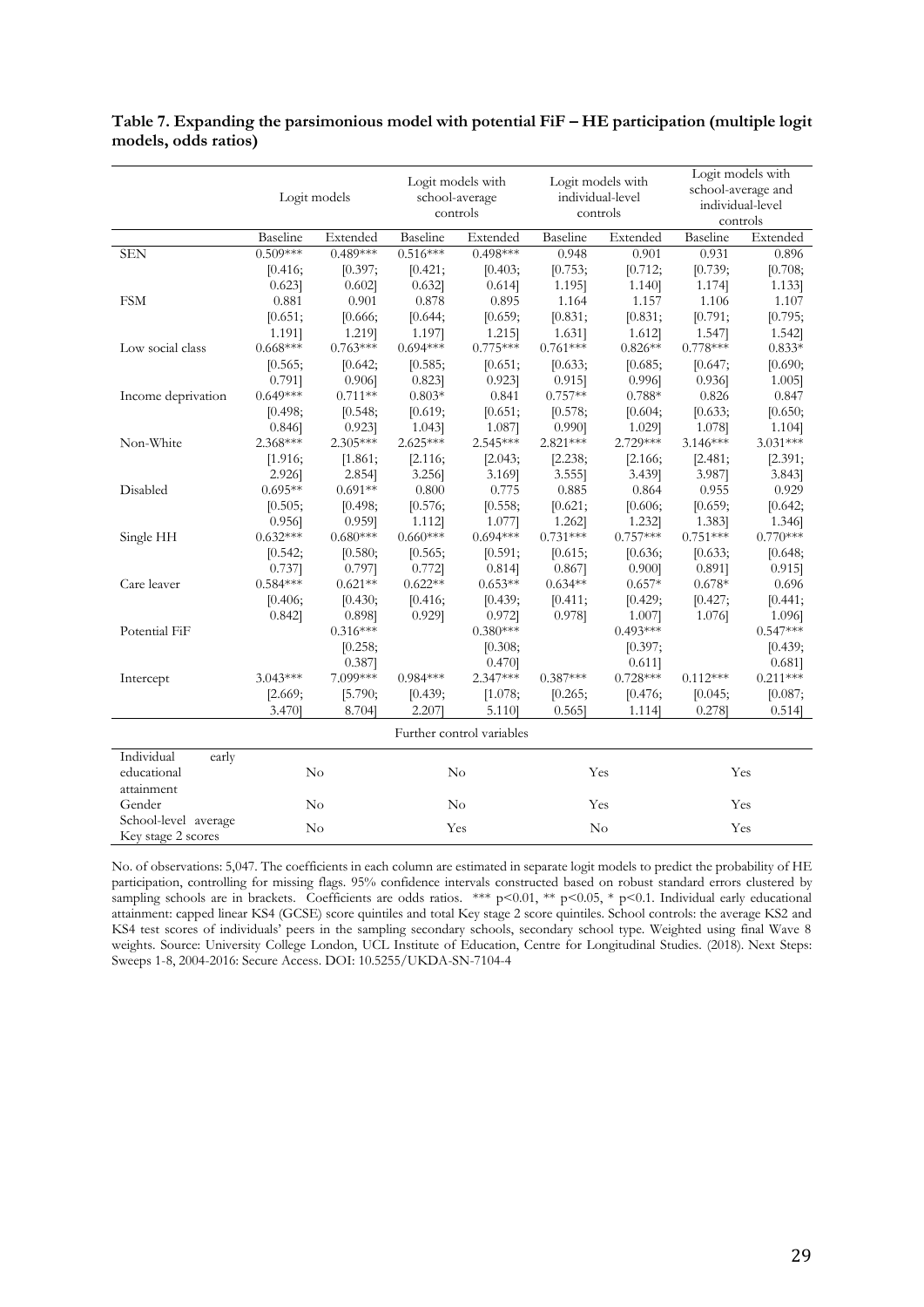|                     | Logit models   |            | Logit models with<br>school-average controls |            | Logit models with<br>individual-level<br>controls |            | Logit models with<br>school-average and<br>individual-level<br>controls |            |  |
|---------------------|----------------|------------|----------------------------------------------|------------|---------------------------------------------------|------------|-------------------------------------------------------------------------|------------|--|
|                     | Baseline       | Extended   | Baseline                                     | Extended   | Baseline                                          | Extended   | Baseline                                                                | Extended   |  |
| <b>SEN</b>          | $0.605***$     | $0.593***$ | $0.628***$                                   | $0.613***$ | 0.958                                             | 0.924      | 0.952                                                                   | 0.921      |  |
|                     | [0.500;        | [0.488;    | [0.517;                                      | [0.504;    | [0.771;                                           | [0.742;    | [0.765;                                                                 | [0.738;    |  |
|                     | 0.734]         | $0.720$ ]  | 0.762                                        | $0.746$ ]  | 1.191]                                            | 1.151]     | 1.186]                                                                  | 1.150]     |  |
| <b>FSM</b>          | 0.803          | 0.833      | 0.850                                        | 0.874      | 1.011                                             | 1.019      | 0.999                                                                   | 1.008      |  |
|                     | [0.615;        | [0.638;    | [0.649;                                      | [0.667;    | [0.755;                                           | [0.763;    | [0.746;                                                                 | [0.754;    |  |
|                     | 1.049]         | 1.087]     | 1.115]                                       | 1.145]     | 1.354]                                            | 1.362]     | 1.338]                                                                  | 1.347]     |  |
| Low social class    | $0.715***$     | $0.783***$ | $0.733***$                                   | $0.792***$ | $0.799***$                                        | $0.839**$  | $0.803***$                                                              | $0.837**$  |  |
|                     | [0.618;        | [0.675;    | [0.633;                                      | [0.683;    | [0.688;                                           | [0.722;    | [0.691;                                                                 | [0.720;    |  |
|                     | $0.829$ ]      | $0.909$ ]  | 0.850                                        | 0.919]     | 0.927                                             | 0.976      | $0.931$ ]                                                               | 0.973      |  |
| Non-White           | $1.655***$     | $1.642***$ | 1.732***                                     | $1.697***$ | $1.863***$                                        | $1.842***$ | 1.927***                                                                | 1.893***   |  |
|                     | [1.396;        | [1.385;    | [1.454;                                      | [1.426;    | [1.555;                                           | [1.540;    | [1.601;                                                                 | [1.573;    |  |
|                     | 1.963]         | 1.947]     | 2.062]                                       | 2.021]     | 2.232]                                            | 2.205      | 2.320]                                                                  | 2.278]     |  |
| Single HH           | $0.757***$     | $0.803***$ | $0.781***$                                   | $0.812***$ | $0.857**$                                         | $0.881*$   | $0.866**$                                                               | $0.882*$   |  |
|                     | [0.662;        | [0.700;    | [0.682;                                      | [0.708;    | [0.745;                                           | [0.764;    | [0.753;                                                                 | [0.766;    |  |
|                     | 0.864]         | $0.921$ ]  | 0.894]                                       | $0.932$ ]  | 0.987                                             | 1.015]     | $0.995$ ]                                                               | 1.016]     |  |
| Care leaver         | $0.626***$     | $0.650**$  | $0.666**$                                    | $0.686**$  | $0.703*$                                          | $0.715*$   | 0.732                                                                   | 0.742      |  |
|                     | [0.442;        | [0.458;    | [0.464;                                      | [0.479;    | [0.483;                                           | [0.491;    | [0.498;                                                                 | [0.505;    |  |
|                     | $0.885$ ]      | $0.923$ ]  | $0.955$ ]                                    | 0.982]     | 1.022]                                            | 1.039]     | 1.077                                                                   | 1.089]     |  |
| Potential FiF       |                | $0.494***$ |                                              | $0.550***$ |                                                   | $0.669***$ |                                                                         | $0.703***$ |  |
|                     |                | [0.429;    |                                              | [0.474;    |                                                   | [0.578;    |                                                                         | [0.604;    |  |
|                     |                | 0.5691     |                                              | $0.639$ ]  |                                                   | 0.775      |                                                                         | 0.819]     |  |
| Intercept           | $1.181***$     | 1.916***   | 0.585                                        | 1.018      | $0.264***$                                        | $0.376***$ | $0.135***$                                                              | $0.200***$ |  |
|                     | [1.061;        | [1.666;    | [0.301;                                      | [0.559;    | [0.180;                                           | [0.249;    | [0.063;                                                                 | [0.095;    |  |
|                     | 1.314]         | 2.202      | 1.137                                        | 1.854]     | 0.388                                             | 0.566      | 0.292                                                                   | $0.422$ ]  |  |
|                     |                |            | Further control variables                    |            |                                                   |            |                                                                         |            |  |
| Individual<br>early |                |            |                                              |            |                                                   |            |                                                                         |            |  |
| educational         | N <sub>o</sub> |            | $\rm No$                                     |            |                                                   | Yes        |                                                                         | Yes        |  |
| attainment          |                |            |                                              |            |                                                   |            |                                                                         |            |  |
| Gender              | $\rm No$       |            | $\rm No$                                     |            | Yes                                               |            |                                                                         | Yes        |  |
| School controls     | $\rm No$       |            | Yes                                          |            | No                                                |            |                                                                         | Yes        |  |

<span id="page-31-0"></span>

|                      | Table 8. Expanding the parsimonious model with potential FiF - HE graduation (multiple logit |  |  |
|----------------------|----------------------------------------------------------------------------------------------|--|--|
| models, odds ratios) |                                                                                              |  |  |

No. of observations: 5,047. The coefficients in each column are estimated in separate logit models to predict the probability of HE graduation controlling for missing flags. 95% confidence intervals based on robust standard errors clustered by sampling schools are in brackets. Coefficients are odds ratios. \*\*\* p<0.01, \*\* p<0.05, \* p<0.1. Individual early educational attainment: capped linear KS4 (GCSE) score quintiles and total Key stage 2 score quintiles. School controls: the average KS2 and KS4 test scores of individuals' peers in the sampling secondary schools, secondary school type. Weighted using final Wave 8 weights. Source: University College London, UCL Institute of Education, Centre for Longitudinal Studies. (2018). Next Steps: Sweeps 1-8, 2004- 2016: Secure Access. DOI: 10.5255/UKDA-SN-7104-4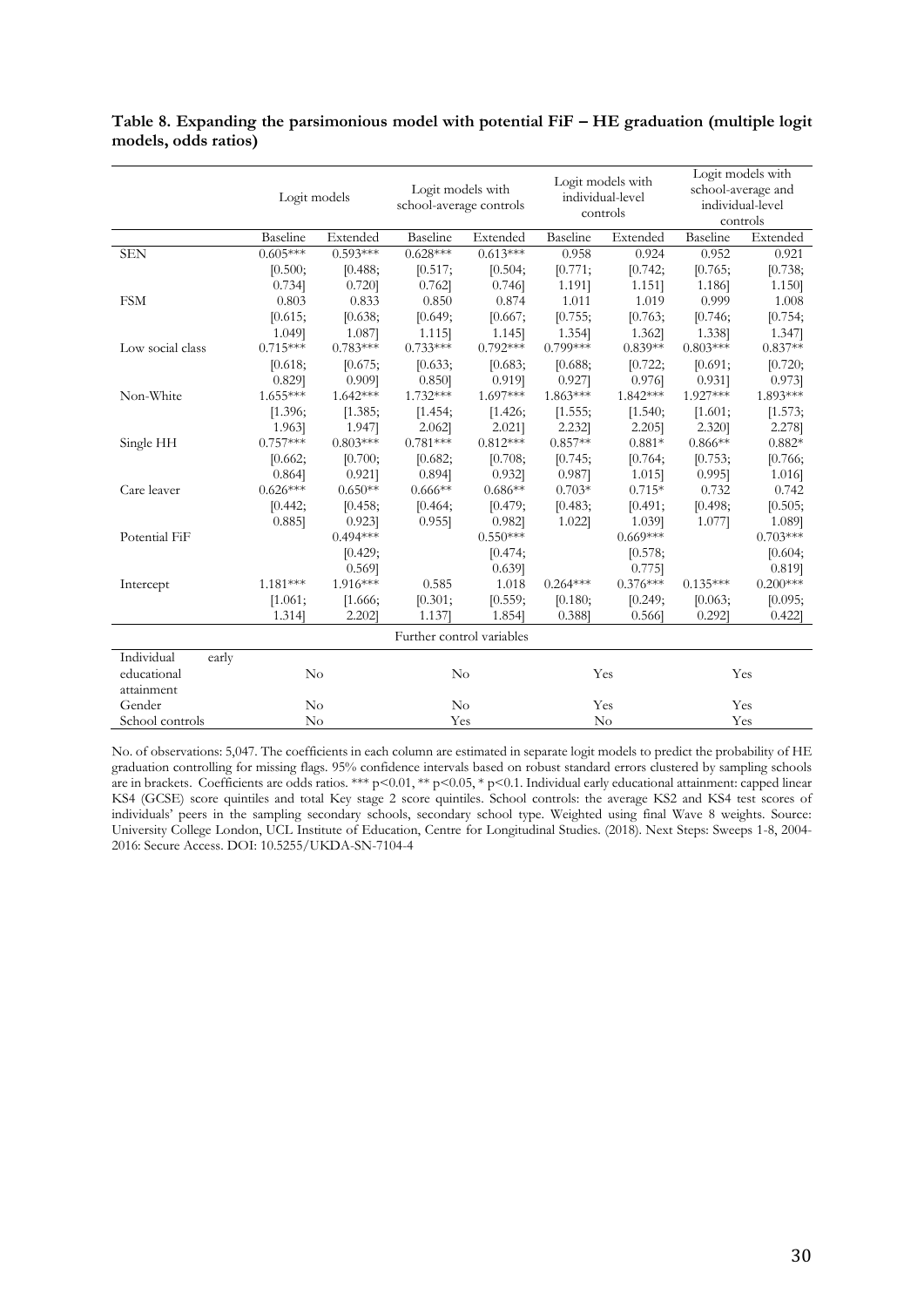<span id="page-32-0"></span>**Figure 1. The distribution of the sample in terms of the number of disadvantages young people face** 



Notes: Complete cases only. N= 3,880. Unweighted. Source: University College London, UCL Institute of Education, Centre for Longitudinal Studies. (2018). Next Steps: Sweeps 1-8, 2004-2016: Secure Access. DOI: 10.5255/UKDA-SN-7104-4

<span id="page-32-1"></span>**Figure 2. The power of WP measures in terms of predicting the probability of HE participation and graduation in logit models with no with individual-level controls for early educational attainment: area under the ROC curve (AUC)** 



Notes: All AUC measures are estimated from separate equations controlling for missing flags. A random binary variable with mean=0.5 was also included to serve as a point of comparison. No. of observations: 5,047. The estimated logit coefficients from these logit models are reported in [Table 1.](#page-25-0) School controls: the average KS2 and KS4 test scores of individuals' peers in the sampling secondary schools, secondary school type. Source: University College London, UCL Institute of Education, Centre for Longitudinal Studies. (2018). Next Steps: Sweeps 1-8, 2004-2016: Secure Access. DOI: 10.5255/UKDA-SN-7104-4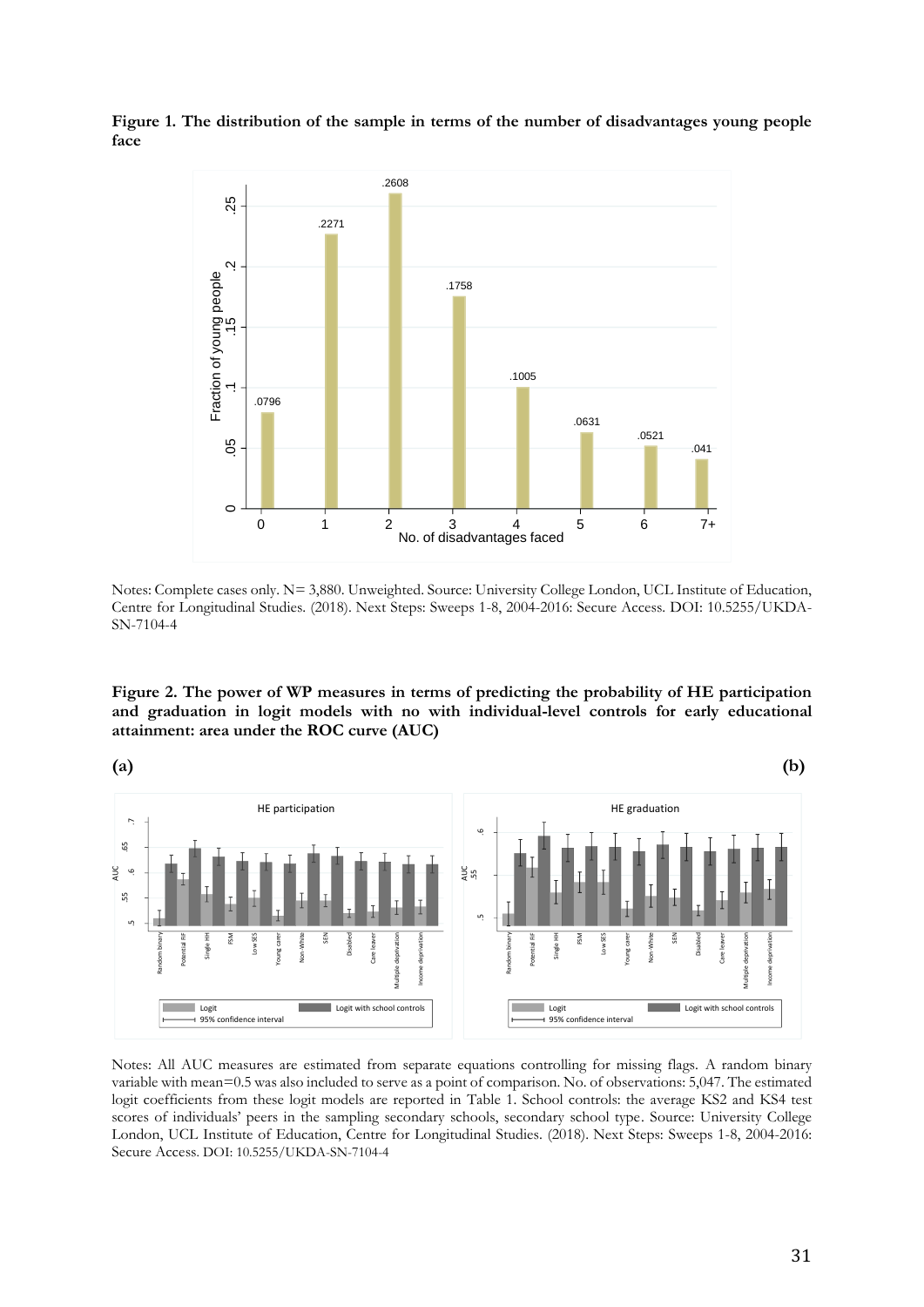<span id="page-33-0"></span>**Figure 3. The power of WP measures in terms of predicting the probability of HE participation and graduation in simple logit models with individual-level controls for early educational attainment: area under the ROC curve (AUC)** 



Notes: All AUC measures are estimated from separate equations controlling for missing flags. A random binary variable with mean=0.5 was also included to serve as a point of comparison. No. of observations: 5,047. The estimated logit coefficients from these logit models are reported in Table 2. Control variables: individual level KS2 and KS4 (GCSE) total score quintiles, gender. School controls: the average KS2 and KS4 (GCSE) test scores of individuals' peers in the sampling secondary schools, secondary school type. 'Low SES' refers to Low NS-SEC. Source: University College London, UCL Institute of Education, Centre for Longitudinal Studies. (2018). Next Steps: Sweeps 1-8, 2004- 2016: Secure Access. . DOI: 10.5255/UKDA-SN-7104-4

#### <span id="page-33-1"></span>**Figure 4. The additional predictive power of FiF when added to the parsimonious model in predicting the probability of HE participation and graduation in multiple logit models: area under the ROC curve (AUC)**

**(a)** 

**(b)**



N=5,047. Explanatory variables in the baseline models: SEN, FSM, social class, income deprivation, non-white, disabled, single HH, care leaver, all with missing flags. School controls: the average KS2 and KS4 (GCSE) test scores of individuals' peers in the sampling secondary schools, secondary school type. The difference between the AUC of the baseline and the extended models has been tested using two-sided t-tests. In the logit models, both differences are significant (HE participation:  $p=0.0058$ ; HE graduation:  $p=0.0478$ ) while in the models including school controls they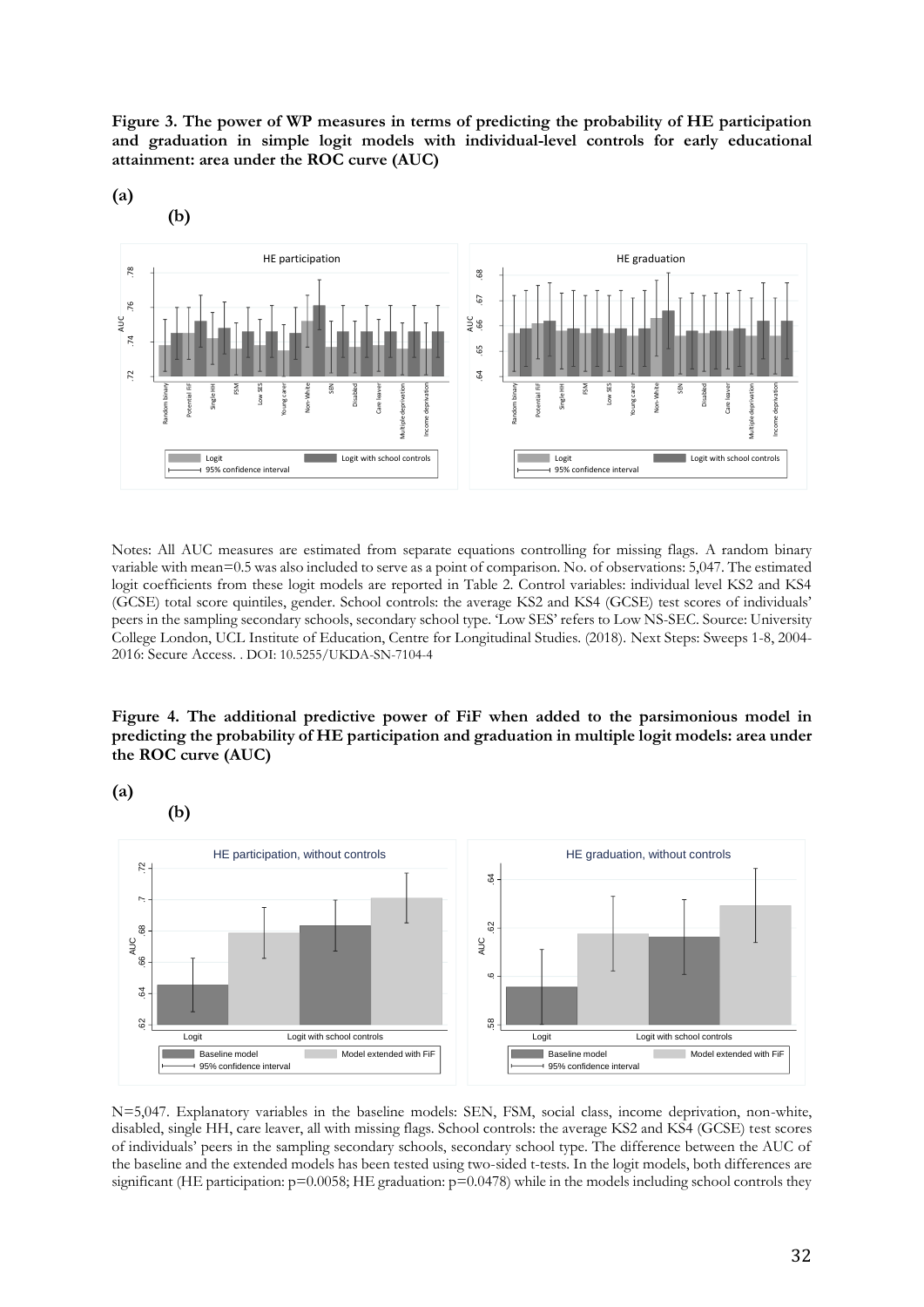are not (HE participation: p=0.1293; HE graduation: p=0.2425). Source: University College London, UCL Institute of Education, Centre for Longitudinal Studies. (2018). Next Steps: Sweeps 1-8, 2004-2016: Secure Access. DOI: 10.5255/UKDA-SN-7104-4

<span id="page-34-0"></span>**Figure 5. The additional predictive power of FiF when added to the parsimonious model in predicting the probability of HE participation and graduation in multiple logit models models with individual-level controls for early educational attainment: area under the ROC curve (AUC) (a)** 



N=5,047. Explanatory variables in the baseline model: SEN, FSM, social class, non-white, single HH, care leaver, all with missing flags. Control variables: individual level KS2 and KS4 (GCSE) total score quintiles, gender. School controls: the average KS2 and KS4 (GCSE) test scores of individuals' peers in the sampling secondary schools, secondary school type. Source: University College London, UCL Institute of Education, Centre for Longitudinal Studies. (2018). Next Steps: Sweeps 1-8, 2004-2016: Secure Access. DOI: 10.5255/UKDA-SN-7104-4

#### <span id="page-34-1"></span>**Figure 6. The importance of predictors in predicting HE participation in random forest models: the estimated Mean Decrease in Gini coefficients of the predictors**



N=5,047. Generated using the randomForest package in R. Missing values of the variables are controlled for by using missing flags. 'Low SES' refers to Low NS-SEC. The confidence intervals around the estimated parameters are constructed via bootstrapping (n=100). Source: University College London, UCL Institute of Education, Centre for Longitudinal Studies. (2018). Next Steps: Sweeps 1-8, 2004-2016: Secure Access. DOI: 10.5255/UKDA-SN-7104-4.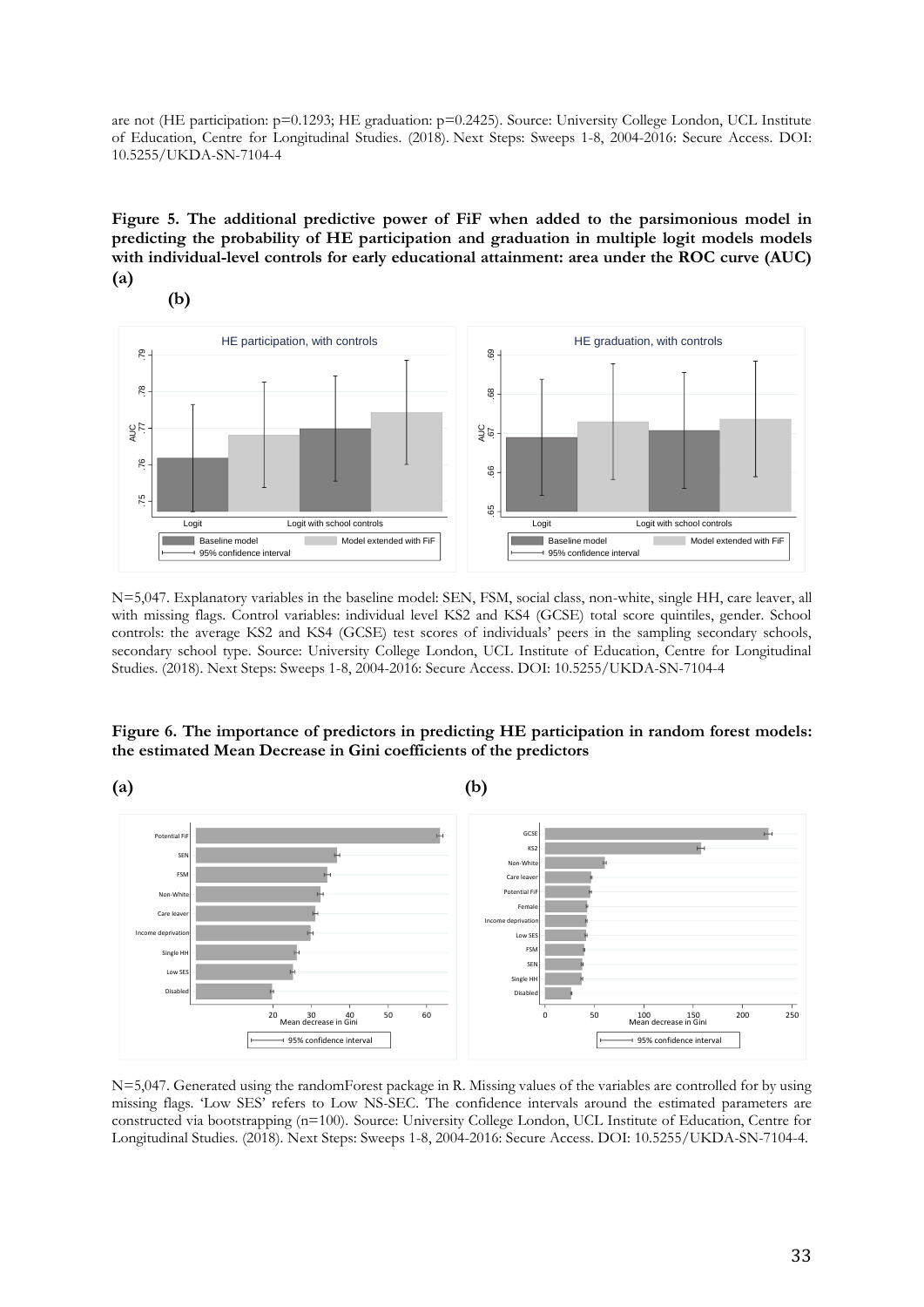<span id="page-35-0"></span>**Figure 7. The importance of predictors in predicting HE graduation in random forest models: the estimated Mean Decrease in Gini coefficients of the predictors**



N=5,047. Generated using the randomForest package in R. Missing values of the variables are controlled for by using missing flags. 'Low SES' refers to Low NS-SEC. The confidence intervals around the estimated parameters are constructed via bootstrapping (n=100). Source: University College London, UCL Institute of Education, Centre for Longitudinal Studies. (2018). Next Steps: Sweeps 1-8, 2004-2016: Secure Access. DOI: 10.5255/UKDA-SN-7104-4

<span id="page-35-1"></span>**Figure 8. The importance of predictors in predicting standardised capped linear GCSE scores in random forest models: percent increase in MSE**



N=4,360. Generated using the randomForest package in R. Missing values of explanatory variables are controlled for by using missing flags. 'Low SES' refers to Low NS-SEC. The confidence intervals around the estimated parameters are constructed via bootstrapping (n=100). Source: University College London, UCL Institute of Education, Centre for Longitudinal Studies. (2018). Next Steps: Sweeps 1-8, 2004-2016: Secure Access. DOI: 10.5255/UKDA-SN-7104-4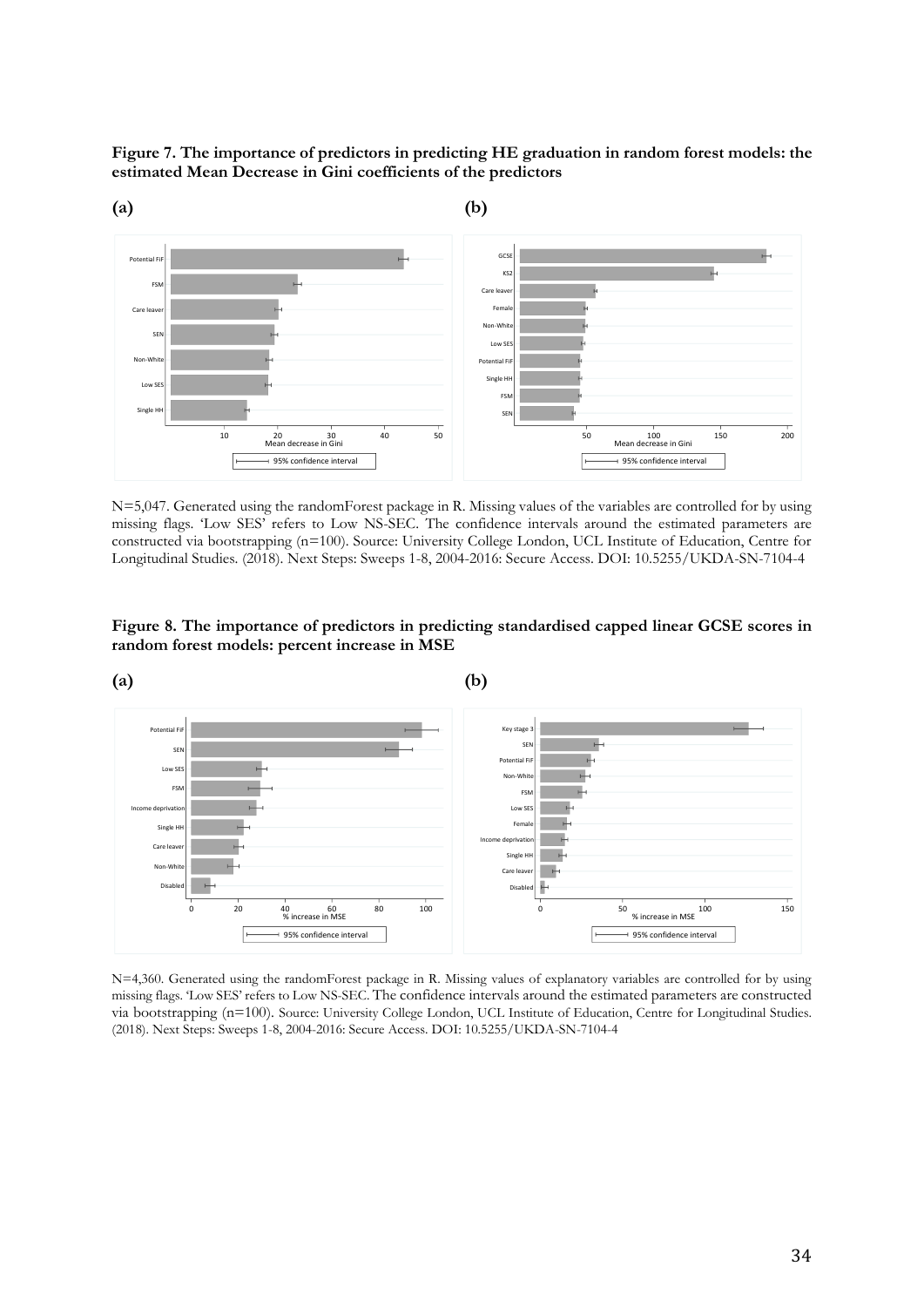<span id="page-36-0"></span>**Figure 9. The importance of predictors in predicting standardized Key Stage 3 total point scores in random forest models: percent increase in MSE**



N=4,699. Generated using the randomForest package in R. Missing values of explanatory variables are controlled for by using missing flags. The confidence intervals around the estimated parameters are constructed via bootstrapping (n=100). Source: University College London, UCL Institute of Education, Centre for Longitudinal Studies. (2018). Next Steps: Sweeps 1-8, 2004-2016: Secure Access. DOI: 10.5255/UKDA-SN-7104-4

#### <span id="page-36-1"></span>**Figure 10. The importance of predictors in predicting standardised Key Stage 2 total point scores in random forest models: percent increase in MSE**



N=4,613. Generated using the randomForest package in R. Missing values of explanatory variables are controlled for by using missing flags. The confidence intervals around the estimated parameters are constructed via bootstrapping (n=100). Source: University College London, UCL Institute of Education, Centre for Longitudinal Studies. (2018). Next Steps: Sweeps 1-8, 2004-2016: Secure Access. DOI: 10.5255/UKDA-SN-7104-4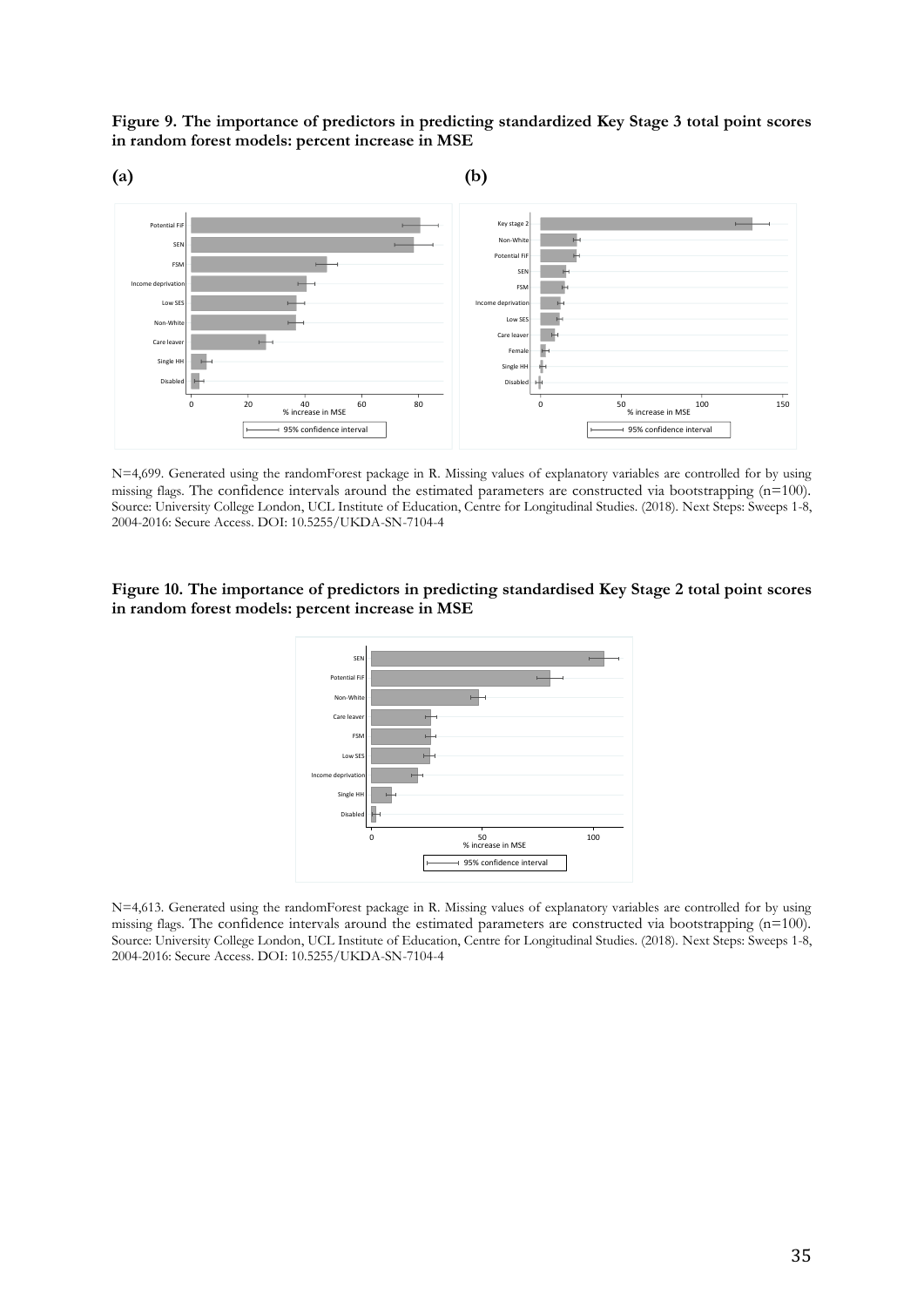## **Appendix**

## **A. Next Steps compared to HESA data**

In this paper we do not consider non-degree level HE qualifications, i.e. below-degree level HE diplomas, certificates, etc., neither in the case of the cohort members as mentioned above nor in the case of their parents. Thus, our definition of parental graduation (and first in family) differs from other data sources, in particular, the definition of the HESA Student Record data. The HESA Student Record data cover all UK domiciled students earning a degree and collects data on parental education as recorded on the UCAS application form when individuals apply to university (HESA, 2016). The following question is asked: "*Do any of your parents (as defined above) have any higher education qualifications, such as a degree, diploma or certificate of higher education*?". Due to the less strict definition of parental graduation in the HESA data, the share of first in family is considerably lower than in the Next Steps. Looking at a sample of first-degree graduates who are the same age as the Next Steps cohort and started their HE studies in 2008/2009 (without a gap year), the share of first in family graduates is 45%; in Next Steps it is 68.2% (Table 2). If we broadened our definition of graduated parents to those having either a university degree or any below-degree level HE diploma or certificate, the weighted share of FiF would be 49% among graduates, a similar share than in the HESA data (Table A1). The remaining four percentage points difference might be due to other dissimilarities in the two datasets: in Next Steps, individual might also have graduated after 2010/11 and might also have started their HE studies later than 2008/2009; the HESA data covers international students while Next Steps does not; parental education is reported by students in the HESA data while it is reported by parents in Next Steps; and lastly, information on parental education is missing in the HESA data in 21% of the cases while in Next Steps it is missing in only 0.7% of the cases.

|                                    | Share of first in<br>family (FiF)<br>among graduates | Definition of<br>parental graduation | Other features of the data collection                                              |  |  |  |
|------------------------------------|------------------------------------------------------|--------------------------------------|------------------------------------------------------------------------------------|--|--|--|
|                                    |                                                      | Next Steps*                          |                                                                                    |  |  |  |
| <b>Next</b><br>Steps,              | 69.4                                                 | University degree                    |                                                                                    |  |  |  |
| unweighted<br>Next Steps, weighted | 68.2                                                 | (BA/BSc or higher)                   | Cohort: graduates born in 1989/90 in<br>England. Full-time and part-time students. |  |  |  |
| <b>Next</b><br>Steps,              | $50.2\%$                                             | University degree                    | Parental education reported by parents.                                            |  |  |  |
| unweighted,<br>HESA                |                                                      | or below-degree                      | No. of observations: 2,671. Missing                                                |  |  |  |
| definition                         |                                                      | level HE                             | parental education on the top of this: 18                                          |  |  |  |
| Next Steps, weighted,              | $49.0\%$                                             | certificates.                        | $(0.7\%)$ .                                                                        |  |  |  |
| HESA definition                    |                                                      | diploma, etc.                        |                                                                                    |  |  |  |
| HESA Student Records 2010/2011 **  |                                                      |                                      |                                                                                    |  |  |  |
| HESA, weighting is not             | $45.0\%$                                             |                                      | Cohort: UK domiciled graduates who                                                 |  |  |  |
| applicable                         |                                                      | University degree                    | started university in 2008/2009 and earned                                         |  |  |  |
|                                    |                                                      | or below-degree                      | a first degree in $2010/2011$ at ages $20/22$ .                                    |  |  |  |
|                                    |                                                      | level HE                             | Full-time students only. Parental education                                        |  |  |  |
|                                    |                                                      | certificates,                        | is reported by the individuals. No. of                                             |  |  |  |
|                                    |                                                      | diploma, etc.                        | observations: 107,926. Missing parental                                            |  |  |  |
|                                    |                                                      |                                      | education on the top of this: 28,959 (21%).                                        |  |  |  |

**Table A1: The share of first in family among graduates in Next Steps and HESA data**

Sources: \*University College London, UCL Institute of Education, Centre for Longitudinal Studies. (2018). Next Steps: Sweeps 1- 8, 2004-2016; \*\* HESA Student Records 2010/2011. Sample restricted to UK domiciled full-time first-degree qualifiers 2010/11 with commencement date in the academic year 2008/2009.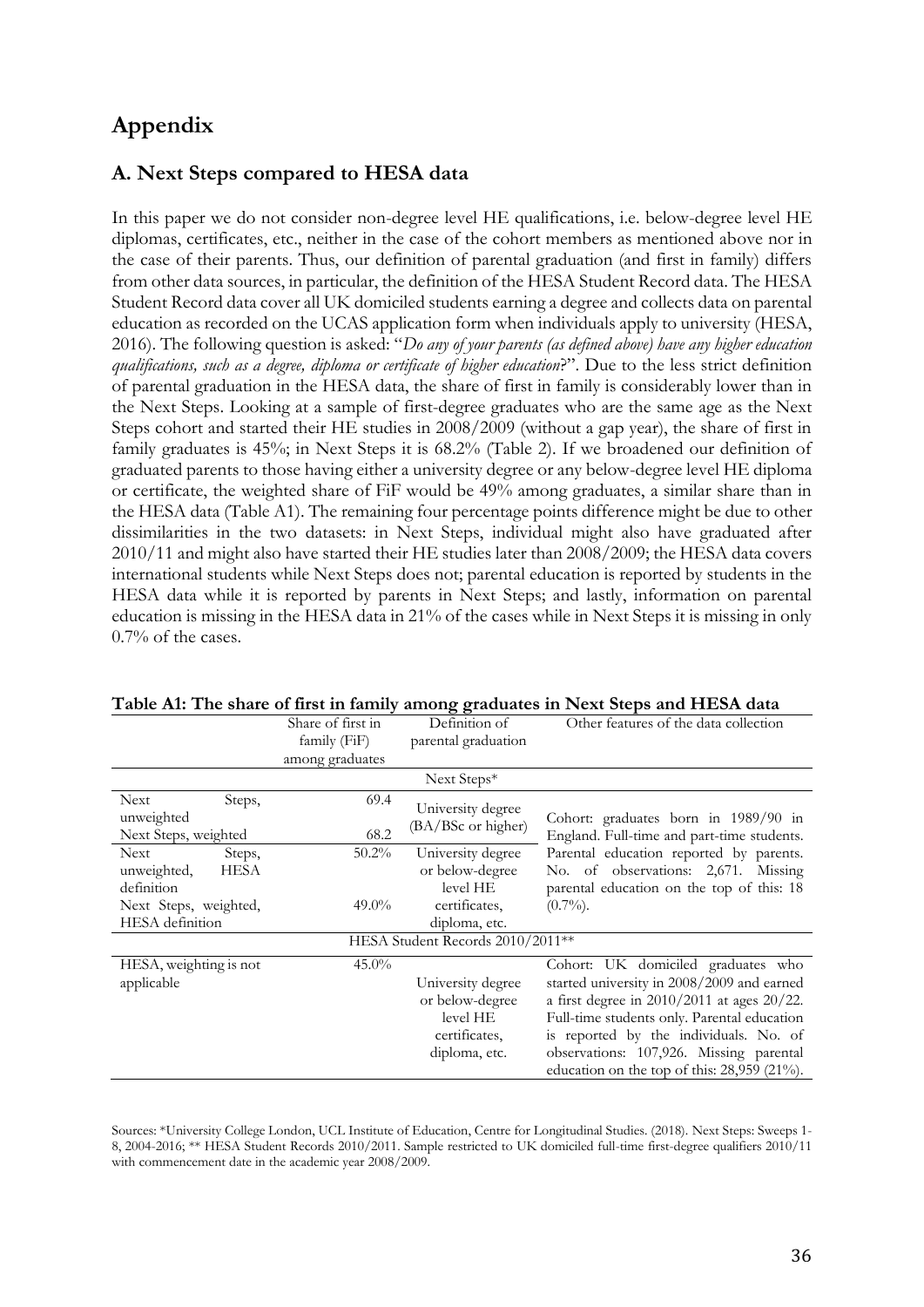## **B. Modelling strategy**

<u>.</u>

Since schools are the main sampling units of Next Steps, and individuals were sampled within the chosen schools, we have to take account for the fact that individuals might have faced both school and individual (random) shocks, or in other words, the random shocks affecting individuals are expected be correlated within schools. Clarke et al. (2015) discuss the use of fixed effect (FE) vs. random effect (RE) modelling frameworks in similar setups, while Ilie, Sutherland, and Vignoles (2017) apply a multilevel (school and individual-level) random effect (intercept) modelling strategy to examine the validity of the FSM measure.

We choose not to apply a FE or RE framework in this case for two main reasons. First, our analytical sample is restricted to those with Level 3 education and includes 5,047 observations that either belong to 647 sampling schools chosen in the first wave of the study (4,944 individuals) or to the boost sample added to the survey in Wave 4 (103 individuals). The average number of observations per school is 7.6 and it varies between 1 and 23 per school.<sup>16</sup> Almost 60% of the sample belong to schools where the number of observations is at most 10. In 10% of schools, at least one of our outcome variables do not vary, and in 18%, our main variable of interest, first in family, perfectly predicts the outcome variable. Thus, the low number of observations by schools does not support the use of a FE or RE logit model. Second, students do not randomly choose their secondary schools and this choice is related to socioeconomic background (Anders 2012). If students from lower socioeconomic backgrounds were more likely to end up in particular schools at age 13/14, at the time of the initial sample selection, controlling for between-school differences in a FE or RE framework would already capture some of the effects of social background. More formally, random effect models would assume that school level errors are independent of the explanatory variables (Anders 2012) and this assumption would fail in our case. Similarly, in a FE framework, if school choice is already the consequence of socioeconomic characteristics, or is correlated with unobserved factors behind HE success, their inclusion as bad controls introduces a bias into the model (Angrist and Pischke 2008). Furthermore, in a FE or RE framework we can only estimate the within-school differences arising in the probability of HE participation and graduation due to social background characteristics, and we are not certain whether within-school differences or between- and within school differences together are more interesting for WP policy.

<sup>16</sup> Source: own calculation from University College London, UCL Institute of Education, Centre for Longitudinal Studies. (2018). Next Steps: Sweeps 1-8, 2004-2016.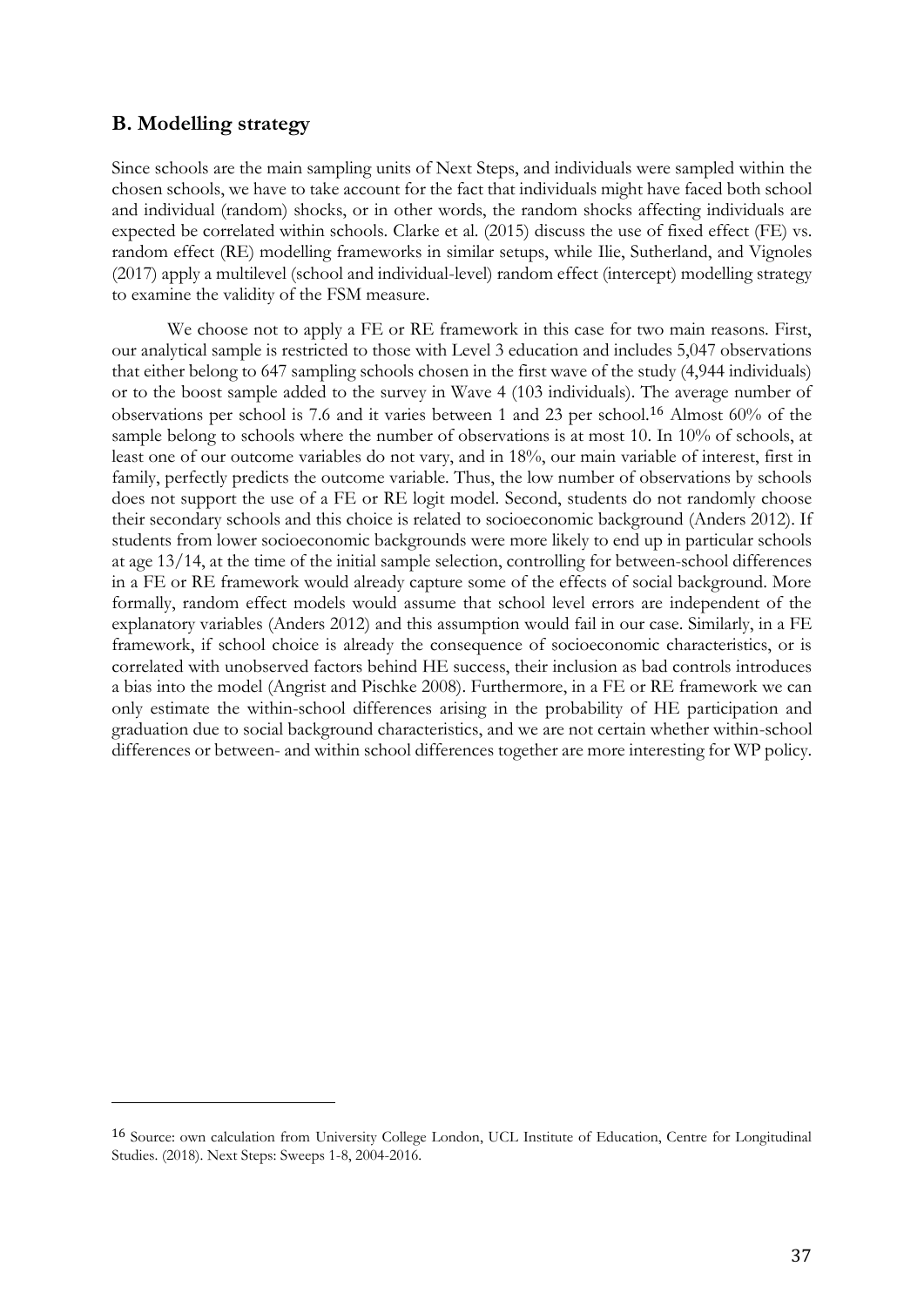## **C. Lasso results**

Table A2 presents the results of the Lasso procedure used to create the parsimonious model used in the second part of our empirical strategy. This table provides a comparison of how the Lasso treats certain variables as compared to the multivariate logistic regression. The variables with a zero in the Lasso column are those deemed unimportant in the system and therefore excluded from the parsimonious model.

|                      | HE participation |       | HE graduation  |       |
|----------------------|------------------|-------|----------------|-------|
|                      | logit            | Lasso | logit          | Lasso |
| <b>SEN</b>           | $0.534***$       | 0.613 | $0.698***$     | 0.836 |
|                      | [0.434; 0.656]   |       | [0.572; 0.850] |       |
| <b>FSM</b>           | $0.751**$        | 0.835 | $0.783*$       | 0.914 |
|                      | [0.569; 0.992]   |       | [0.605; 1.015] |       |
| Low social class     | $0.672***$       | 0.755 | $0.752***$     | 0.859 |
|                      | [0.573; 0.787]   |       | [0.654; 0.864] |       |
| Income deprivation   | 0.761            | 0.906 | $0.777*$       | 1.000 |
|                      | [0.543; 1.066]   |       | [0.578; 1.045] |       |
| Young carer          | 0.846            | 1.000 | 0.958          | 1.000 |
|                      | [0.656; 1.092]   |       | [0.760; 1.207] |       |
| Non-White            | $2.203***$       | 1.699 | $1.551***$     | 1.237 |
|                      | [1.794; 2.707]   |       | [1.313; 1.832] |       |
| Disabled             | $0.763*$         | 0.926 | 0.939          | 1.000 |
|                      | [0.554; 1.053]   |       | [0.692; 1.275] |       |
| Single HH            | $0.632***$       | 0.701 | $0.809***$     | 0.903 |
|                      | [0.541; 0.738]   |       | [0.704; 0.930] |       |
| Care leaver          | $0.597***$       | 0.770 | $0.647***$     | 0.884 |
|                      | [0.429; 0.831]   |       | [0.469; 0.892] |       |
| Multiple deprivation | 0.918            | 1.000 | 1.094          | 1.000 |
|                      | [0.667; 1.263]   |       | [0.830; 1.442] |       |
| Intercept            | $3.804***$       | 1.000 | $1.303***$     | 1.000 |
|                      | [3.355; 4.312]   |       | [1.173; 1.449] |       |

Notes: Complete case analysis, sample of those with Level 3 education. N=3,880. 95% confidence intervals based on robust standard errors clustered by sampling schools are in brackets. Coefficients are odds ratios. \* p<0.05, \*\* p<0.01, \*\*\* p<0.001. Note that the Lasso procedure does not provide standard errors. Source: University College London, UCL Institute of Education, Centre for Longitudinal Studies. (2018). Next Steps: Sweeps 1-8, 2004-2016: Secure Access. DOI: 10.5255/UKDA-SN-7104-4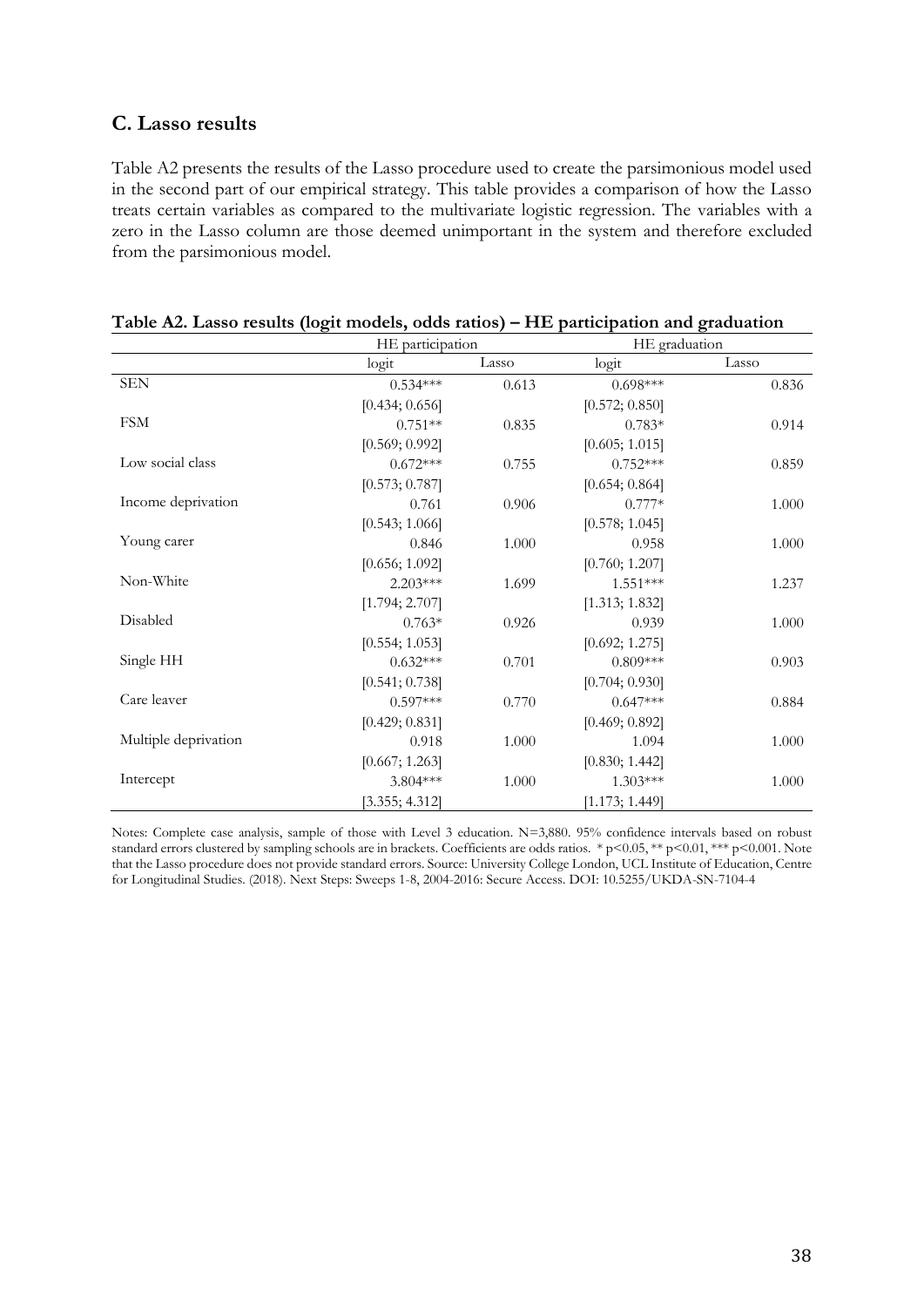## **D. Robustness checks**

### **D.1 Adding potential FiF on top of a parsimonious set of WP measures in random forest classification models**

While the main reason for using the random forest classification algorithm is its built-in convenience to produce the ranking of predictors in terms of their importance even if they are not independent, it is straightforward to show that its predictions are comparable to those of the multiple logit models (subsection 4.2) and adding potential FiF on a set of WP measures leads to a similar increase in the predictive power of models using both approaches.

Following our earlier logic presented in subsection 4.2 for multiple logit models, we estimate four random forest classification models for both outcome variables: parsimonious model; parsimonious model extended with FiF; parsimonious model controlling for individual level early educational attainment; parsimonious model controlling for individual level early educational attainment, extended with FiF. Figures A1 and A2 compare the predictive power of the models using the AUC measure that is directly comparable across different specifications of logit and random forest models because it is estimated simply based on the share of correct predictions.





N=5,047. Generated using the randomForest and the pROC packages in R. Explanatory variables in the baseline model: SEN, FSM, social class, income deprivation, non-white, disabled, single HH, care leaver, all with missing flags. Additional controls in the parsimonious models with controls: early educational attainment (KS3 total score quintiles and capped linear GCSE quintiles) and gender. Source: University College London, UCL Institute of Education, Centre for Longitudinal Studies. (2018). Next Steps: Sweeps 1-8, 2004-2016: Secure Access. DOI: 10.5255/UKDA-SN-7104-4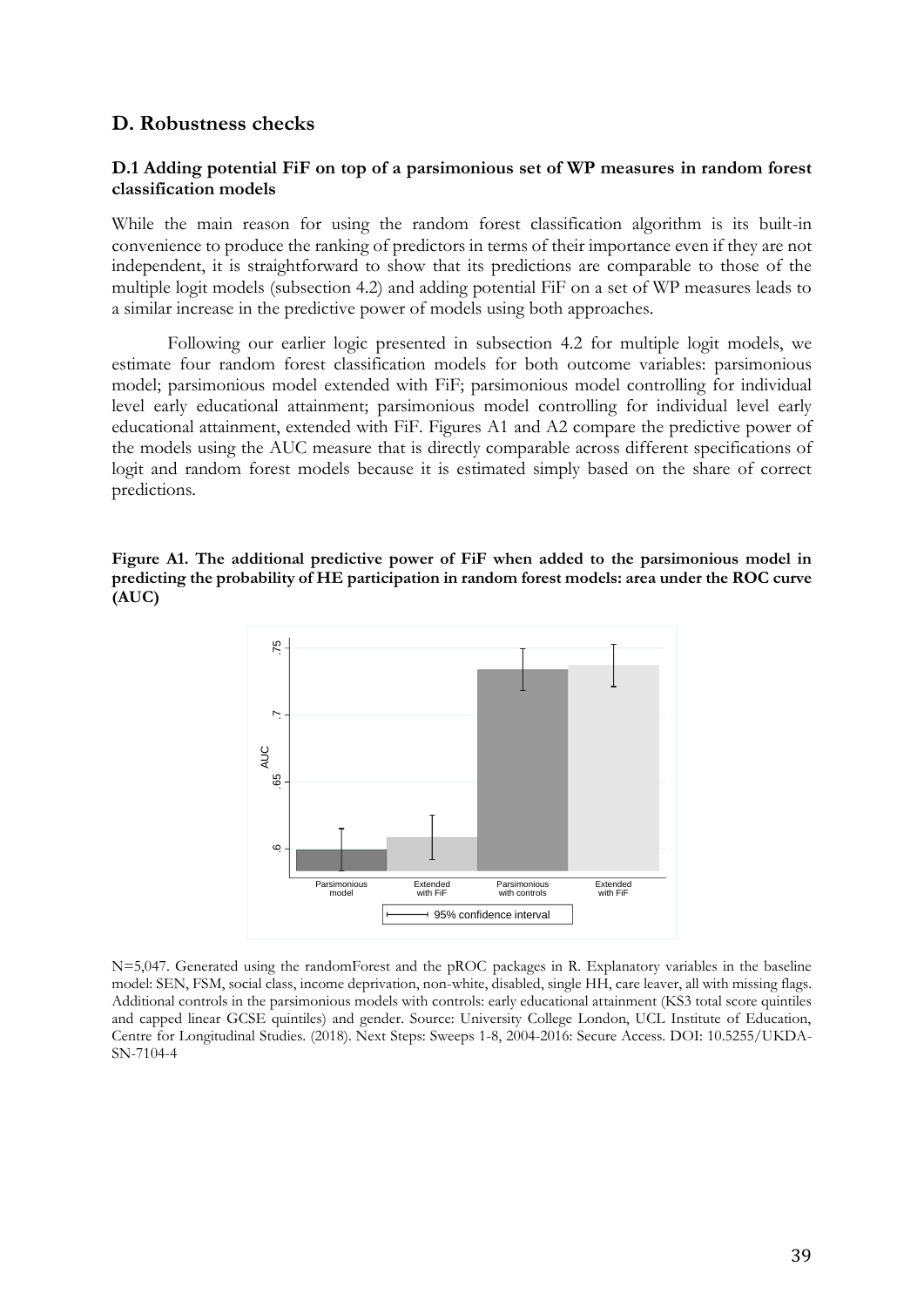**Figure A2. The additional predictive power of FiF when added to the parsimonious model in predicting the probability of HE graduation in random forest models: area under the ROC curve (AUC)** 



N=5,047. Generated using the randomForest and the pROC packages in R. Explanatory variables in the parsimonious model: SEN, FSM, social class, non-white, single HH, care leaver, all with missing flags. Additional controls in the parsimonious models with controls: early educational attainment (KS3 total score quintiles and capped linear GCSE quintiles) and gender. Source: University College London, UCL Institute of Education, Centre for Longitudinal Studies. (2018). Next Steps: Sweeps 1-8, 2004-2016: Secure Access. DOI: 10.5255/UKDA-SN-7104-4

We find similar results to those of the multiple logit models: without controlling for early educational attainment, adding FiF somewhat increases the predictive power of the models, considerably more in the case of predicting HE graduation (Figure A1) than in the case of predicting HE participation (Figure A2). Once early educational attainment is controlled for, however, any improvements become negligible. The predictive power of the logit and random forest models is also similar, it is around AUC=0.6 and 0.7 in both approaches, and below the rule-of-thumb threshold for good predictive power (AUC=0.8). The predictive power of the multiple logit models controlling for individual early attainment is the highest; however, the predictive power of logit models is based on in-sample predictions, while the predictive power of random forest classification models is based on out-of-sample predictions.

#### **D.2 Predicting early educational attainment in linear models**

We have shown in random forest regressions that potential FiF is an important predictor of early educational attainment. We emphasise that these results are not specific to the chosen method and traditional linear regressions would show a similar picture; although, we would not want to draw conclusions based on them due to the problems discussed earlier. Still, we show what happens if we estimate the same models that predict early educational attainment in subsection 4.4 in linear regressions estimated by OLS. We estimate the following models:

we predict age 16 (GCSE) scores using WP measures (Model 1A);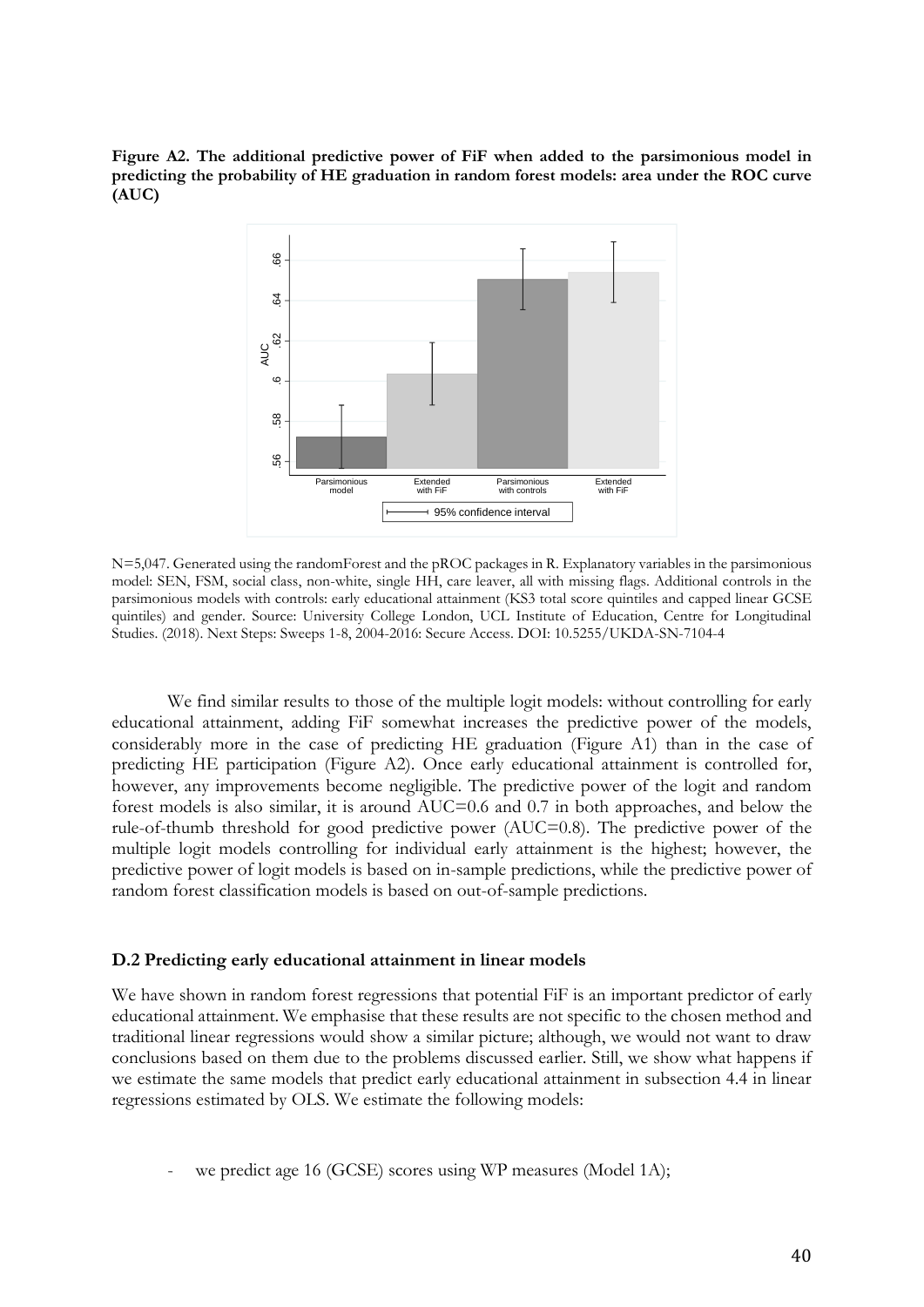- we predict age 16 (GCSE) scores using WP measures and controlling for age 13 (KS3) scores (Model 1B);
- we predict age 13 (KS3) scores using WP measures (Model 2A);
- we predict age 13 (KS3) scores using WP measures and controlling for age 11 (KS2) scores (Model 2B);
- we predict age 11 (KS2) scores using WP measures (Model 3).

**Table A3. Disadvantage and early educational attainment (OLS, standardised outcomes)**

|                                      | Outcome                   |                    |                             |                    |                             |
|--------------------------------------|---------------------------|--------------------|-----------------------------|--------------------|-----------------------------|
|                                      | Age 16 test scores (GCSE) |                    | Age 14 test scores<br>(KS3) |                    | Age 11 test<br>scores (KS2) |
|                                      | Model 1A                  | Model 1B           | Model <sub>2</sub> A        | Model 2B           | Model3                      |
| <b>SEN</b>                           | $-0.673***$               | $-0.296***$        | $-0.656***$                 | $-0.185***$        | $-0.810***$                 |
|                                      | $[-0.777; -0.569]$        | $[-0.374; -0.218]$ | $[-0.748; -0.564]$          | $[-0.258; -0.112]$ | $[-0.906; -0.714]$          |
| <b>FSM</b>                           | $-0.188**$                | $-0.051$           | $-0.225***$                 | $-0.114**$         | $-0.242***$                 |
|                                      | $[-0.333; -0.043]$        | $[-0.167; 0.065]$  | $[-0.348; -0.102]$          | $[-0.212; -0.016]$ | $[-0.393; -0.091]$          |
| Low social class                     | $-0.095***$               | $-0.050*$          | $-0.142***$                 | $-0.093***$        | $-0.075**$                  |
|                                      | $[-0.156; -0.034]$        | $[-0.101; 0.001]$  | $[-0.209; -0.075]$          | $[-0.152; -0.034]$ | $[-0.132; -0.018]$          |
| Income deprivation                   | $-0.091*$                 | 0.001              | $-0.143***$                 | $-0.161***$        | $-0.013$                    |
|                                      | $[-0.189; 0.007]$         | $[-0.073; 0.075]$  | $[-0.239; -0.047]$          | $[-0.237; -0.085]$ | $[-0.119; 0.093]$           |
| Non-White                            | $-0.006$                  | $0.115***$         | $-0.118***$                 | $0.063*$           | $-0.265***$                 |
|                                      | $[-0.082; 0.070]$         | [0.054; 0.176]     | $[-0.198; -0.038]$          | [0.000; 0.126]     | $[-0.353; -0.177]$          |
| Disabled                             | $-0.339***$               | $-0.225***$        | $-0.292***$                 | $-0.191***$        | $-0.236***$                 |
|                                      | $[-0.519; -0.159]$        | $[-0.384; -0.066]$ | $[-0.447; -0.137]$          | $[-0.322; -0.060]$ | $[-0.399; -0.073]$          |
| Single HH                            | $-0.160***$               | $-0.108***$        | $-0.079***$                 | $-0.036*$          | $-0.065**$                  |
|                                      | $[-0.215; -0.105]$        | $[-0.151; -0.065]$ | $[-0.130; -0.028]$          | $[-0.077; 0.005]$  | $[-0.120; -0.010]$          |
| Care leaver                          | $-0.073$                  | $-0.026$           | $-0.002$                    | $0.088*$           | $-0.129*$                   |
|                                      | $[-0.198; 0.052]$         | $[-0.120; 0.068]$  | $[-0.122; 0.118]$           | $[-0.014; 0.190]$  | $[-0.260; 0.002]$           |
| Potential FiF                        |                           |                    |                             |                    |                             |
|                                      | $-0.349***$               | $-0.140***$        | $-0.314***$                 | $-0.115***$        | $-0.328***$                 |
|                                      | $[-0.402; -0.296]$        | $[-0.181; -0.099]$ | $[-0.375; -0.253]$          | $[-0.164; -0.066]$ | $[-0.385; -0.271]$          |
| N                                    | 4360                      | 4360               | 4699                        | 4699               | 4613                        |
| Control variables                    |                           |                    |                             |                    |                             |
| Earlier<br>educational<br>attainment | $\rm No$                  | KS3                | $\rm No$                    | KS <sub>2</sub>    | No                          |
| Gender                               | Yes                       | Yes                | Yes                         | Yes                | Yes                         |
| School controls                      | Yes                       | Yes                | Yes                         | Yes                | Yes                         |

Coefficient of all columns are estimated in separate liner regression models to predict the standardised values of test scores, controlling for missing flags. 95% confidence intervals based on robust standard errors clustered by sampling schools are in brackets. Coefficients are interpreted in the standard deviation of the dependent variable. \*\*\* p<0.01, \*\* p<0.05, \* p<0.1. School controls: the average KS2 and KS4 test scores of individuals' peers in the sampling secondary schools, secondary school type. Weighted using final Wave 8 weights. Source: University College London, UCL Institute of Education, Centre for Longitudinal Studies. (2018). Next Steps: Sweeps 1-8, 2004-2016: Secure Access. DOI: 10.5255/UKDA-SN-7104-4

Our results are presented in Table A3. Potential FiF is a significant negative predictor of early educational attainment at all ages even after controlling for all other WP measures. Interestingly, the statistical relationship between potential FiF and standardised test scores measured at age 16,